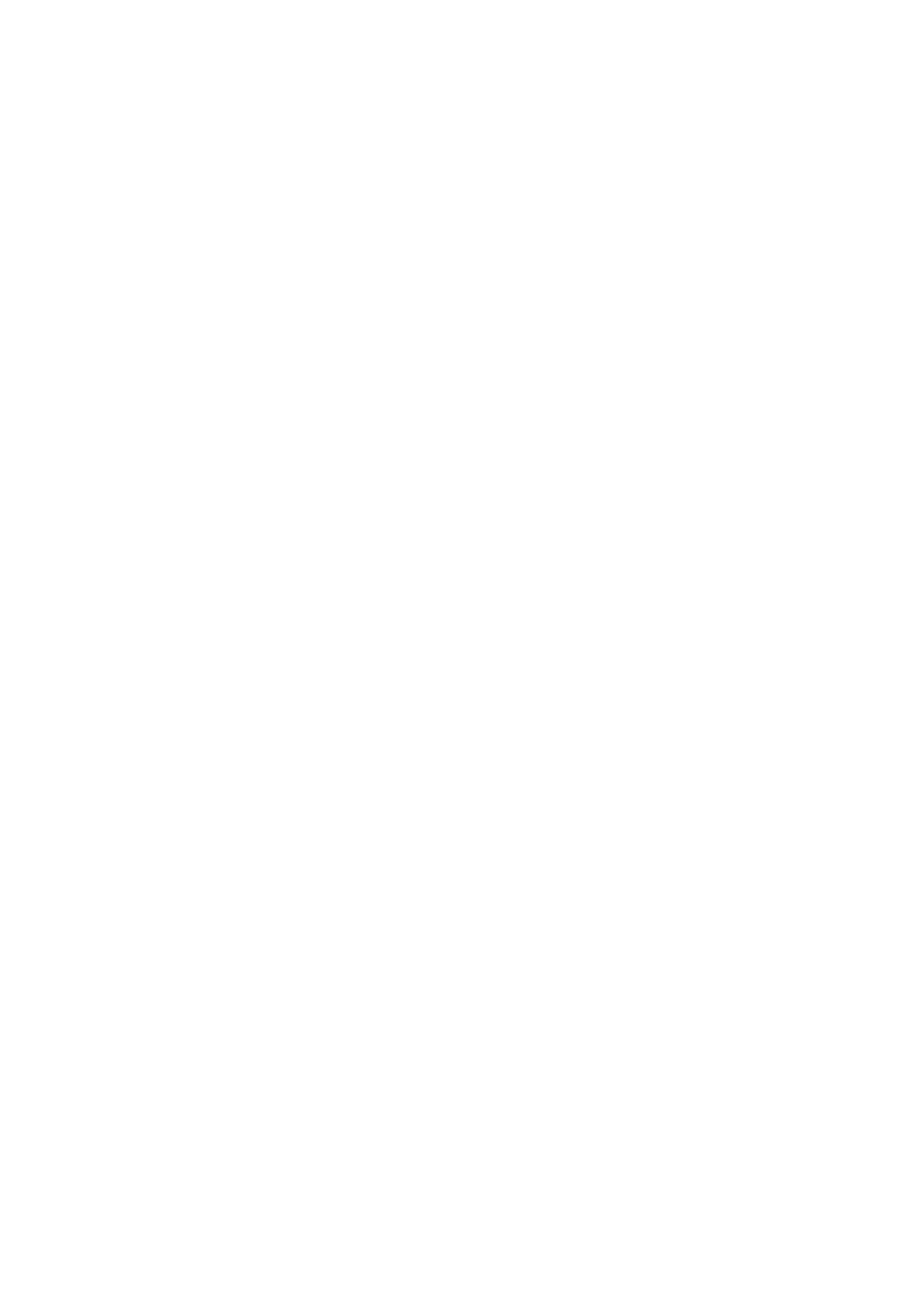| 1.  | <b>MISCELLANEOUS</b>                 |                              |                 |
|-----|--------------------------------------|------------------------------|-----------------|
| 1.1 | LIST OF G-FUNCTIONS MILLING          | Page $1/2$                   |                 |
| 1.2 | <b>LIST OF M-FUNCTIONS</b>           |                              | Page 1/3        |
| 1.3 | <b>LIST OF ERROR MESSAGES</b>        |                              | Page1/4         |
| 2.  | <b>OPERATING MODES</b>               |                              | Page2/1         |
| 2.1 | <b>Manual Mode</b>                   |                              | Page2/2         |
| 2.2 | <b>Manual Input</b>                  |                              | Page2/3         |
| 2.3 | Teach In                             |                              | Page2/4         |
| 2.4 | <b>Automatic Mode</b>                |                              | Page2/5         |
| 2.5 | <b>External Data</b>                 |                              | Page2/6         |
| 2.6 | Input Mode                           |                              | Page 2/7 - 2/8  |
| 2.7 | <b>Clear Memory</b>                  |                              | Page2/9         |
| 2.8 | Graphic                              |                              | Page $2/10$     |
| 2.9 | Switch Off CNC                       |                              | Page 2/11       |
| 3.  | <b>Program Structure</b>             |                              | Page 3/1        |
| 3.1 | The G-Functions                      |                              | Page 3/1 - 3/12 |
| 3.2 | The M-Functions                      |                              | Page 3/13       |
|     |                                      | Use of the I/O cards 1 and 2 | Page 3/14       |
|     | Special M - Functions                |                              | Page 3/15       |
| 3.3 | The F-Function                       | (feedrate)                   | Page 3/16       |
| 3.4 | The S-Function                       | (spindle speed)              | Page 3/16       |
| 3.5 | The T-Function                       | (tool call)                  | Page 3/16       |
| 5.  | <b>Parametrical Functions</b>        |                              | Page5/1         |
| 5.1 | Linear interpolation with parameters |                              | Page5/1         |
| 5.2 | Calculation with parameters          |                              | Page5/1         |
|     | 5.3 Indirect programming             |                              | Page5/2         |
| 5.4 | Reserved parameters                  |                              | Page5/2         |
| 5.5 | <b>Parametrical functions</b>        |                              | Page5/2         |
| 5.6 | Parametrical special functions       |                              | Page 5/3 - 5/5  |
| 6.  | <b>The Machine Data</b>              |                              | Page 6/1 - 6/8  |
| 7.  | <b>General Informations</b>          |                              | Page7/1         |
|     | 7.1 - 7.6 Putting into operation     |                              | Page 7/2 - 7/5  |
| 8.  | <b>Sample Programs</b>               |                              | Page 8/1 - 8/10 |
| 9.  | <b>Connectors</b>                    |                              | Page 9/1 - 9/8  |
|     | Housing                              |                              | Page9/9         |
|     | Shielding plan                       |                              | Page9/10        |

**1. Table of contents**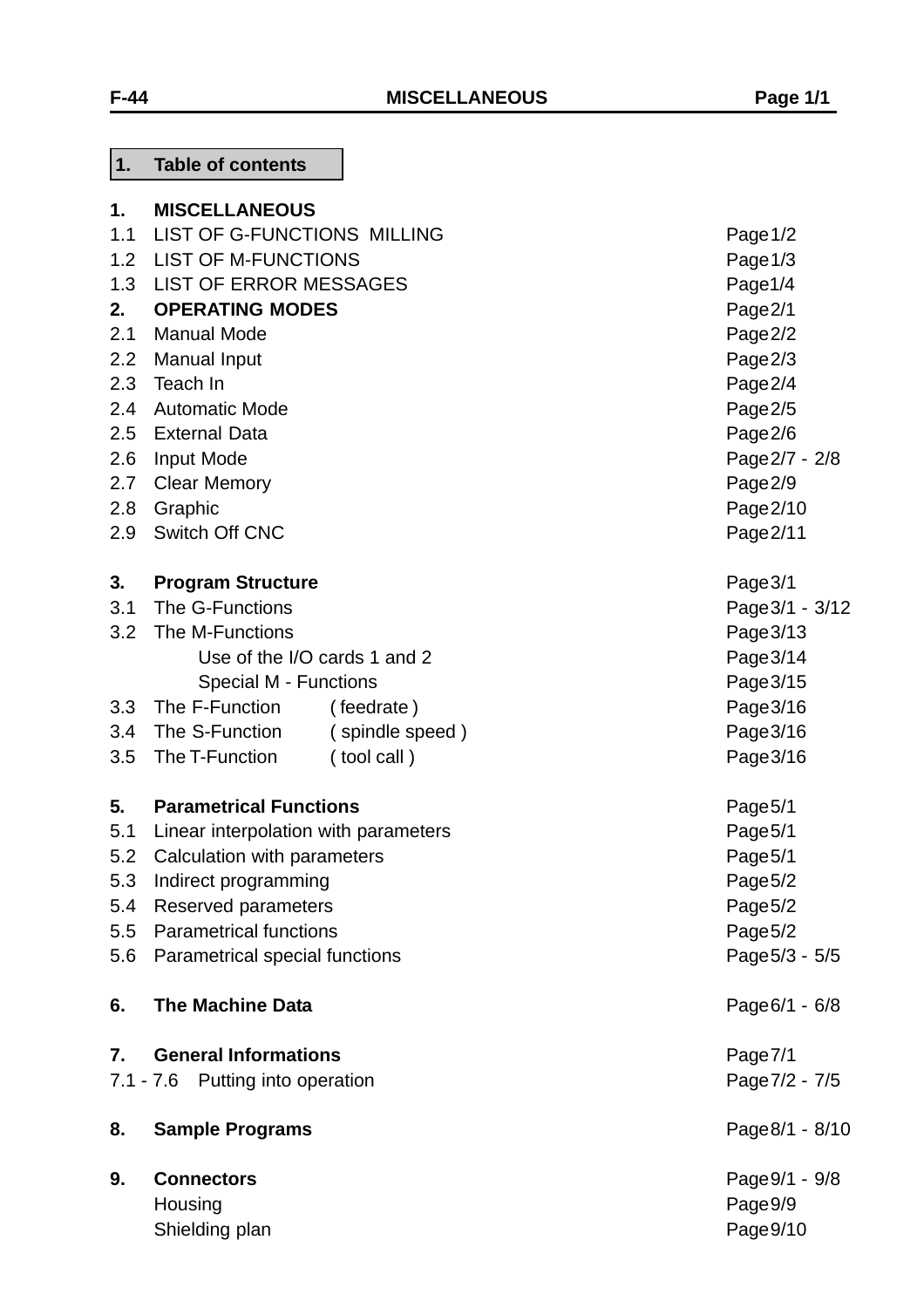#### **1.1 LIST OF G-FUNCTIONS MILLING**

- G00 RAPID TRAVERSE
- G01 LINEAR INTERPOLATION
- G02 CIRCLE CW
- G03 CIRCLE CCW
- G04 DWELL TIME
- G05 CIRCLE WITH RADIUS CW
- G06 CIRCLE WITH RADIUS CCW
- G07 CIRCLE WITH ANGLE
- G08 ASYNCHRONOUS MOVEMENT
- G09 SKIP REST OF TRAVEL
- G10 CORNER ROUNDING (OPTION)
- G11 ADDITIONAL FUNCTIONS F, S, T
- G13 ADDITIONAL M-FUNCTIONS
- G17 PLANE XY
- G18 PLANE XZ
- G19 PLANE YZ
- G20 JUMP TO PROGRAM
- G22 CALL PROGRAMM
- G23 CALL/ JUMP WITH CONDITION
- G29 FREE CYCLE
- G36 TOOL CHANGE
- G40 RADIUS CORRECTION OFF
- G41 RADIUS CORRECTION LEFT
- G42 RADIUS CORRECTION RIGHT
- G53 DISPLACEMENT OFF
- G54 DISPLACEMENT ON
- G55 DISPLACEMENT
- G58 MEMORIZE ZERO POINT
- G59 PUT T IN MEMORY
- G67 SOFTWARE LIMIT SWITCH -
- G68 SOFTWARE LIMIT SWITCH +
- G74 REFERENCE POINT
- G75 SCALE FACTOR ON
- G76 SCALE FACTOR OFF
- G78 FREE CYCLE
- G79 FREE CYCLE
- G80 CYCLE OFF
- G81 FREE MODAL CYCLE
- G82 DEEP DRILLING ( MODAL )
- G83 TAP DRILLING
- G84 FREE CYCLE
- G85 POCKET CYCLE
- G86 CIRCLE SEGMENTATION
- G87 CIRCLE POCKET
- G88 LINEAR SEGMENTATION
- G90 ABSOLUTE INPUT
- G91 INCREMENTAL INPUT
- G92 SET ACTUAL VALUE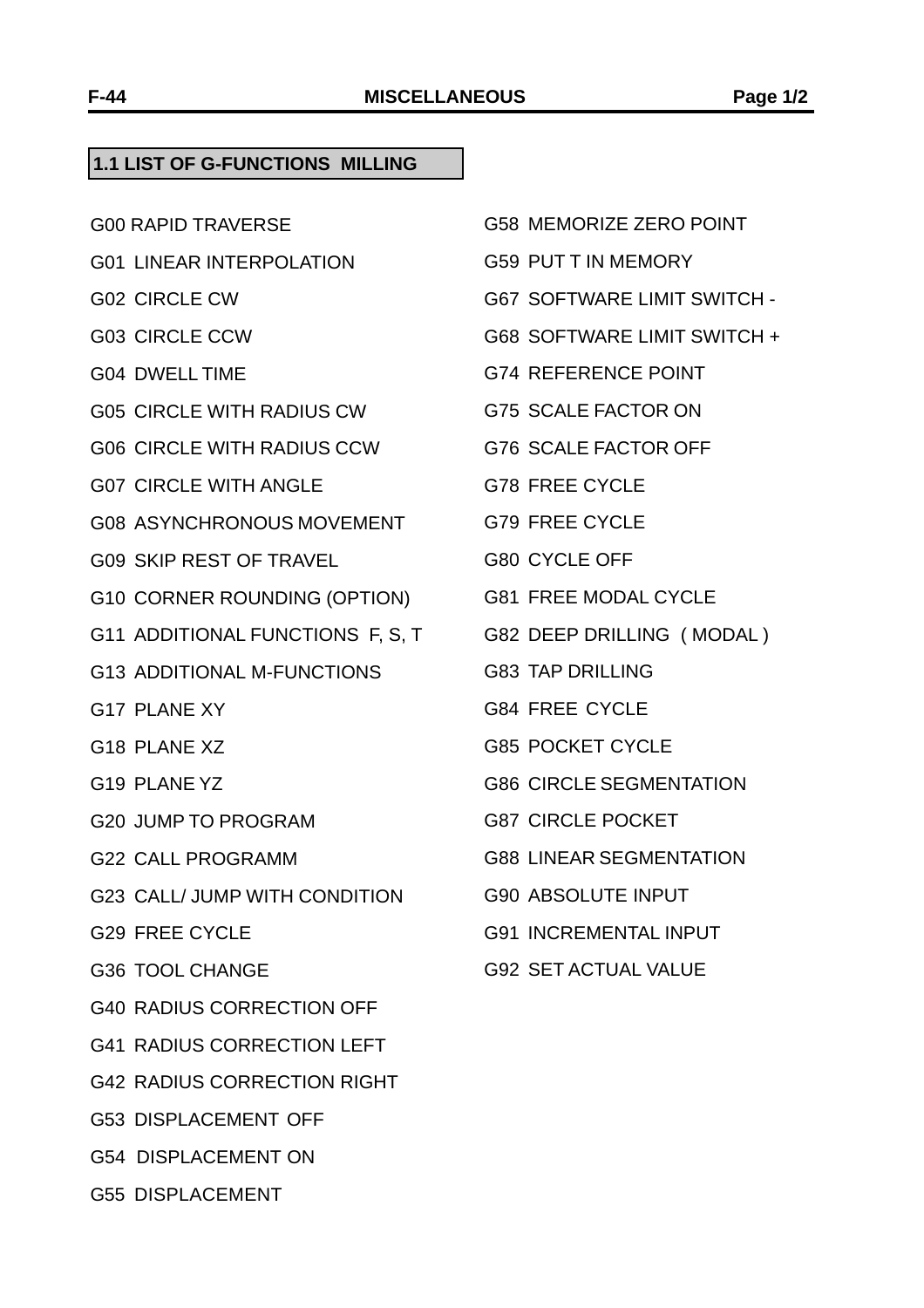### **1.2 LIST OF M-FUNCTIONS**

| <b>M00 PROGRAMMED STOP</b>                             | M2241 | (M21) BLOCK UPDATING OF                                      |
|--------------------------------------------------------|-------|--------------------------------------------------------------|
| <b>M02 PROGRAM END</b>                                 | M2242 | (M22) BLOCK UPDATING OF<br><b>PROGRAM CALLS</b>              |
| <b>M03 SPINDLE ON CW</b>                               |       |                                                              |
| <b>M04 SPINDLE ON CCW</b>                              | M2243 | (M23) FEEDRATE POTENTIO<br><b>METER OFF</b>                  |
| M05 SPINDLE STOP                                       | M2244 | (M24) TESTRUN WITHOUT                                        |
| M08 COOLING ON                                         | M2245 | AND M-FUNCTIONS<br>(M25) TESTRUN WITH RAP<br><b>TRAVERSE</b> |
| M09 COOLING OFF                                        | M2246 | (M26) KEYBOARD OFF                                           |
| M <sub>10</sub> CLAMPING ON                            |       |                                                              |
| M11 CLAMPING OFF                                       | M2247 | (M27) WAIT FOR "IN POSITI                                    |
| <b>M15 ACOUSTIC SIGNAL</b>                             | M2248 | (M28) ACTUAL VALUE DISP<br><b>OFF</b>                        |
| M16 WAIT FOR "INPUT 1" ACTIV                           | M30   | <b>PROGRAM END</b>                                           |
| M17 WAIT FOR "INPUT 1" INACTIV                         | M33   | <b>FEEDRATEPOTENTIOMETE</b><br>WITH G00                      |
| <b>M18 WAIT UNTIL NO MORE KEY IS</b><br><b>PRESSED</b> | M34   | <b>KEY "MENU" CALLS P9999</b>                                |
| M19 WAIT UNTIL INTERPOLATING AXES                      | M35   |                                                              |
| <b>HAVE STOPPED</b>                                    | M36   |                                                              |
|                                                        | M37   |                                                              |
|                                                        | M1xx  | HANDLING OF I / O CARD 1                                     |
|                                                        |       |                                                              |

M2241 (M21) BLOCK UPDATING OFF

- K UPDATING OFF IN **RAM CALLS**
- RATE POTENTIO-**ER OFF**
- RUN WITHOUT G04 M-FUNCTIONS
- RUN WITH RAPID **ERSE**
- **MOARD OFF**
- FOR "IN POSITION"
- **AL VALUE DISPLAY**
- END.
	- POTENTIOMETER OFF
- " CALLS P9999

M2xx HANDLING OF I/O CARD 2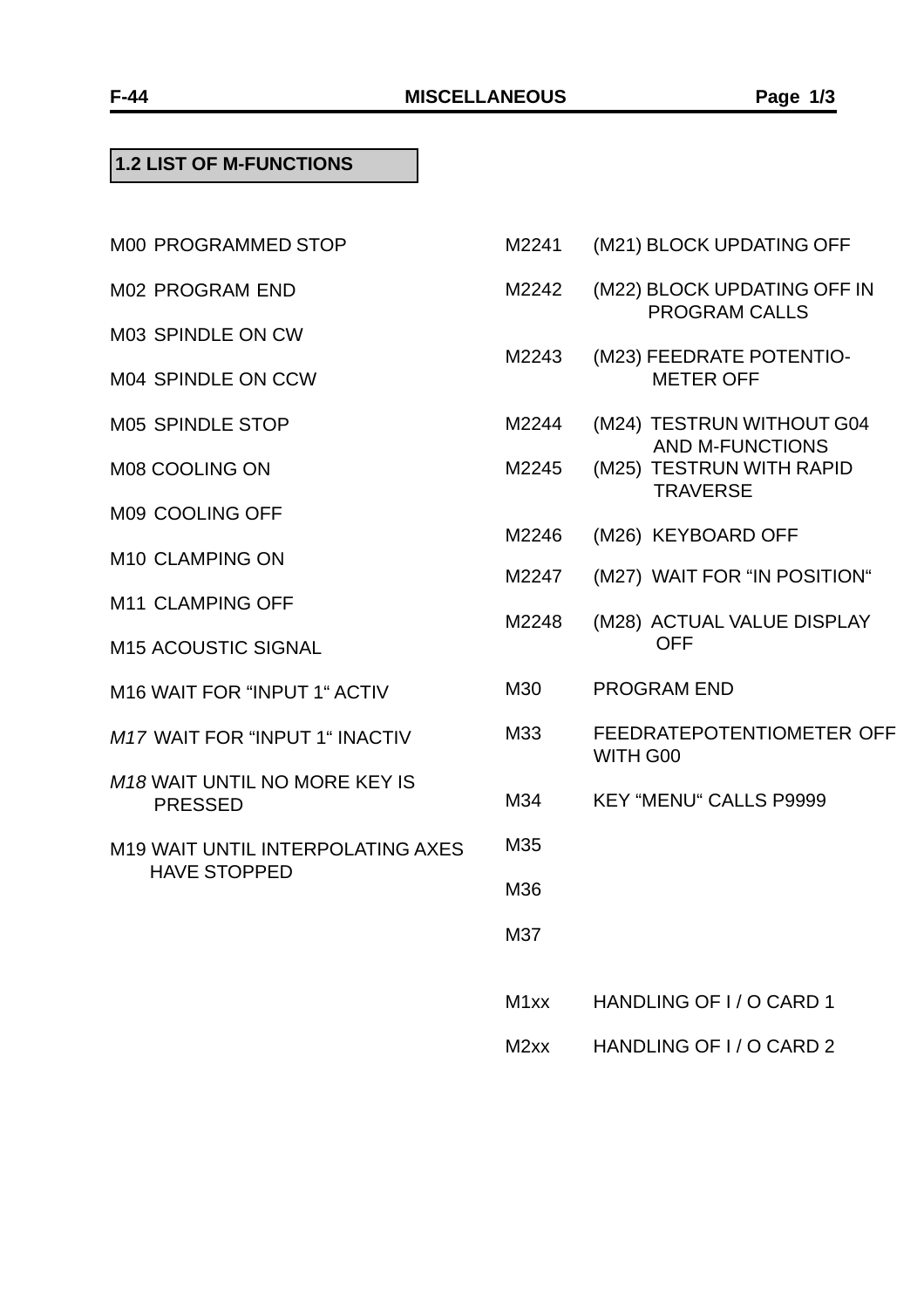|  |  |  |  |  |  | <b>1.3 LIST OF ERROR MESSAGES</b> |
|--|--|--|--|--|--|-----------------------------------|
|--|--|--|--|--|--|-----------------------------------|

| Error                                                                                                                                                   | Error<br>Code                  | <b>Hint</b>                                                                                                                                                                                                                                                      |
|---------------------------------------------------------------------------------------------------------------------------------------------------------|--------------------------------|------------------------------------------------------------------------------------------------------------------------------------------------------------------------------------------------------------------------------------------------------------------|
| <b>INTERPOLATOR</b>                                                                                                                                     | (48)                           | Interpolatorcard gives no answer, Switch<br>control off and on again.                                                                                                                                                                                            |
| <b>CHECKSUM</b>                                                                                                                                         | (50)                           | Checksumerror during serial transmis-<br>sion. Repeat transmission                                                                                                                                                                                               |
| <b>KEYBOARD</b>                                                                                                                                         | (91)                           | Keyboard out of order, a key is pushed<br>after switching on, EXT START is active                                                                                                                                                                                |
| <b>EPROM</b><br><b>MEMORIZED PROGRAMS</b>                                                                                                               | (96)<br>(101)                  | Error in the eprom.<br>Error in one of the memorized programs<br>Clear the complete memory and trans-<br>mit the programs again via serial<br>interface.                                                                                                         |
| P NOT FOUND<br>N NOT FOUND<br><b>T NOT FOUND</b><br>NO <sub>F</sub>                                                                                     | (53)<br>(54)<br>(100)<br>(55)  | This program number is not in memory.<br>This bloc number is not in memory.<br>This T-number is not in P9900.<br>Add a bloc with G11 F to your pro-<br>gram                                                                                                      |
| CHECK BLOC<br><b>MEMORY FULL</b>                                                                                                                        | (58)<br>(86)                   | Syntax error while memorizing a bloc<br>No more memory free. Transmit some of<br>your programs via serial interface.                                                                                                                                             |
| <b>TOO MANY SUBPROGRAM</b><br><b>CALLS</b>                                                                                                              | (73)                           | Look at the description of G22.                                                                                                                                                                                                                                  |
| P CANNOT BE EXECUTED                                                                                                                                    | (78)                           | P0 or P9900 cannot be used for<br>execution.                                                                                                                                                                                                                     |
| MOVING DISTACE = 0                                                                                                                                      | (79)                           | A movement of the distance 0 cannot<br>be executed.                                                                                                                                                                                                              |
| <b>IN POSITION</b><br><b>LAGMAX</b><br><b>LAG ERROR</b>                                                                                                 | (84)<br>(85)<br>(140)          | Look at machinedata N803<br>Look at machinedata N804<br>AXIS cannot follow with the<br>programmed feedrate.                                                                                                                                                      |
| <b>DATAFORMAT</b><br>V <sub>24</sub>                                                                                                                    | (127)                          | Dataformat of serial transmission not<br>OK.<br>Parity or Framing Error durung serial<br>transmission.                                                                                                                                                           |
| <b>LIMIT SWITCH</b><br><b>SOFTW. LIMIT SWITCH</b><br><b>WAY OFF LIMIT SWITCH</b><br><b>INTERRUPT</b><br><b>B-BUS ERROR</b><br><b>INTERPOLATOR ERROR</b> | (126)<br>129)<br>(77)<br>(133) | Axis touched limit switch while moving.<br>Softwarelimitswitch violated.<br>Look at machinedata M712<br>E1 on IO4 was activated.<br>Data transmission between<br><b>INTERPOLATOR and DILAG failed.</b><br>Data transmission from CPU to INTER<br>POLATOR failed. |

Error messages must be acknowledged with  $\bigoplus$ ,  $\downarrow$  94 displays a list of error messages.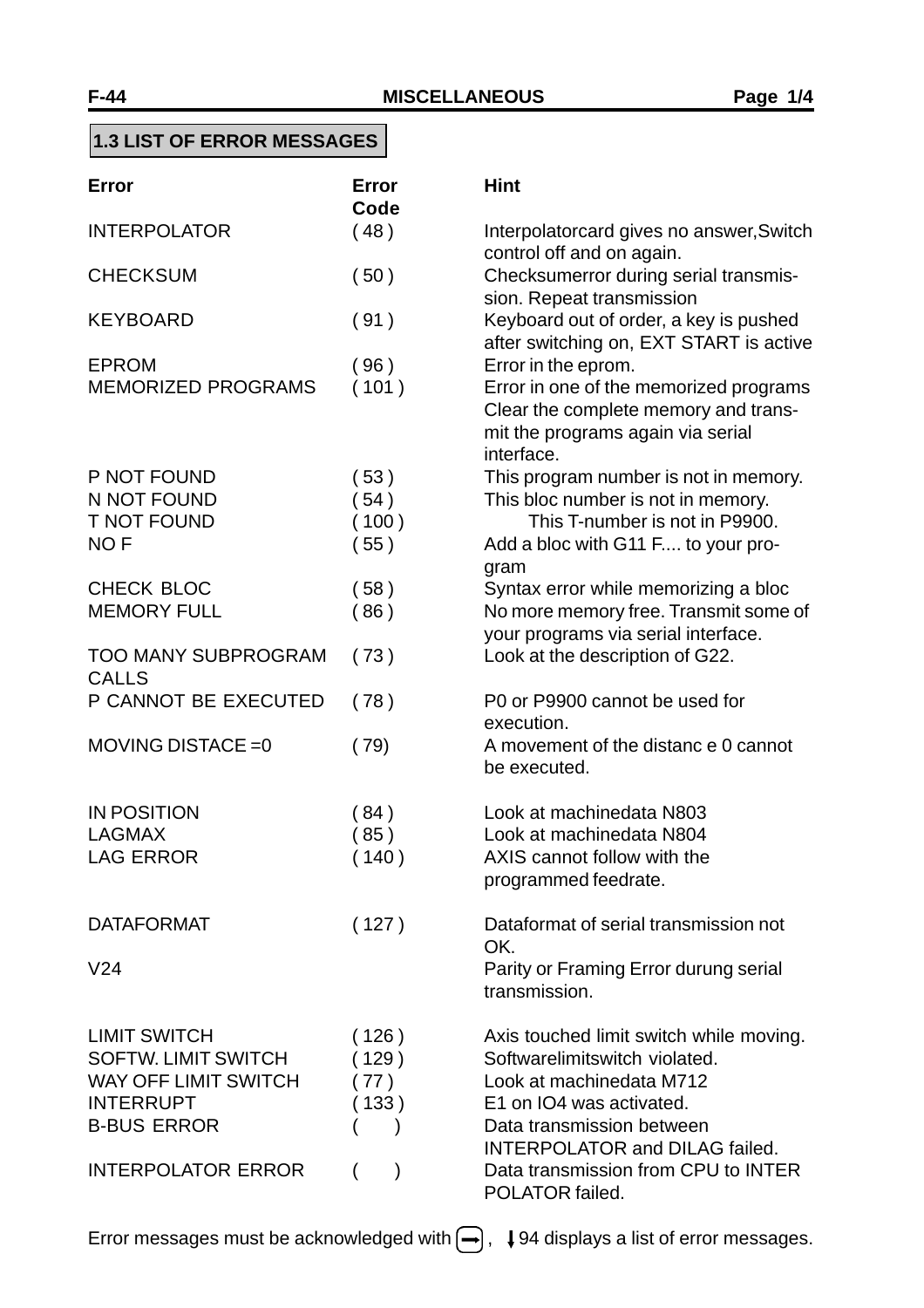## **2. OPERATING MODES**

After switching on, the CNC displays the menue of the operating modes. The following 9 modes can be selected:



These operating modes can be selected by pressing the corresponding key. Pushing the key  $\lceil \frac{H}{n} \rceil$  displays a list of implemented G-functions in the CNC. In the MENU, each key can call a programm with the number P98XX. If for example the Programm P9801 is present in memory, it can be invoked by pushing the key  $\lceil 1 \rceil$ .

## **Further functions key´s:**

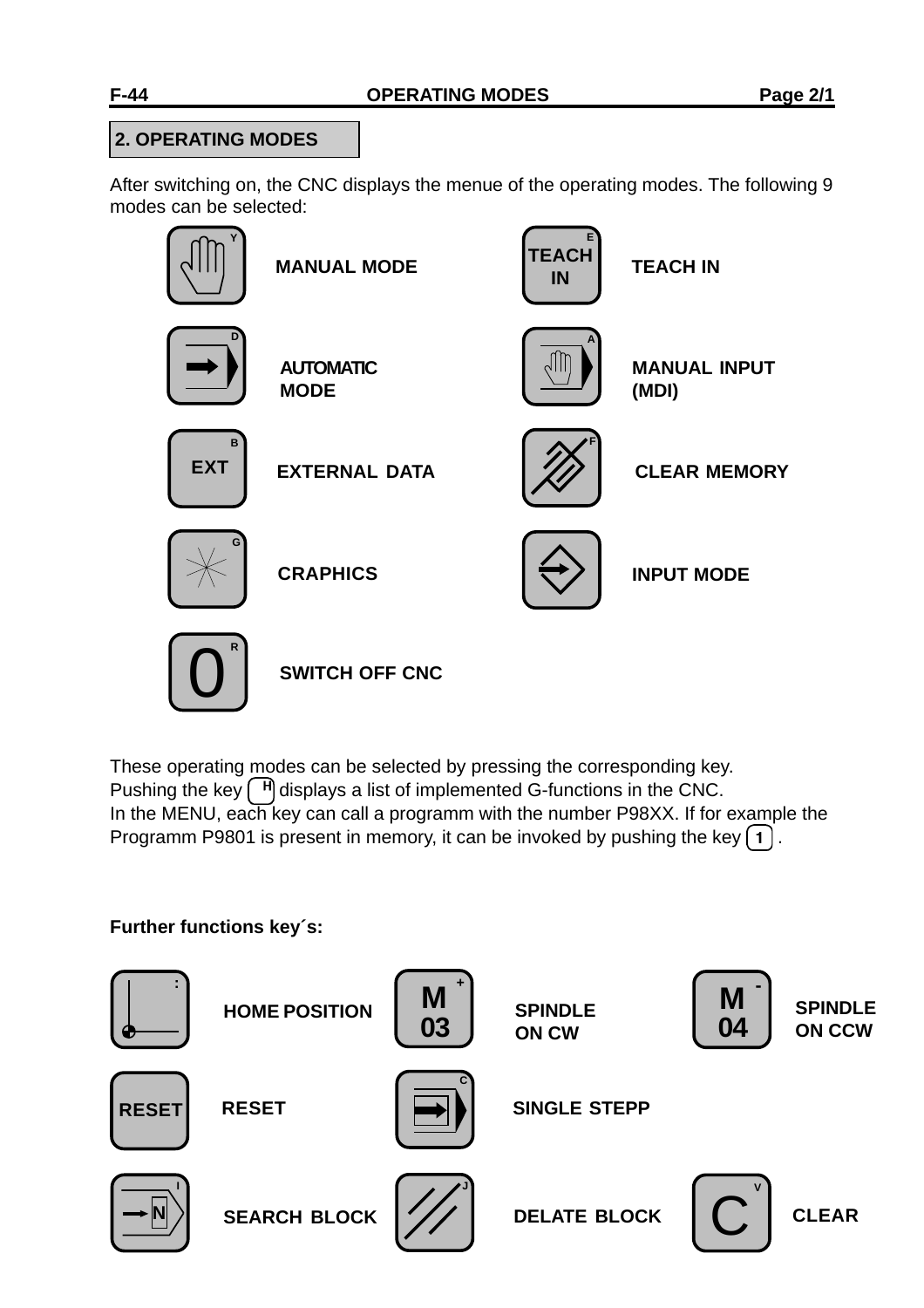## **2.1 MANUAL MODE**

After pushing  $[\sqrt{\mathbb{N}}]$ , the desired moving direction can be selected. Then, after pushing **START)** the CNC moves the selected axes in the desired direction. The moving speed is controlled by the feedrate potentiometer. The actual value counter monitors the movement.

The key [stop] immediately stops the movement, the direction keys are cleared.

Alternatively, push  $\left[\sin\theta\right]$  and then for example  $\left(\frac{1}{2}\right)$ . The axis starts moving as long as is pushed. This jogging mode can be leaved by pushing  $\left[\sin \theta\right]$ .

## **2.1.1 Clearing the actual value counter**

Cearing the actual value counter is done as follows:

1. Select the axis to be cleared.

2. Clear the counter by pushing  $\left[\mathbf{C}\right]$  (see PO N905x)

If a G54 or a tool is active, the actual counter will not display 0 but the programed displacement of G54 or the tool offset.

## **2.1.2 Exiting the manual mode**

To exit the manual mode, the key  $\left[\text{MEN}\right]$  can be selected. The modes  $\left[\text{MIN}\right]$  or  $\left[\text{MIN}\right]$  can also be selected.

### **2.1.3 Hand wheel**

The hand wheel can be activated by pressing f.e.  $\{+X\}$ . By turning the handwheel, the activated axis is moved forwards and backwards. By pushing  $\left(\frac{1}{x}\right)$  several times, the distance which will be executed with each tick of the handwheel can be changed, starting with 0.001, 0.010, 0.100. This value is displayed on the screen under the item H, f.e.

**H...0,100.**

## **2.1.4 Home Position (P 9974 must be present in memory)**

A home position can be memorized by pushing  $\Box$  and then  $\bigcirc$ . The actual position is put into memory. The axes then can be moved to the home position by pushing  $[$ .] and then  $[\Box]$  one more time.

## **2.1.5 "Spindle", "Cooling", S, T**

Spindle on / off, cooling on / off, spindle speed and tool number can be selected by the apropriate keys.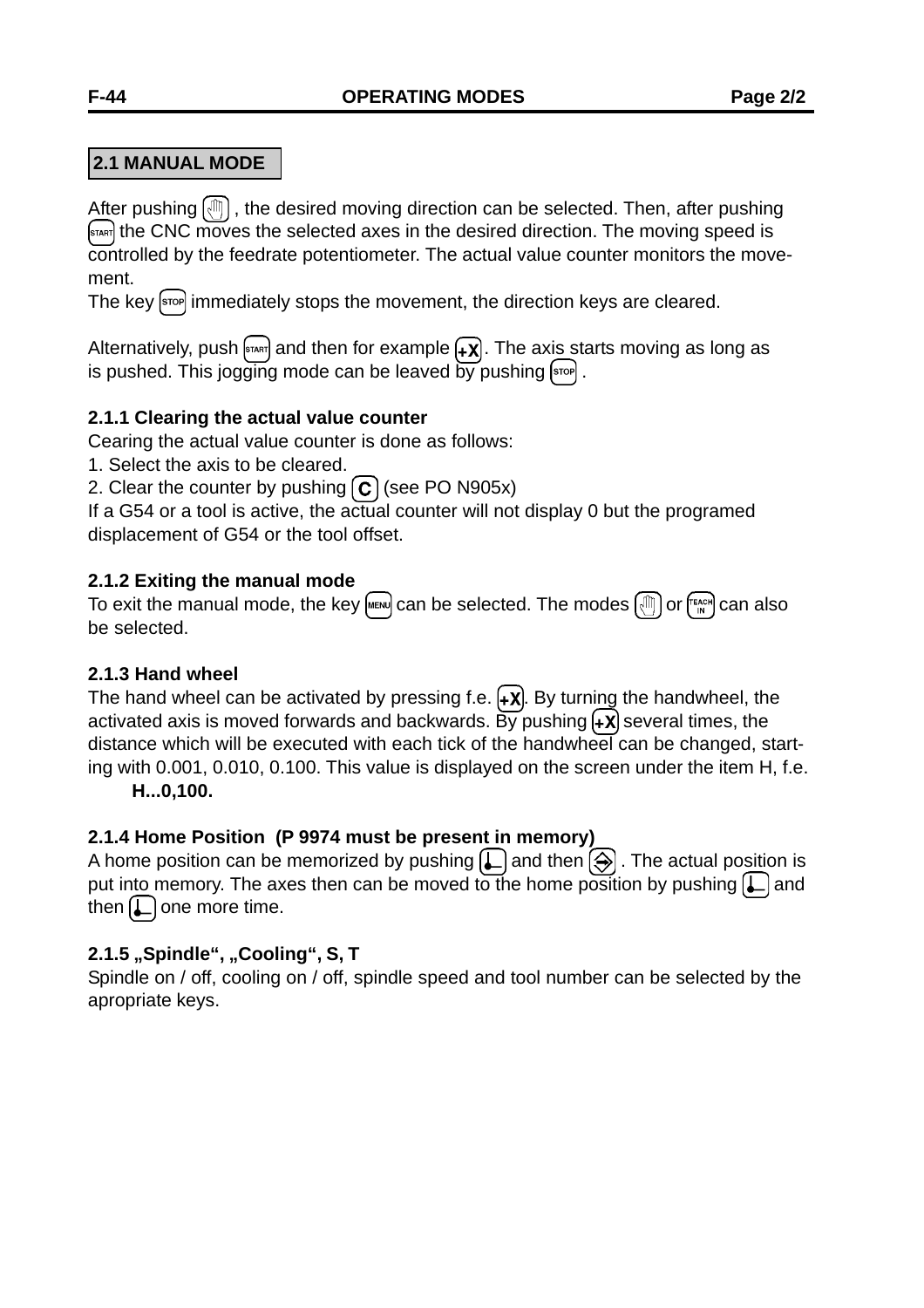## **2.2 MANUAL INPUT**

This operating mode  $\left(\overline{\mathbb{D}}\right)$  allows to input and execute single G-functions and parametrical functions. Also cycles like G87 and programm calls can be executed.

The modal G-functions as well as the actual values F, S, T, M will be displayed. The G-function to be executed always refers to these modal G-functions.

Pushing  $\rightarrow$  positions the cursor to the next data input area, where new values can be input.

The key  $\left[\sin \theta\right]$  executes the programmed block. The execution of the block can be interrupted with  $\overline{\text{sep}}$ . A new G-function can be entered.

### **2.2.1 Tool change (P9936 must be present in memory)**

When entering the manual input, the block

**G36 F..... S..... T.... M...**

can be input. With  $\bigoplus$  move to T and enter 2 f.a. Then push  $\left[\frac{1}{2} \right]$  the tool T2 will be activated and the tool offset of T2 wil be taken from the tooltable P9900.

## **2.2.2 Jogging mode**

- 1. Switch to incremental mode with G91. (Manual input; G91;  $\left(\rightarrow\right)$ ;  $\left[\left(\rightarrow\right)\right]$
- 2. Select G00 and input a distance in X, Y or Z.
- 3. By pushing  $\frac{1}{10}$  the block will be executed.

By pushing  $\frac{1}{2}$  one more time, the block will be executed again.

### **2.2.3 Move to a position**

- 1. Switch to absolute mode with G90. (Manual input; G90;  $\left(\rightarrow\right)$ ;  $\left[\left(\rightarrow\right)\right]$
- 2. Select G00 and input a position in X, Y or Z.
- 3. Move to the desired position with  $\left[\sin \theta\right]$ .

## **2.2.4 Starting a semicircle**

- 1. Switch to incremental mode with G91.
- 2. Select a feedrate with G11 F....... .
- 3. Select G02 or G03 and input the endpoint and centerpoint of semicircle. G02 X+..50,000 Y...0,000 I+..25,000 J...0,000
- 4. By pushing " Start " the semcircle will be executed.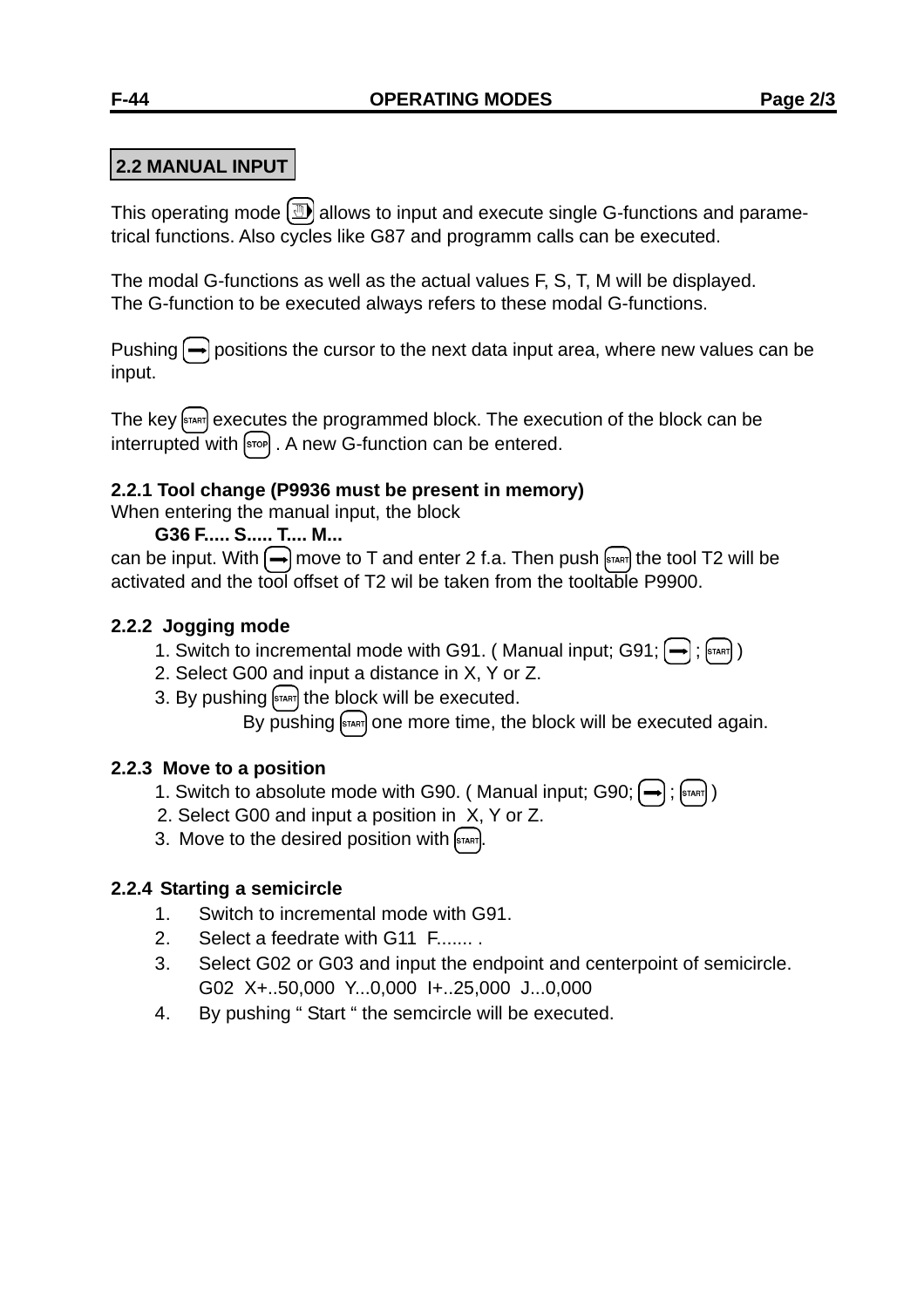## **2.3 TEACH IN**

The CNC requests the user to input a program number after  $f_{\text{max}}^{\text{final}}$ , which can be acknowledged by  $\bigoplus$ . Then the TEACH IN mode is invoked. Wird die angebotene Programmnummer nicht akzeptiert, kann eine andere Nummer über die Tastatur eingegeben werden. TEACH IN in G90 or G91.

A complete block input buffer for G01 will be displayed by pushing  $\boxed{1}$  and then  $\boxed{\rightarrow}$ . With  $\leftarrow$  single adresses can be selected and updated.

Programming will be done as follows:

Select the moving direction and push  $\left[\sin \frac{1}{2} \right]$ . Move the axes under control of the feedrate potentiometer to the desired position  $\overline{and}$  push  $\left[\overline{or}\right]$ . The actual position will be displayed in the block buffer. The block will be stored in memory by pushing the key  $\textcircled{\}}$ .

By selecting the G-address, also an other function can be chosen: f.e. G90 or G05. After a movement, the X, Y and Z addresses will be updated. With G05 the R-address can be completed with  $\leftarrow$  the appropriate radius and the block can be memorized.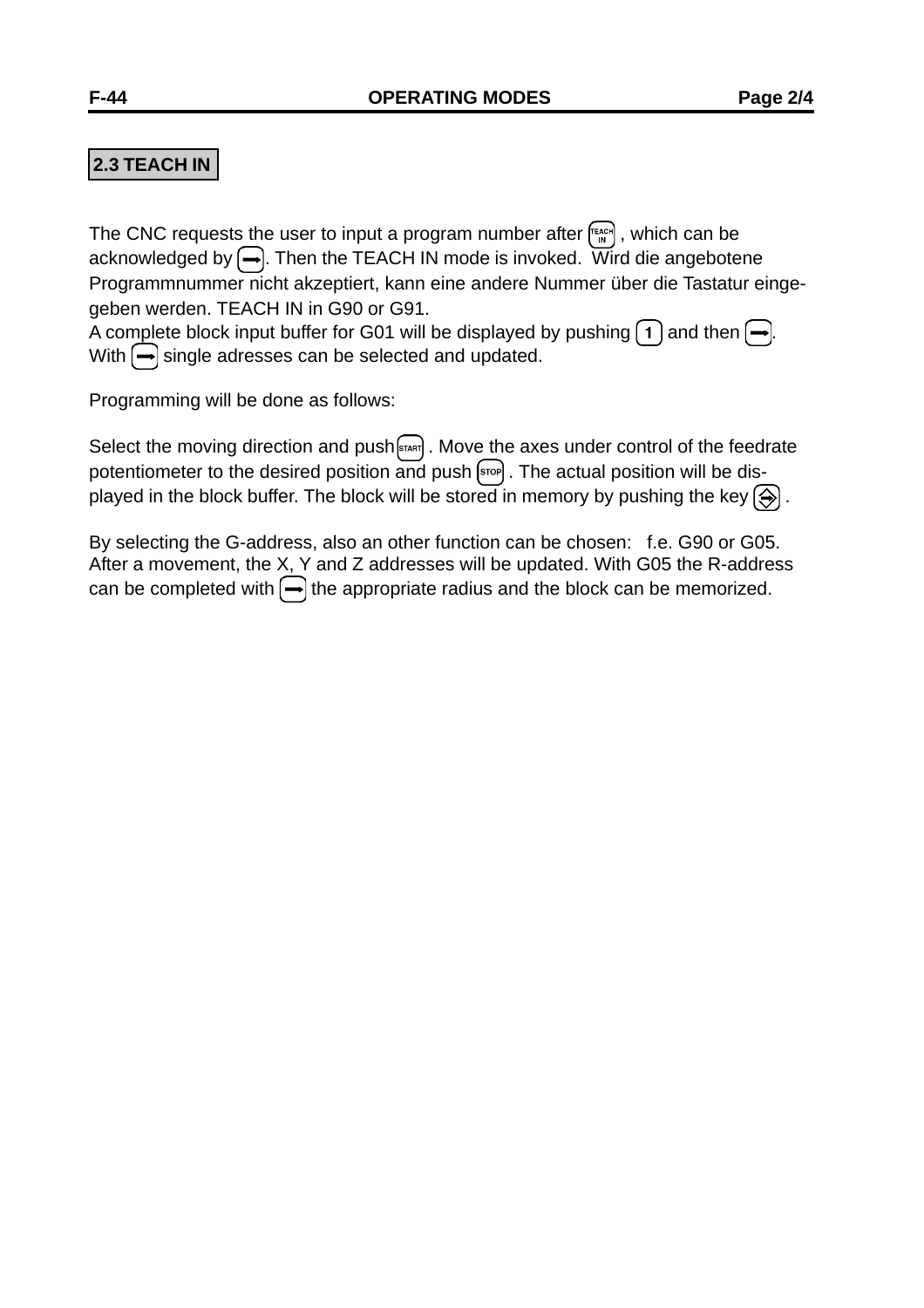## **2.4 AUTOMATIC MODE**

When invoking the automatic mode,  $\boxed{\rightarrow}$  the CNC proposes a program number. The proposed program number will be the one processed at last. Another program number can be input if desired.

The program will be executed by pushing  $\frac{1}{\left|\mathbb{R}^n\right|}$ . If the program number is acknowledged by  $\bigoplus$  the CNC proposes a block number. A different block number can be entered if desired.

To acknowledge the block number, push  $\leftarrow$  . Then the first blocks of the program will be displayed in the lower part of the screen.

With  $\left[\sinh\right]$  the automatic program execution is activated. Single stepping can be activated by pushing  $\left[\bigoplus\right]$  and than  $\left[\left\langle s\right\rangle\right]$ .

At the end of each block, the CNC stops awaiting a new  $\frac{1}{2}$  Pushing  $\frac{1}{2}$  again disables single steppingfunction.

The automatic mode is exited with  $\sqrt{m_{\text{F}} m_{\text{F}}}$ .

If a limit switch is detected during program execution, the CNC will stop all axes immediately and an error message will be displayed.

The programmed speed F can be controlled with the feedrate potentiometer, as far as this feature has not been disabled by programming M23.

M21 will stop screen updating in the  $\bigoplus$  mode, allowing a faster program execution between blocks.

M22 same function as M21, but effective only for programm calls. The execution of the main program will be displayed.

M24 suppresses the execution of all following M-functions (except M20 - M28) as well as G04 (dwell time). This allows a program test without machine functions.

### **2.4.1 Autostart P9999**

After switching on the CNC, a check for the presence of P9999 in memory is done. If it is present, it will be executed immedietly.

This program allows customizing the CNC to different needs of the user. For example if the actual display should not be set to zero but should contain the actual value of the time before the CNC was switched off, the following program will be used:

### **P9999**

### **N10 G92 X#111 Y#112 Z#113**

After switching on, P9999 will not be executed if the key  $\rightarrow$  is pressed and hold down.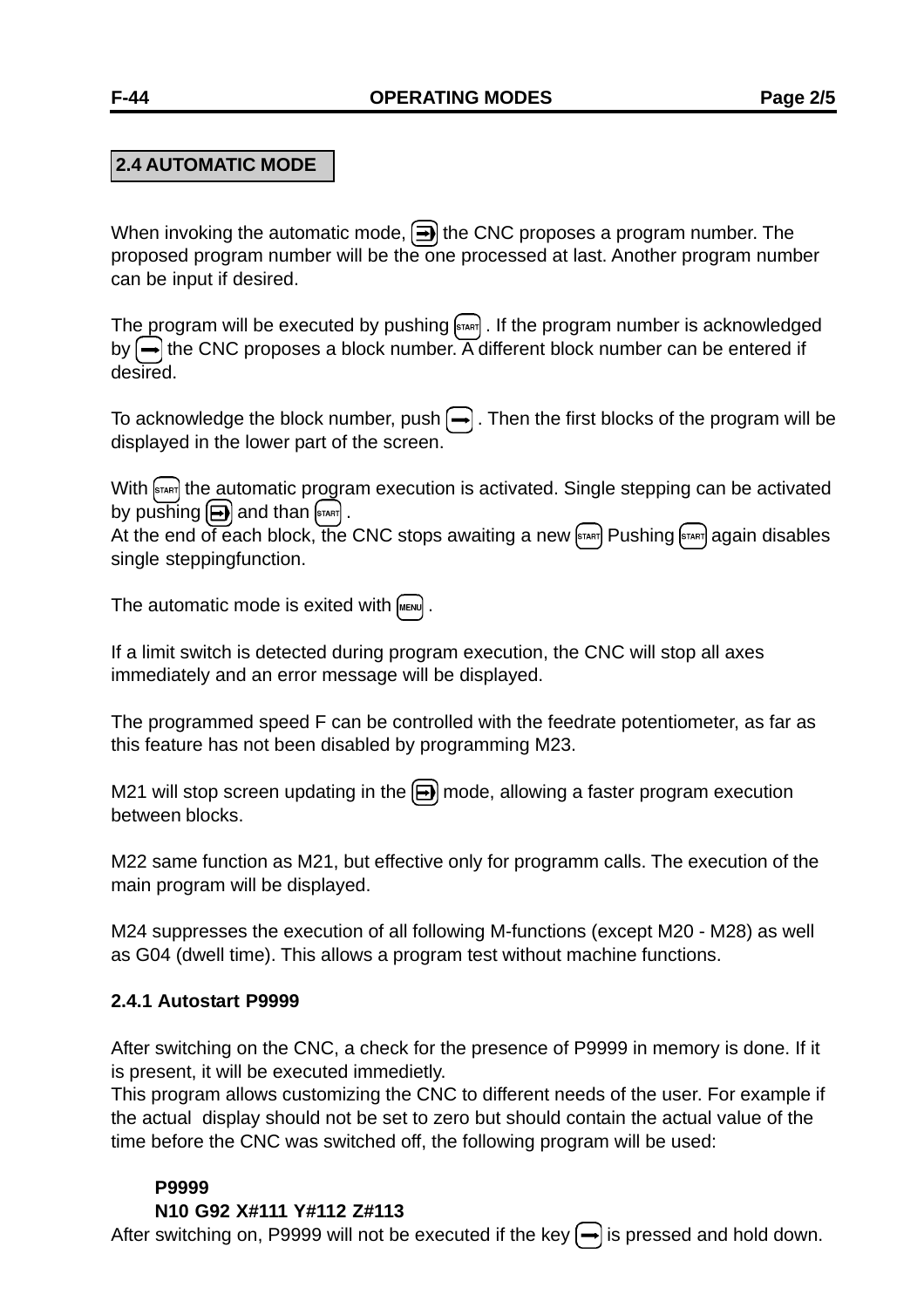## **2.5 EXTERNAL DATA**

The operating mode  $[\epsilon x]$  permits input or output of programs to the serial interface.

By pushing  $\left( 1 \right)$  a program number is proposed which can be changed to a different value, depending of the program number which is to be output to the serial interface.

The data output is done in a formated form including control codes for the printer, So that the program will be printed in a good readable form on PC compatible printer with IBM emulation.

By pushing  $\left( \frac{2}{2} \right)$  the same is done, however the output is not formated in order to reduce the program to its minimal length.

With the key  $\boxed{3}$  data from an external PC can be input into the CNC.

In all cases, data is transmited with 9600 baud, XON-XOFF protocoll. The last transmited charachter always is a "%" followed by " $CR$ " (0x0dH). The data format itself can be analyzed by entering a little program on the CNC, transmit it to a PC and edit it on the PC.

We offer a service program for a PC, allowing to receive, memorize, edit and send back CNC programs. Optional programs for translating CNC programs f.e. HPGL to CNC, are also offered.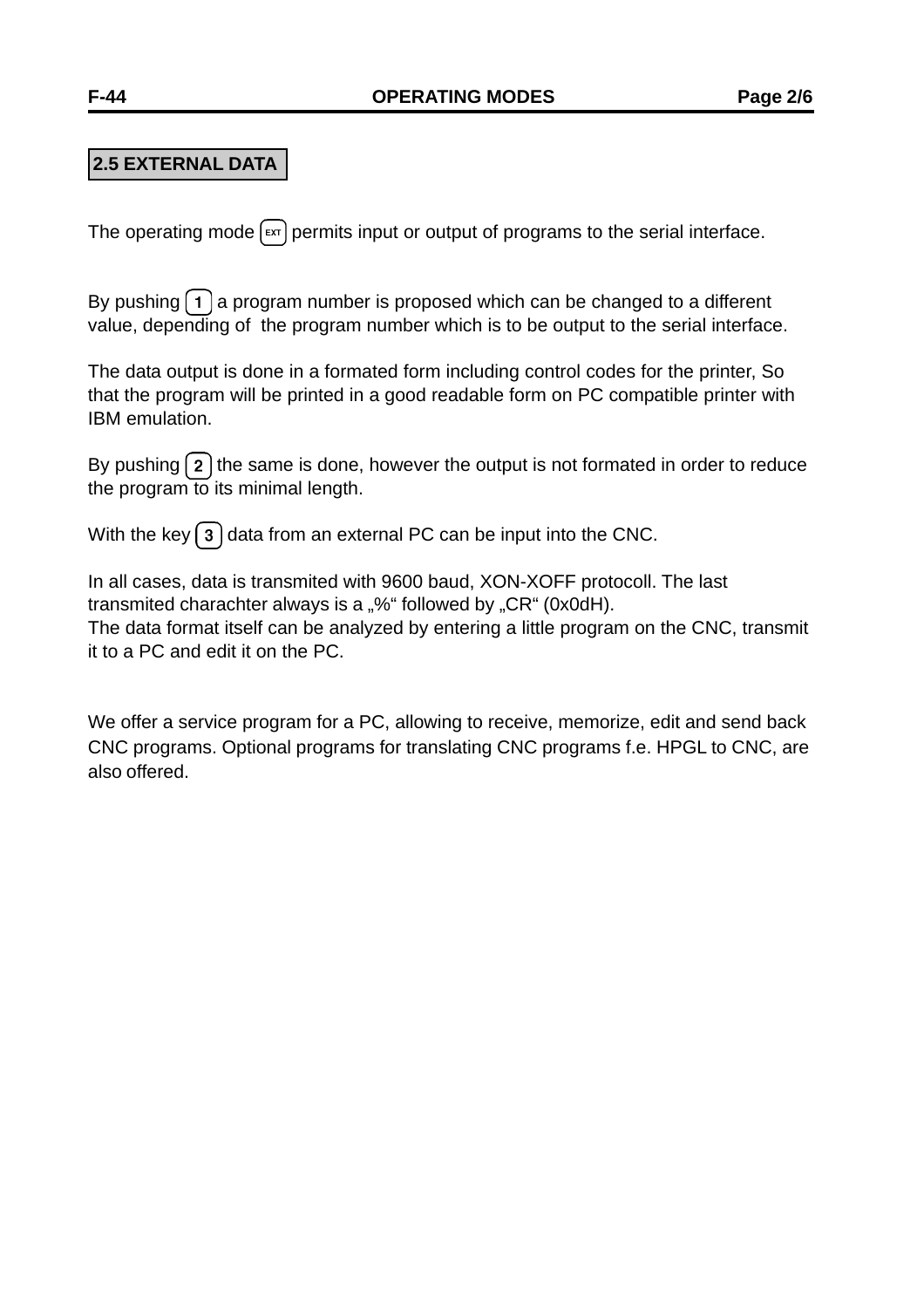## **2.6 INPUT MODE**

The input mode  $\bigcirc$  allows to input and edit programs. After selection of this mode, a program number will be proposed. For selection of another program number, push  $\mathbf c$  and enter the desired program number.

If a program with this number already exists in memory, the last blocks of this program will be displayed by pushing  $\left(\rightarrow\right)$ . By pushing  $\left(\rightarrow\right)$  the first blocks of the program will be displayed.

If the entered program number doesn't exist, N001 will be proposed as first block number. Acknowledgement will be made with  $\leftarrow$ . The cursor moves to "G..". After entering a G-function and then  $\leftarrow$ , the words corresponding to the G-function are displayed.

When all necessary words of a block have been entered, the block can be stored by pushing  $\circled{)}$ . The block number is incremented automatically. An error message will be displayed when trying to memorize an uncomplete block.

#### **Alter block:**

If a block already stored must be altered, it can be put into the editing buffer by typing the block number and then pushing "SEARCH BLOCK" $\boxed{\rightarrow}$ . With  $\boxed{\rightarrow}$  the cursor can be moved to the word to be corrected. Then the block must be stored again by pushing  $\circled{)}$ 

#### **Delete block:**

The block to be deleted must be searched with "SEARCH BLOCK" $\boxed{-\mathbb{N}}$ . Then push "DELETE BLOCK" $\left[\overline{\mathscr{D}}\right]$ .

#### **Insert block:**

Type in the new block number to be inserted and then  $\leftarrow$ . Select the G-function and complete the block. Push  $\circledast$  to store the block. It will be inserted automatically and the following block numbers will be incremented. **Note**: Blocknumbers in G20, G23 are not changed automatically !

#### **List blocks:**

Entering a block number and then  $\begin{pmatrix} 1 \end{pmatrix}$  will display the next blocks starting with the entered number.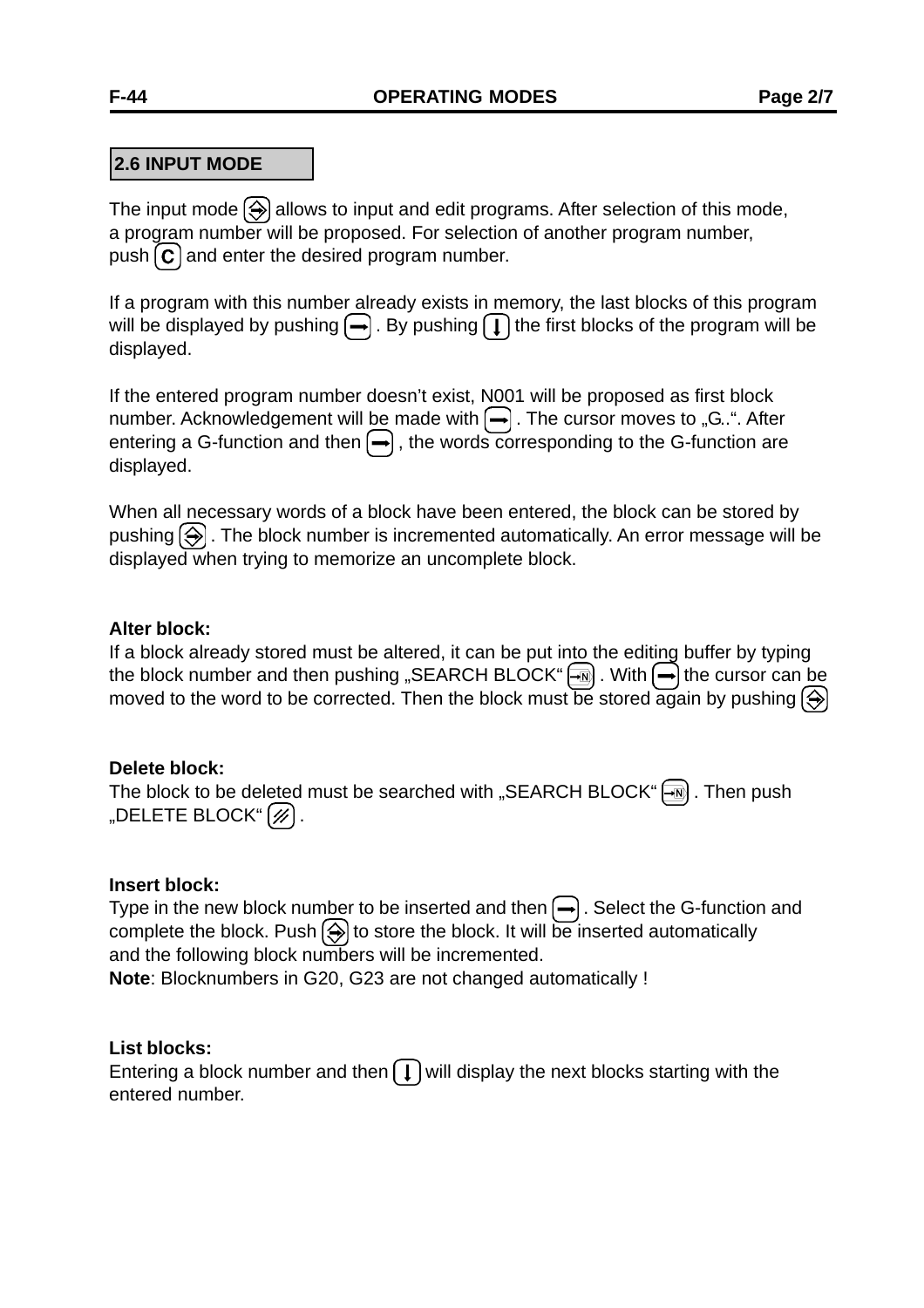#### **Program overview:**

After selecting the "INPUT MODE"  $\textcircled{\textcircled{\#}}$  , an overview of all programs in memory will be displayed by pushing key  $\boxed{\mathbf{C}}$  and then  $\boxed{\rightarrow}$ . If a program is marked with "!", this Programm has a "CHECKSUM ERROR". In that case clean complete memory including P000 and P9900, and make a new transfer from a PC through the serial interface.

#### **Program duplication:**

If the request for the program number is acknowledged with  $\mathbf{c}$  and then  $\textcircled{3}$  the CNC will ask for the program number to be duplicated and for the new program number. Also P0000 can be duplicated.

#### **Add a program name:**

To an existing programm, a program name can be added. Therefor the program number can be ackowledged with the key  $\left(\frac{1}{2}\right)$  the program name can be typed in and then the key  $\bigcirc$  pushed again.

### **Tool table:**

The program number P9900 is reserved for the tool table and machinendata. Up to 99 tools (T001 - T099) can be stored with radius and tool offset. These data will be called up by the T-word and are used by the path and the length compensation algorithms.

#### **Reserved program numbers:**

P0000 Machine data. P8000 Text for customer menues. P98XX are invoqued by a keystroke in the MENU P9900 Tool table P9998 Error handling in the automatic mode. P9999 Autostart.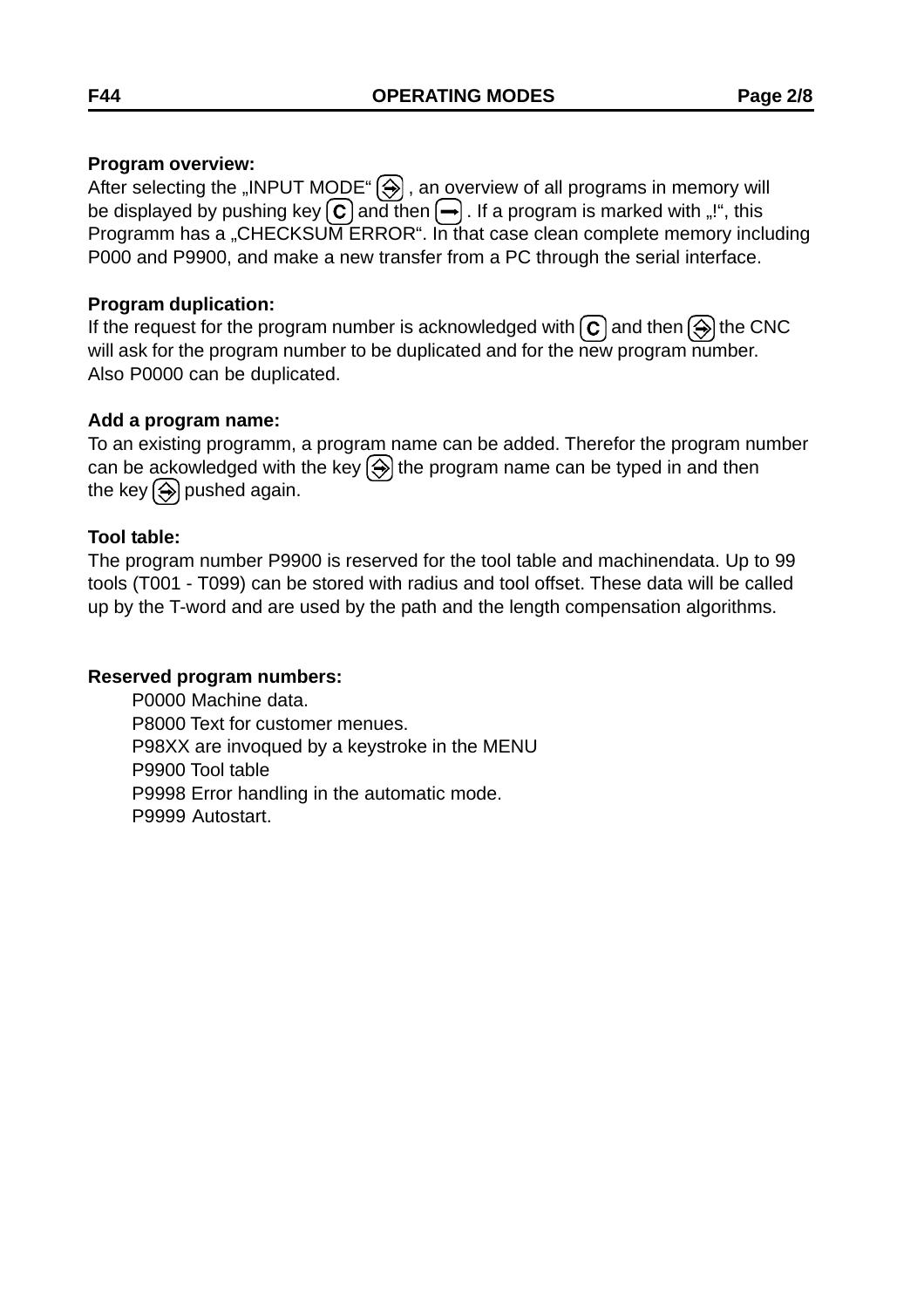## **2.7 CLEAR MEMORY**

This mode  $\mathcal{D}$  allows to delete single programs or to clear the complete memory.

First, the CNC requests the input of a code number. This code number can be defined in the machine data. If the number 0 was selected in the machine data, the input of a code will not be requested. Single programs can be deleted by inputing the program number and then pushing  $\left[\rightarrow\right]$ .

To delete a range of blocks of a program, enter the program number and then  $\Box$ . The CNC requests the starting and the ending block numbers. All blocks in this range will be deleted.

The whole memory can be cleared by pushing  $\left(\overline{c}\right)$  and then  $\left(\overline{-}\right)$ . Here the code defined in the machine is requested, even if the code is  $\overline{0}$ .

P0000 and P9900 remains in memory. However tey have to be deleted push P000 or P9900 then anser then "CODE" with the Code (default=0) and then push  $\left(\rightarrow\right)$ .

If a program number is entered and the key  $[\text{m}]$  is pushed, the rest of the memory starting with this program number is cleared.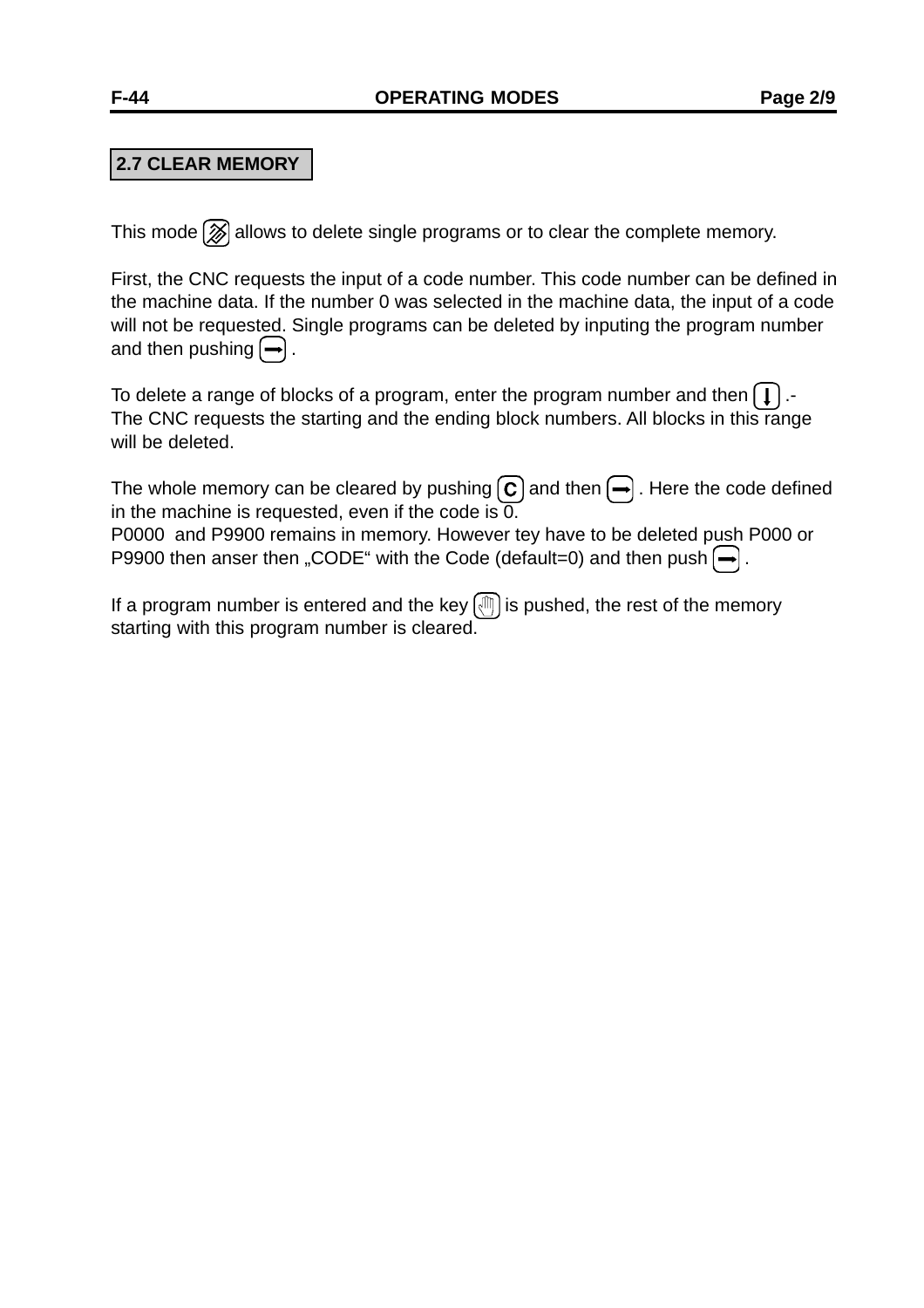### **2.8 GRAPHIC**

This mode  $[\mathcal{K}]$  allows to display the programmed tool path. The CNC asks for the starting program and block number. The program used at last and the first block within this program will be proposed from the CNC.

Then, the CNC asks for the last block to be displayed. The CNC proposes the same program and it's last block.

Finally the scaling value must be input. Then the display will be cleared and a cross wire, which can be moved on the screen by the following keys, appears:



The cross wire defines the starting point of the program. If the position of the start point on the screen is correct, push  $\left(\rightarrow\right)$  to display the contour. With input of  $\left(\rightarrow\right)$  the scale can be changed to increase or reduce the picture.

#### NOTES:

- G04 and all M-functions won't be executed.
- Attention with G20! If a jump is programmed for example in P0001 a jump to P0001 N001, the graphic mode will execute this program continousely. The execution can be interrupted by pushing [MENU].
- The graphic mode uses an internal actual value counter, which will be cleared by invoking the graphic mode. At the end of the contour, this counter will be displayed.
- First the programmed path is displayed. In a second run, the correct path can be displayed by pushing  $s_{\text{start}}$ .

| P9900 | <b>Tool table</b> |                                    |                       |                    |               |     |
|-------|-------------------|------------------------------------|-----------------------|--------------------|---------------|-----|
|       | N <sub>001</sub>  |                                    |                       |                    | R 10,000      |     |
|       |                   | <b>Example: P0001 Test program</b> |                       |                    |               |     |
|       | N001              |                                    | G91 Incremental input |                    |               |     |
|       | N002              | G11 F200                           |                       |                    | M             |     |
|       | N003              |                                    | G01 X+30,000          | $Y + 20,000$ Z     |               | F   |
|       | N004              | G01 X                              |                       | Y                  | Z-10,000      | $F$ |
|       | N005              |                                    | G01 $X + 50,000$ Y    |                    | Z             | $F$ |
|       | N006              | G01 X                              |                       | $Y + \dots 30,000$ | Z             |     |
|       | N007              |                                    | G03 X-50,000          | $Y + \dots 0,000$  | Z             |     |
|       |                   |                                    | I-25,000              | $J + \ldots 0,000$ | <b>Kreis</b>  |     |
|       | N008              | G01 X                              |                       | $Y$ -30,000 $Z$    |               |     |
|       | N009              | G00 X                              |                       | Y                  | $Z +  10,000$ |     |
|       | N010              |                                    | G00 X-30,000          | $Y$ -20,000        | Z             |     |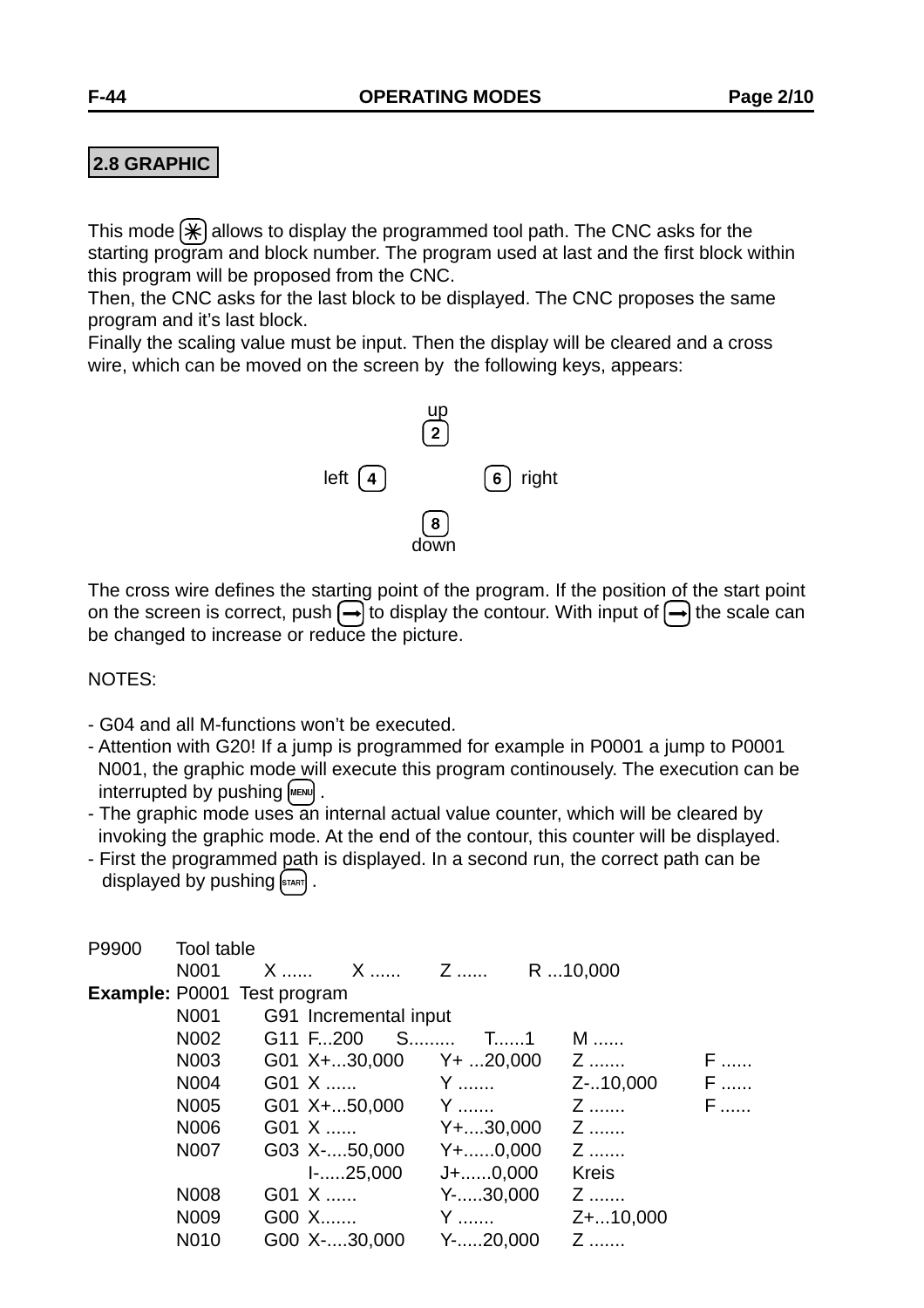## **2.9 SWITCH OFF CNC**

When the CNC is to be switched off, the key  $\Omega$  is pressed. Then the complete memory contents are put into a second memory bloc, in order to have all programs duplicated. After that, the CNC can be switched off.

For restoring the saved programs from the second memory bloc, proceed as follows:

Switch off the CNC push the key  $\left(\overline{c}\right)$  and hold it pushed.

Switch on the CNC, continuing pushing the key  $\left(\overline{c}\right)$  until the message

Code oppears, input "0" and acknowlage with  $\leftarrow$ ).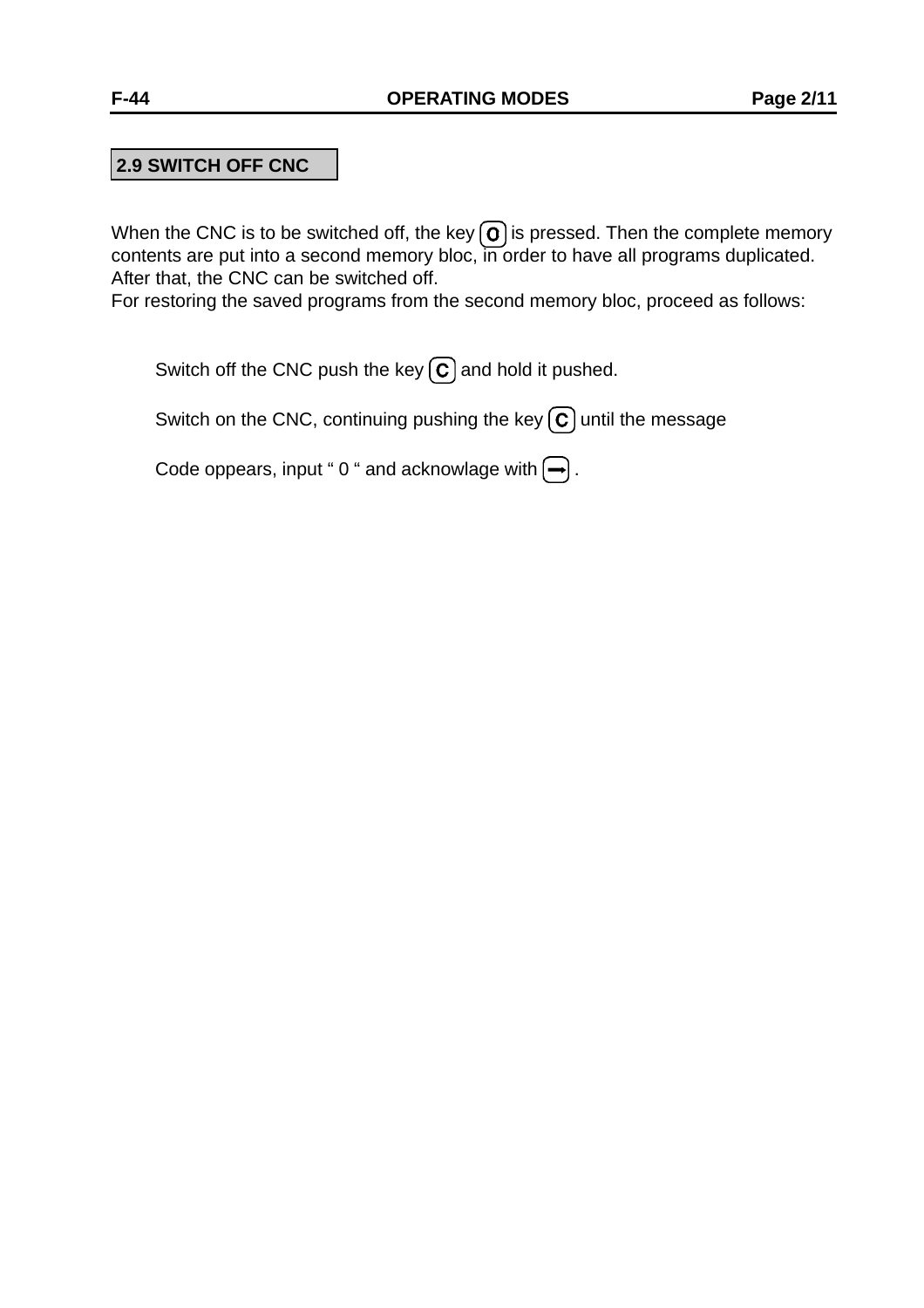## **3 PROGRAMM STRUCTURE**

Each programm consists of a program number and up to 999 blocks. Each block has a block number and a G-function. This function tells the CNC what to do in this block, for example a linear interpolation or a movement to the reference point.

### **3.1 The G-Functions**

This part will explain the G-functions and the corresponding block structures. The CNC can be equipped with less G-functions depending on the control purchased.

A list of the implemented G-functions can be displayed by pushing the key  $\lceil \frac{H}{n} \rceil$  in the MENU of the CNC.

If the G-funktion is only to be executed in the GRAPHIC mode, the key  $[\ast]$  can be pressed when the G-input field is active. The bloc then looks like that: N0001\*G...

### **G00 RAPID TRAVERSE**

N... G00 X.....,... Y.....,... Z.....,... All two axes can be moved together. The feedrate is determinded by Fmax in the machine data memory.

### **G01 LINEAR INTERPOLATION**

N... G01 X.....,... Y.....,... Z.....,... Up to 3 axes can be moved together. The feedrate (mm/min.) can be programmed before the block with G11.

### **G02/G03 CIRCLE INTERPOLATION CLOCKWISE / COUNTERCLOCKWISE**

N... G02 X.....,... Y.....,... Z.....,... I.....,... J.....,...

XZ, are the endpoint of the circle segment, IJ are the coordinates of the circle center. The circle center must be programmed relative to the starting point of the circle segment, even if the endpoint is defined in absolute coordinates.

Of course, the programmed endpoint must be a part of the circle. This is the case, when  $(X-1)^2 + (Y-1)^2 = 1^2 + J^2 = R^2$ .

A complete circle can be programmed as follows: N... G02 X.....0,000 Y.....0,000 Z.....,... I.....20,000 J....0,000

A helix interpolation will result if in addition to X and Y, also the axis Z is programmed.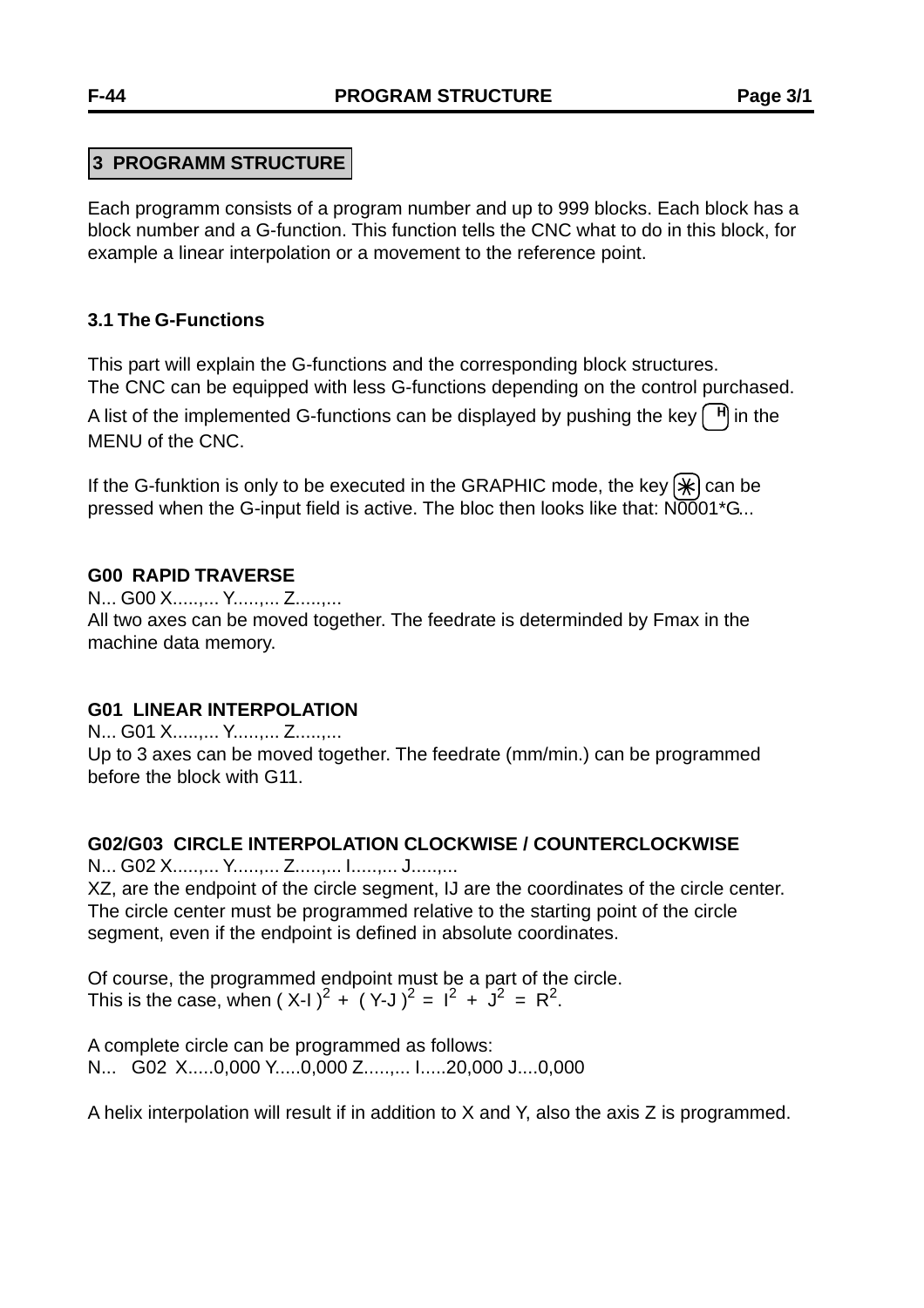#### **G04 DWELL TIME**

N... G04 H....,... Dwell time programming between 0,010 and 9999,990 seconds.

#### **G05/G06 CIRCLE INTERPOLATION WITH INPUT OF RADIUS**

N... G05 X.....,... Y.....,... Z.....,... R.....,...

Input the desired endpoint in X and Y, the radius in R. The sign of R determines if a small or large circle segment is generated.

Computer time is necessary for transforming G05 / G06 into G02 / G03, to G05 / G06 must not the used when fast bloc updating is necessary in the automatic mode.

#### **G07 CIRCLE DEFINED BY ANGLE** ( In design state )

N... G07 X.....,... Y.....,... Z.....,... R.....,... W.....,...

The circle segment is defined by the radius R and the ending angle W. The starting point of the circle is tangent to the preceding bloc. X, Y have no meaning, the other axes can interpolate with X,Y. Only in G91 and in G40 !!

#### **G08 ASYNCHRONOUS MOVEMENT**

N... G08 X.....,... Y.....,... Z.....,... F .....,... W.....,...

Beside an interpolation in progress, the axes here defined begin to move the programmed distance. F defines the speed, W the number of repetitions of the movement. Function G13 M91 interrupts G08.

The programmed values are always in G91.

| Exampels:<br>- G08 | X <sub>100</sub> | F100 W99 | 100 Pendelbewegungen mit F100                   |
|--------------------|------------------|----------|-------------------------------------------------|
|                    |                  |          |                                                 |
| - G08              | X100             | F200 W0  | Asynchrone Bewegung um 100 mm                   |
| - G08              | X0.              | F300 W0  | $\therefore$ X is running continously with F300 |

#### **G09 SKIP REST OF TRAVEL**

N... G09 X.....,... Y.....,... Z.....,... M....

The linear interpolation will be done just like a G01 block. However, if the input programmed with M (M161-168, M171-178) becomes active, the interpolation will stop and the next block will be executed.

In addition the NZ Flag, which can the interrogated with " $\downarrow$  " 54, is set.

Possible uses:

- recognization of tool fracture
- digitization of workpieces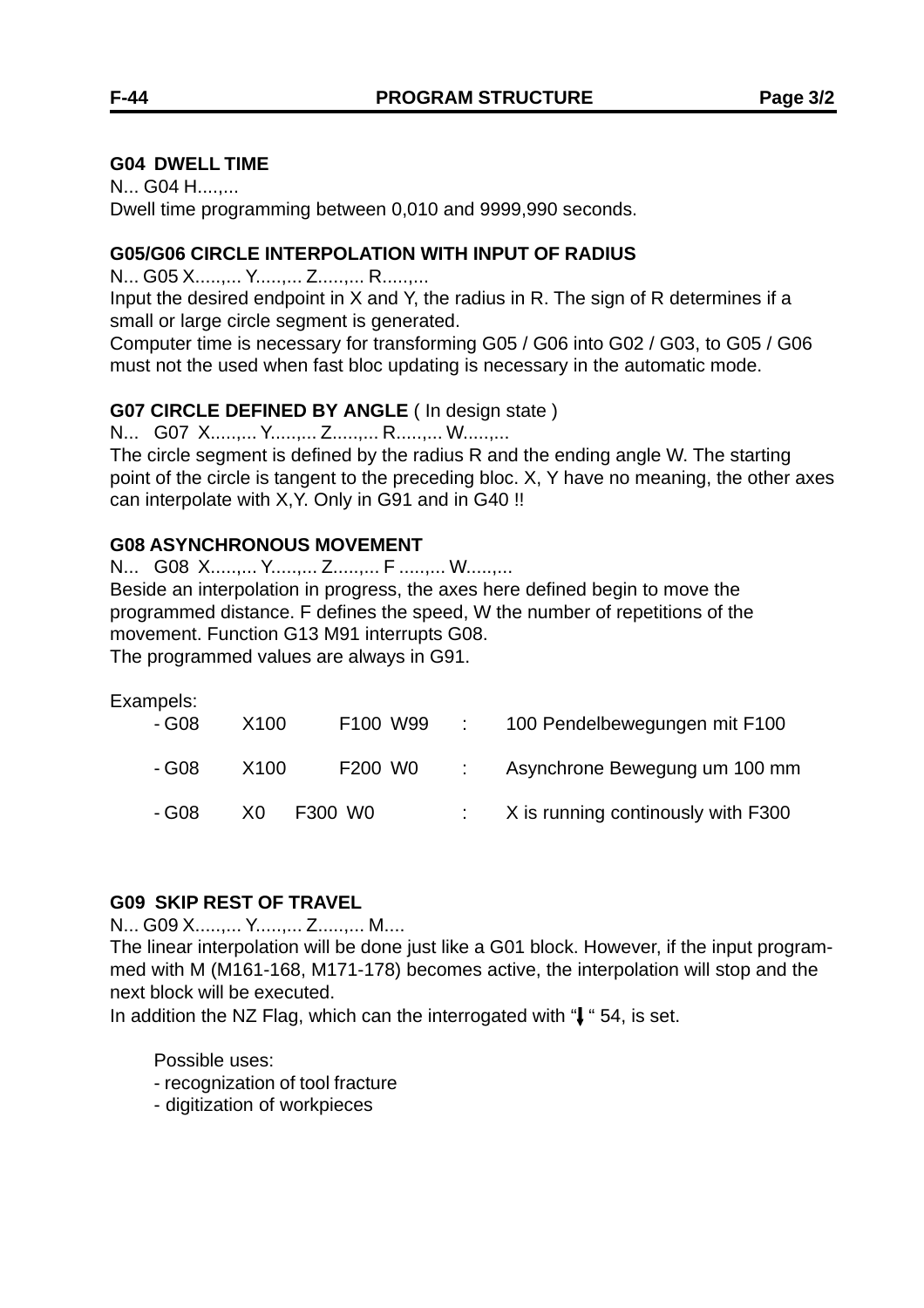## **F-44 PROGRAM STRUCTURE Page 3/3**

#### **G10 CORNER ROUNDING**

N... G10 X....,... Y....,... X....,... Y....,... R....,...

In the incremental mode G 91, the 1. XY input field is to be programmed with the first line, in the 2. XY the second line and in R the radius of the corner between these lines.

N... G10 X.100,000 Y...0,000 X...0,000 Y.100,000 R...5,000

If the 2. XY input field is not programmed, R is interpreted as rotating angle for the 1. XY distance.

N... G10 X.100,000 Y...0,000 X....,... Y....,... R..45,000

With G10, the resulting CNC blocs are calculated and memorized already in the input mode. Tool correction G41/G42 is possible.

### **G11 ADDITIONAL FUNCTIONS F,S,T,M**

N... G11 F...... S...... T.... M....

These functions allow programming of F, S, T and M. Between 2 movements, no Stop will be generated, the movement will be continous. G94 has the same function but with a stop between the blocs.

### **G13 ADDITIONAL M-FUNCTION**

N... G13 M.... M.... M.... M.... G13 allows to program several M-functions in one block.

### **G17 PLANE XY,** ( Initial state )

#### **G18 PLANE XZ,**

**G19 PLANE YZ**

N... G17 XY plane

This modal function will switch to the XY plane. After reset, G17 will be effective and will be overwritten by G18 or G19.

During path compensation ( G40 - G46 ), the plane must not be changed.

During G41 / G42, the plane must not be changed. The center of the circle is always programmed in I, J, also in the plane XZ and YZ. The end point of the circle is entered in XZ during G18 and in YZ during G19.

### **G20 JUMP TO PROGRAM**

N... G20 P.... N....

This function executes a jump to the program "P" and continues with the starting block number "N". If only N is programmed, the jump will be done into the actual programm. If only P is programmed, the jump will be done to the first block in program P.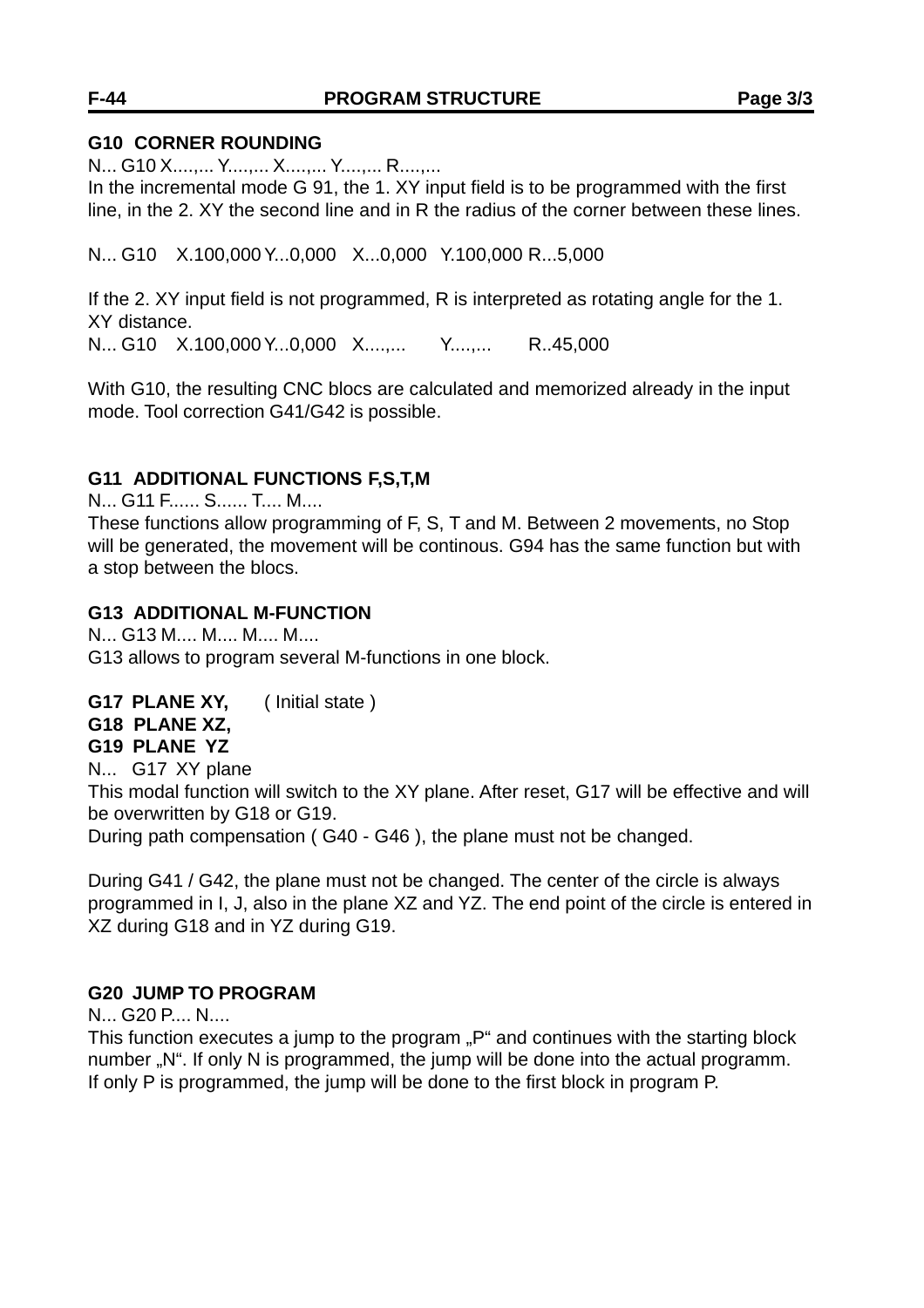#### **G22 CALL PROGRAM WITH REPETITION FACTOR**

N... G22 P.... N.... W....

The program "P" will be called, starting with block number "N". It will be repeated as programmed with "W". If the program is to be executed only one time, W00 must be programmed. Up to 6 programm calls can be stacked.

Note:

An error "too many calls" will be reported in the following case: P0100 N001 G.. .

N010 G22 P0100 N0001 W0001

#### **G23 JUMP/CALL PROGRAM WITH REPETITION FACTOR AND CONDITION**

N... G23 P.... N.... W.... M....

Program ..P" will be called, if condition M is true. If W is not programmed, a jump to program P will executed. The condition M can be all waits for input f.e. M161. The jump or call only will be executed if input 1 in I/O card 1 is active.

#### **G36 TOOL CHANGE**

N... G36 F...... S...... T.... M....

The pogrammed values F,S,T,M are put into the registers #080 - #083 and then program P9936 is called. Here the customer can store his tool change program.

### **G40 RADIUS CORRECTION OFF** ( Initial state )

N... G40 correction off

This function will reset G41/G42. The next programmed linear interpolation in the XZ plane will be used to exit the tool path.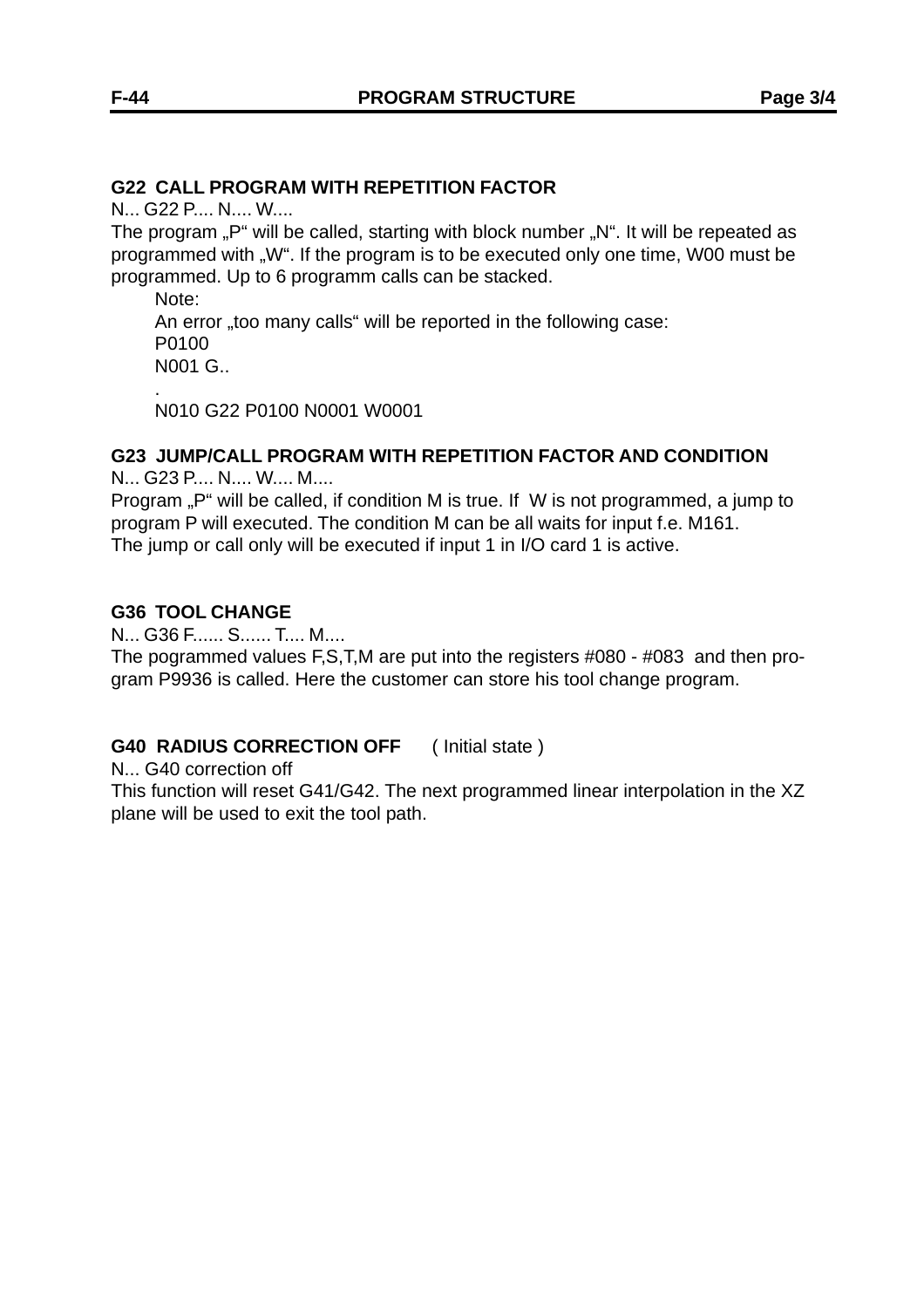## **G41/G42 RADIUS CORRECTION LEFT/RIGHT**

For correct use of the path compensation, the following notes must be observed:

- G41, G42 works in the XY plane, the tool length compensation works on the Z axis.
- Before using a path compensation, an appropriate tool ( P9900 ) must be programmed.
- G41 compensates always lefthand, G42 always righthand in the moving direction of the tool.
- The compensation must be programmed one block before the block to be corrected. This block will then be used to enter the compensated path.
- G40 will switch off path compensation. The following movement in XY is used to exit the compensated path.
- During the compensation absolute or incremental input can be programmed. It is also possible to call subroutines (G22), however the called programm must contain at least one G01 movement.
- If the last program block is reached without encountering G40, the path compen sation mode will be exited automatically.
- Jumps with condition (G23) will always be executed in the compensation mode. During G41/42, no parametrical functions should be used.
- *-* In the compensation mode it is not allowed to move the Z axis together with X or Y at the same time. So, the following program is not allowed.

Example for path compensation:

P9900 Tool table N001 X....0,000 Y....0,000 Z....0,000 R....10,000

**Exampel:** P0001 Test program

| N001 | G91 Incremental input         |                                                                                                                        |              |   |
|------|-------------------------------|------------------------------------------------------------------------------------------------------------------------|--------------|---|
| N002 | G11 F200 S T1                 |                                                                                                                        | M            |   |
| N003 | G42 Radius correction right   |                                                                                                                        |              |   |
| N004 | G01 $X + 30,000$ $Y + 20,000$ |                                                                                                                        | Z            | F |
| N005 | G01 X                         | и супера и <u>у се под</u> еление при води и супера и в 1910 године при води и 1911 године в 1911 године при водине пр | Z-10,000     | F |
| N006 | G01 $X + 50,000$ Y            |                                                                                                                        | Z            | F |
| N007 | G01 X                         | $Y + \dots 30,000$                                                                                                     | Z            |   |
| N008 | G03 X-50,000                  | Y+……0,000                                                                                                              | Z            |   |
|      | $1 - \ldots 25,000$           | J+0,000                                                                                                                | <b>Kreis</b> |   |
| N009 | G01 X                         | Y-30,000                                                                                                               | Z            |   |
| N010 | G00 X                         | Y                                                                                                                      | Z+10,000     |   |
| N011 | G40 Correction off            |                                                                                                                        |              |   |
| N012 | G00 X-30,000 Y-20,000         |                                                                                                                        | Z            |   |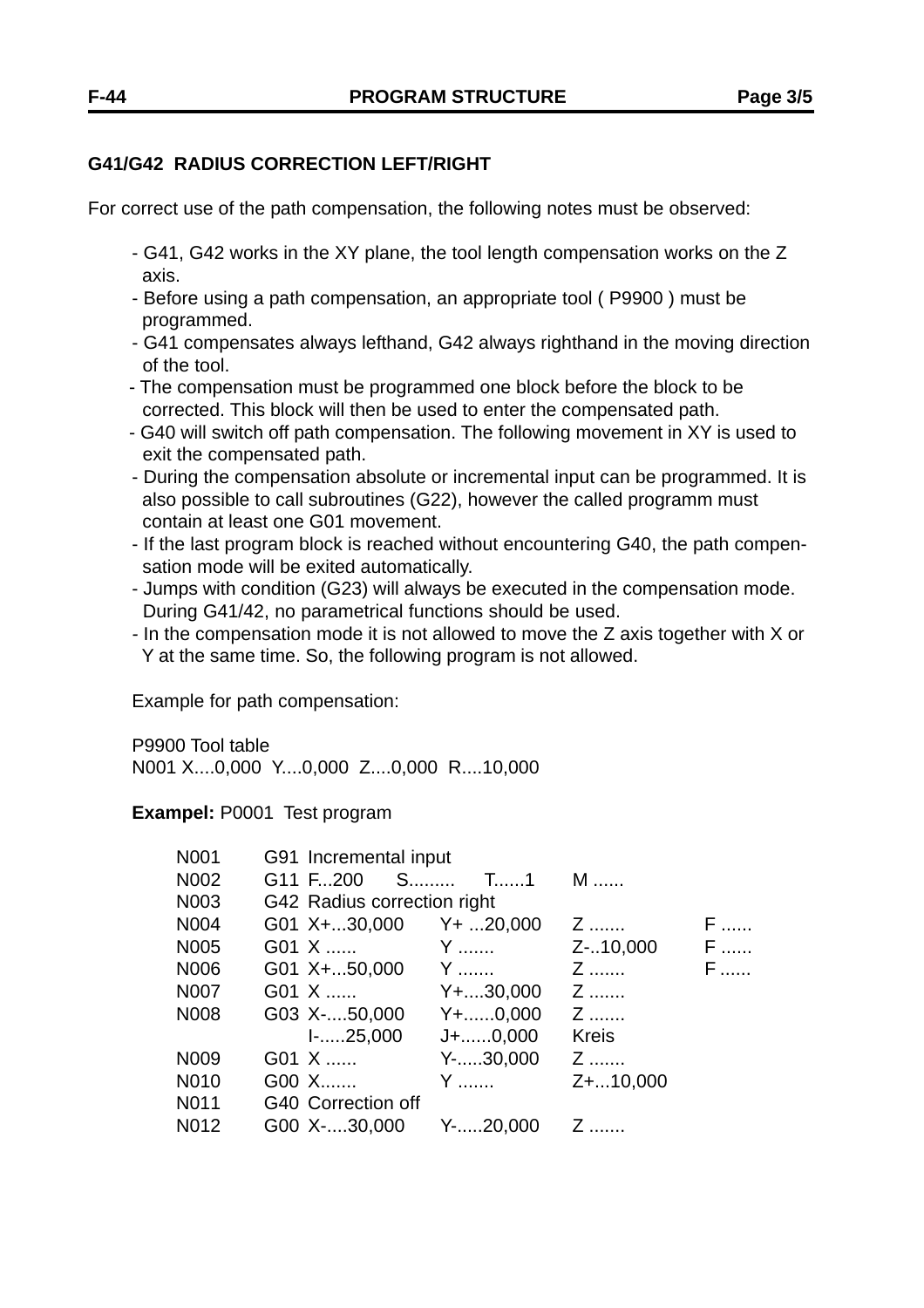| P0002            | <b>Circle with radius correction</b> |
|------------------|--------------------------------------|
| N <sub>001</sub> | G11 F200 S T1                        |
| N002             | G42 Radius correction right          |
| N003             | G01 X-10,000                         |
| N006             | G02 X-0,000 Y+0,000 I+10,000 J+0,000 |
| N008             | G40 Correction off                   |
| N009             | G01 X+.10,000                        |

In the graphic mode, a straight line is used for the programmed path, a dashed line for the corrected path.

#### **G53 DISPLACEMENT OFF** (Initial state) **G54 DISPLACEMENT ON**

N... G54 X.....,... Y.....,... Z.....,...

With G90, the values programmed in G54 will be added to all the following movements. With G91, the displacement will only once be added to the first movement in the propriate axis.

Example:

The program P0010 is programmed in absolute coordinates.

P0010

.

N001 G90 Absolute input

| $Y_{\dots 0.000}$ |
|-------------------|
| $Y_{\dots 0.000}$ |
| $Y_{}20,000$      |
| Y0.000            |
|                   |

The actual position of the CNC is X,Y. P0010 now should be executed in the position (100,50).

| N <sub>0</sub> 10 | G90 Absolute input                |
|-------------------|-----------------------------------|
| N <sub>0</sub> 11 | G54 X100,000 Y50,000              |
| N <sub>0</sub> 12 | G <sub>22</sub> P <sub>0010</sub> |

During the execution of P0010, the programmed values and the absolute coordinates are displayed.

#### **G55 DISPLACEMENT**

As G54, however must be switched off with G55 X0, Y0, Z0. This function must not be used together with G86 in the TURNING MODE.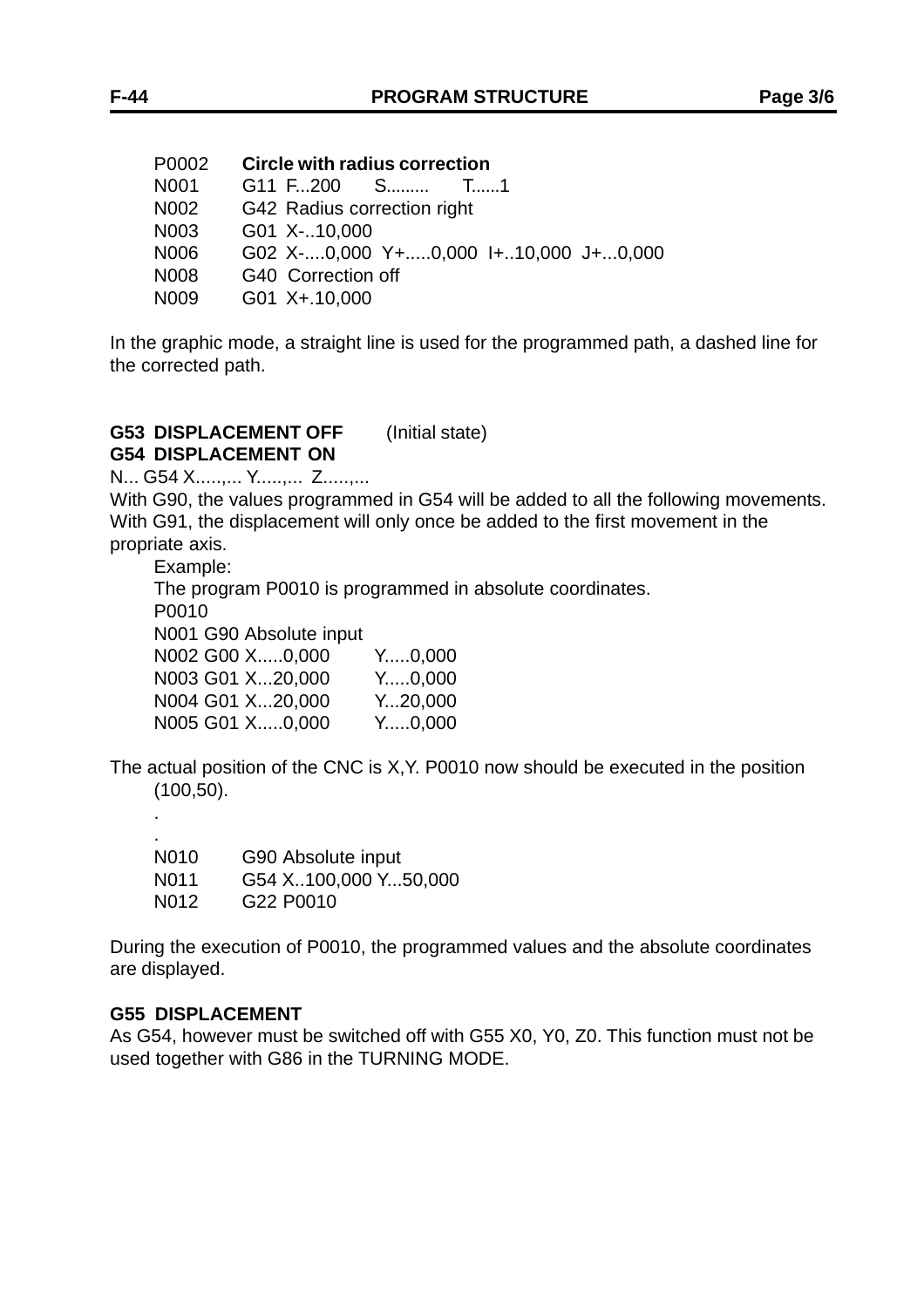## **G58 MEMORIZE ZERO POINT**

N... G58 X.....,... Y.....,... Z.....,...

With G58, the zero point of the workpiece can be memorized, to after switching on the CNC, it can be moved at automatically.

The following program must be in memory:

| P0074    |     |                                               |
|----------|-----|-----------------------------------------------|
| N001 G11 | ΤO  | T0 must be selected with G11 or G36           |
| N010 G74 | 7 Q | The positiv limit-switches                    |
| N020 G74 | X 0 | must be moved to!!!                           |
| N030 G74 | YΛ  | ٠                                             |
| N040 G92 |     | X0 Y0 Z 0 ; This bloc number must be N40 !!!! |

After switching on, P0074 must be invoke. After that, a tool must be selected with G36. After that, any axis, f.e. Z, is moved to the working piece until contact.

Then, in MANUAL INPUT MODE; G58 Z0 is input and executed with START. Then, the same is done with the other axes and the workpiece - zero point is memorized. The determined values are deposit in bloc N40. With the next call of P74, these values are finally put into the actual value display.

#### **G59 PUT T IN MEMORY**

N... G59 X.....,... Y.....,... Z.....,...

G59 calls P9959 in the MANUAL INPUT MODE and transmit the actual cursor position #79.

### **G67/68 SOFTWAR LIMIT SWITCH - / +**

N... G67 X.....,... Y.....,... Z.....,...

If these limits are passed, the CNC will stop and display the error message "SOFT-WARE LIMIT SWITCH".

If the destination point of the programmed bloc falls behind the software limit switches, also an error message is displayed.

The software limit switch is disabled by programming G67, X0 f.e.

During an active G67/G68, G92 must not be programmed!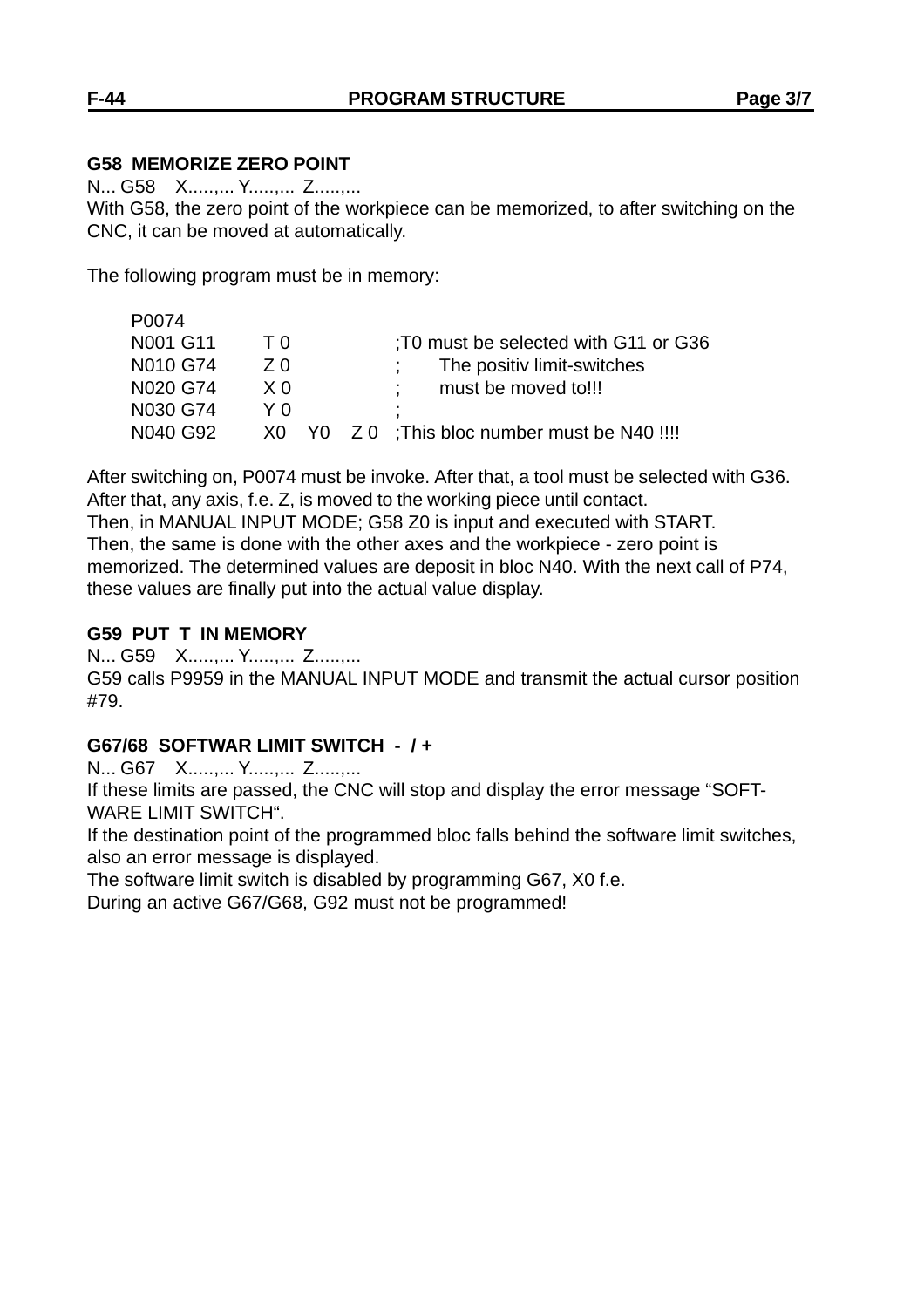#### **G74 REFERENCE POINT**

N... G74 X.....,... Y.....,... Z.....,...

This function moves the axes to the corresponding limit switches while the direction will be determined by the sign of the programmed value. This value will be set into the actual value counter.

Example: N... G74 X....0,000 N... G74 Y.....0,000 N... G74 Z-...1,000

X will be moved to the positive, Z to the negative limit switch.

Note: The axes always must be moved separatly to the reference point.

It is recommented to generate a program P0074, which will always be invoked to move X, Y and Z to their reference point and to put the actual counter to the correct value for X, Y and Z. See G58.

## **G75 SCALE FACTOR ON** (Initial state) **G76 SCALE FACTOR OFF**

N... G75 X.....,... Y.....,... Z.....,... W.....,...

This modal function allows increase, decrease and reflection of the following programs. All the following movements will be multiplied by the values programmed in X, Y and Z. A negative value will switch the polarity of the movement.

Under W, a rotation angle can be programmed. A contur in X, Y will be rotated with this angle.

In the actual value display, small rounding errors can appear at the end of the contour.

#### **G78 FREE CYCLE**

N... G78 X.....,... Y.....,... Z.....,... U.....,... V.....,... A.....,... Will put the values X, Y, Z, U, V, A in the registers #80 - #85.

#### **G79 FREE CYCLE**

N... G79 X.....,... Y.....,... Z.....,... U.....,... V.....,... A.....,... Will put the values X, Y, Z, U, V, A in the registers #80 - #85.

**G80 CYCLE OFF** ( Initial state) Switches off G81 - G82 .

# **G81 FREE MODAL CYCLE**

N... G81 X.....,... Y.....,... Z.....,... U.....,... V.....,... A.....,... Will put the values X, Y, Z, U, V, A in the registers #70 - #75. After each movement then the program P9981 will be invoked.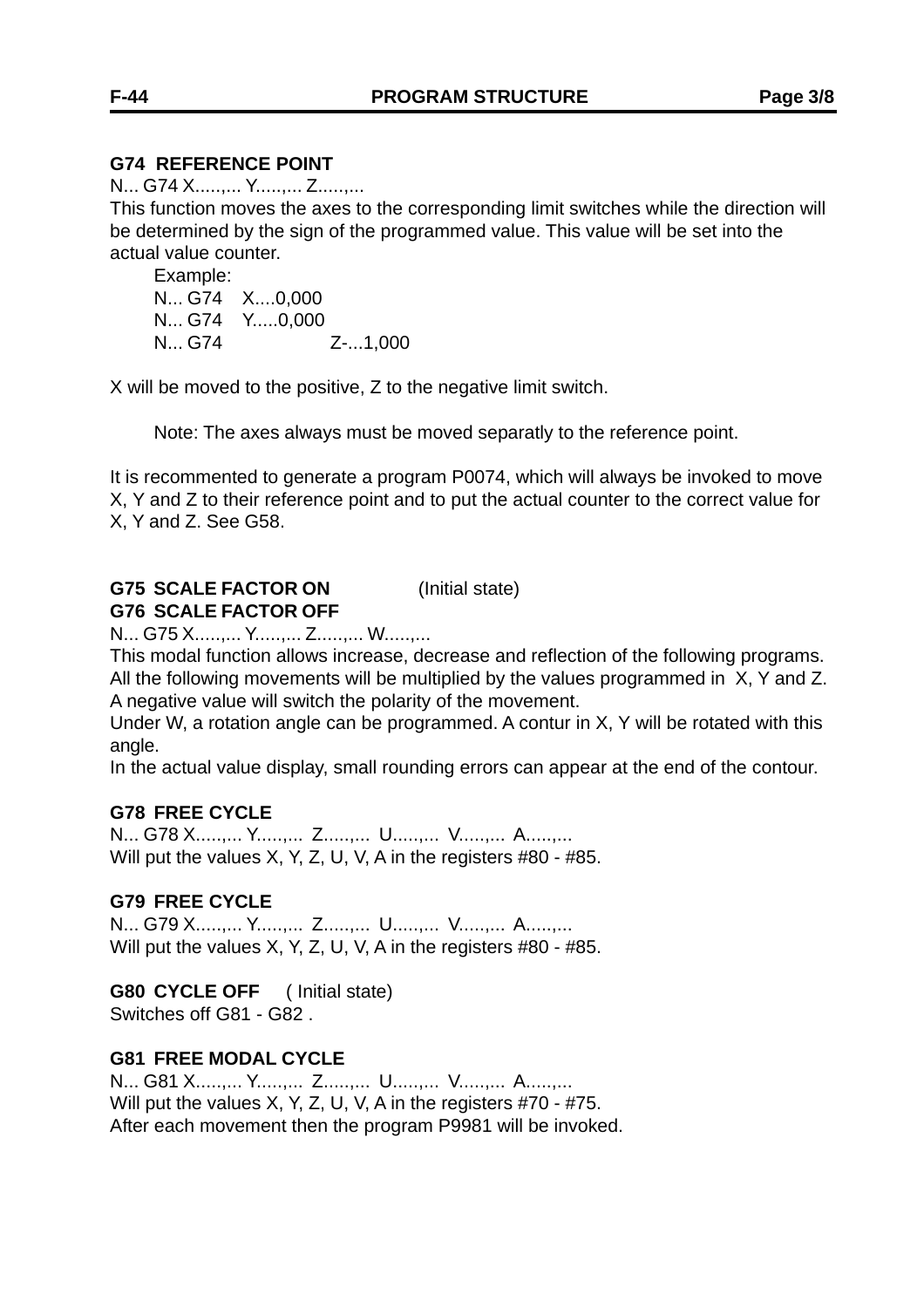## **G82 DEEP DRILLING**

N... G82 Z.....,... Q.....,... V.....,... H.....,... F.....,...

- Input Data:  $Z =$  Endposition (Absolut)
	- $Q =$  Infeed
	- $V =$  Security distance
	- $H =$  Dwell time
	- $F = Feedrate$

Cycle:

- with rapid traverse to the work piece surface 0,5 mm
- with feedrate to the depth Q and dwell time H
- with rapid traverse back to security distance V
- with rapid traverse to the depth  $Q 0.5$  mm
- with feedrate to 2Q

. .

- the remaining distance is executed
- dwell time H
- rapid traverse back to security distance V

Exampel: N010 G82 Z-...10,000 Q-..4,000 V....1,000 H....1,000 F......... N011 G00 X10

- N012 G00 X20
- N013 G00 X30
- N014 G80

G82 is a modal cycle. A bloc with this function does not execute a deep drilling cycle! However after each following bloc a deepdrilling cycle is until the cycle is switched off with G80.

#### **G83 TAP DRILLING WITH Ausgleichsfutter**

N... G83 Z.....,... K.....,... Tapdrilling

Eingabe: Z: depth

K: pitch

The feedrate is input with G11 F....., then G83 calculates the corresponding spindle speed. If the resulting spindle speed is lower than 60 rot/min, a error message is displayed.

#### **G84 FREE CYCLE**

N... G84 X.....,... W.....,... Z.....,... Q.....,... V.....,...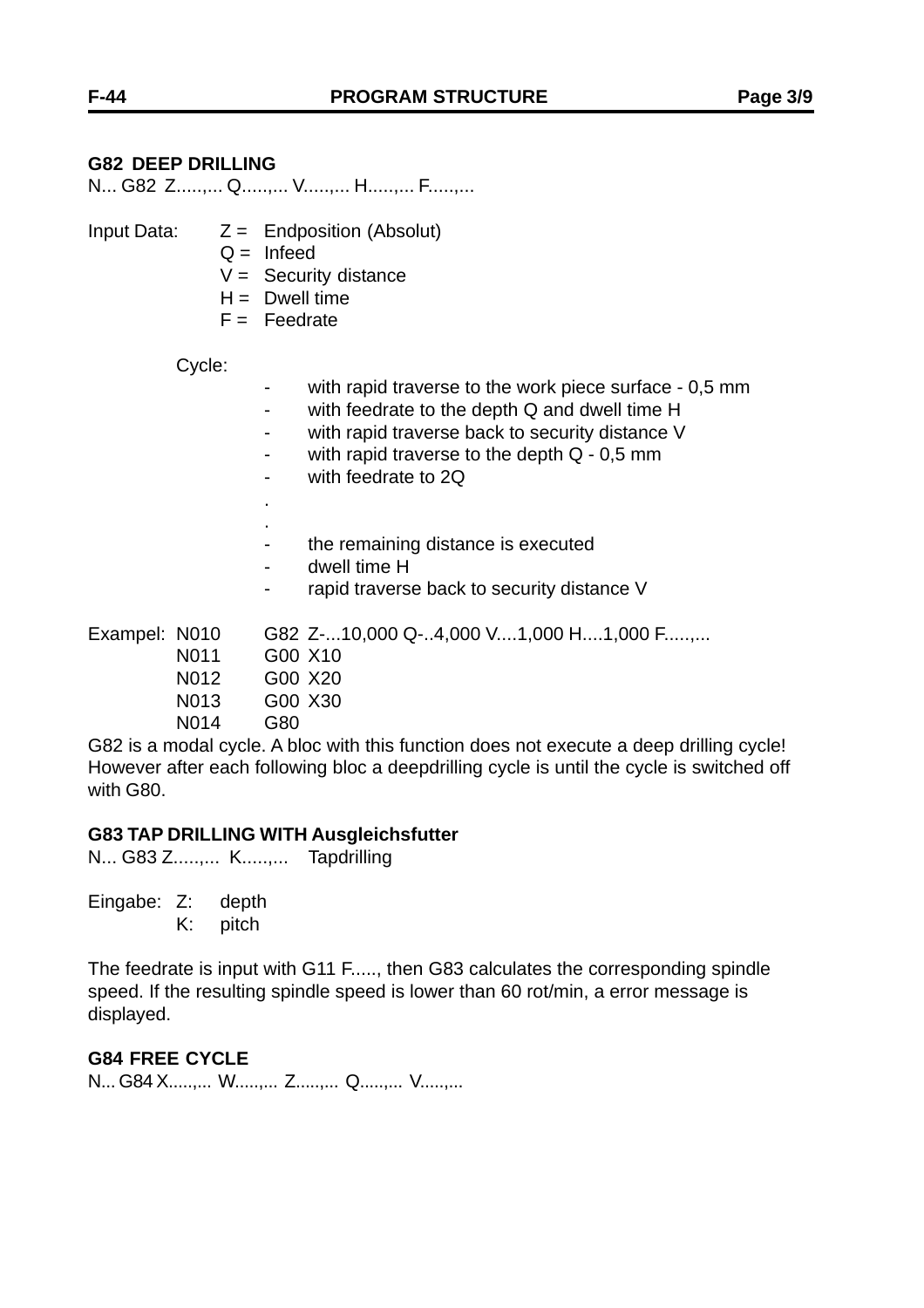## **G85 POCKET CYCLE**

N... G85 X.....,... Y.....,... Z.....,... Q.....,... V.....,...

The length and width of the pocket must be entered in X and Y. The milling cutter must be positioned at security distance above the center of the pocket.

X and Y must exceed 4\*R. R must exceed 0,5 mm. Z and Q must be negative.

 $R =$ Radius of cutter.

Cycle: The starting point of the pocket - rapid traverse to surface -0,5 mm - with feedrate to Q - mill outside frame of pocket - move back to starting point +0,5 mm in X and Y

- mill pocket content in meander form
- move back to security distance
- repeat until desired depth is reached
- move to security distance

Example: N005 G11 F1000 T0001 N010 G85 X...40,000 Y...20,000 Z-..10,000 Q-...4,000 V....1,000

The pocket can be milled in the opposite direction by first programming G75 X-...1,000.

#### **G86 CIRCLE SEGMENTATION**

N... G86 X.....,... Y.....,... Z.....,... D.....,... O...... P......

The starting and ending angle of the circle segment must be programmed with X and Y. D is used to program the diameter of the circle, O to program the number of segments. After each segment,the program P will be called. An additional movement in Z, which will also be divided in O segments, can be programmed. Input Q as negative number, if program P should also be called at the first programmed angle.

| Cycle: | - move to first segment<br>- call program P<br>- move to next segment                                                                                                                                              |
|--------|--------------------------------------------------------------------------------------------------------------------------------------------------------------------------------------------------------------------|
|        |                                                                                                                                                                                                                    |
|        | - call program P a last time                                                                                                                                                                                       |
| Note:  | - The actual angle is stored in parameter #46. The program P<br>can use it for further calculation.<br>- G86 can be used with an active scaling factor G75<br>(f.e. X2,000). The circle is extended to an ellipse. |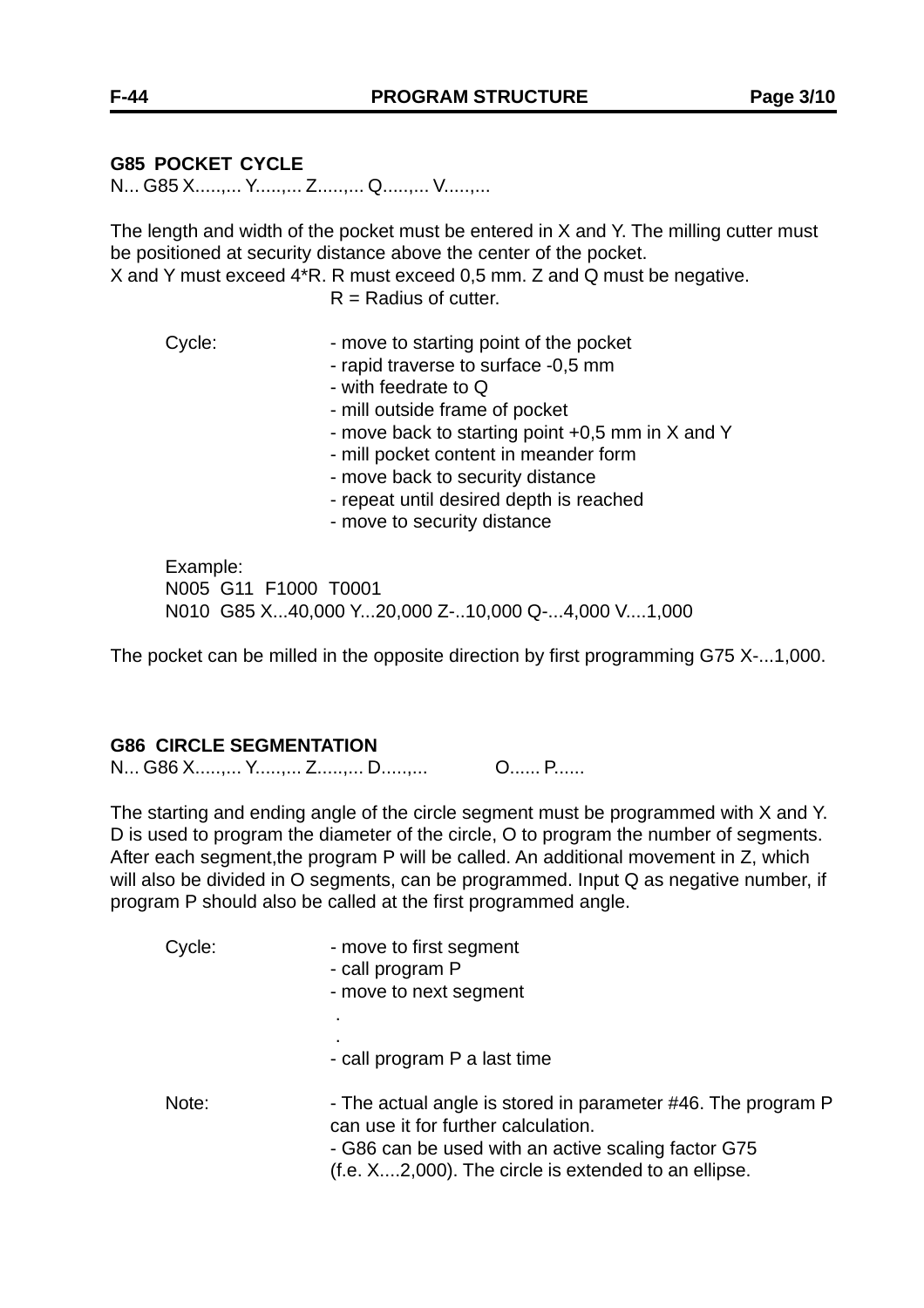Exampel: P0001 N010 G86 X....0,000 Y...90,000 Z....0,000 D...50,000 V...4,000 P 2

P0002 N001 G00 X....5,000 N002 G00 X-...5,000

#### **G87 CIRCLE POCKET**

N... G87 D.....,... Z.....,... Q.....,... V.....,... A.....,...

The diameter of the circle pocket must be programmed in D. The milling cutter must be positioned at the center of the pocket at security distance V.

A is the starting diameter, used when f.e. an existing hole must be enlarged. Before a tool with a radius > 0 must be activated.

| Cycle:   | - with rapid traverse to surface -0,5 mm<br>- with feedrate to Q<br>- mill circle pocket beginning at the center<br>- move to starting point<br>- with feedrate to Q<br>- etc. |  |
|----------|--------------------------------------------------------------------------------------------------------------------------------------------------------------------------------|--|
| Example: |                                                                                                                                                                                |  |

G92 X....0,000 Y....0,000 Z....1,000 G11 F1000 T1 G87 D...50,000 Z-..10,000 Q-..10,000 V....1,000 A....0,000

If V is programmed with a negative value, only.

### **G88 LINEAR SEGMENTATION**

N... G88 X.....,... Y.....,... Z.....,... O...... P...... A linear 3D interpolation programmed in X, Y, Z is divided into O segments. After each segment, the program P is called. In this program, the user can define the functions to be executed after each segment.

Exampel: P0001 N010 G88 X...50,000 Y...30,000 Z....0,000 O.....7 P.....2

P0002 N001 G00 X....5,000 N002 G00 X-...5,000

With positioning controls program P cannot be input.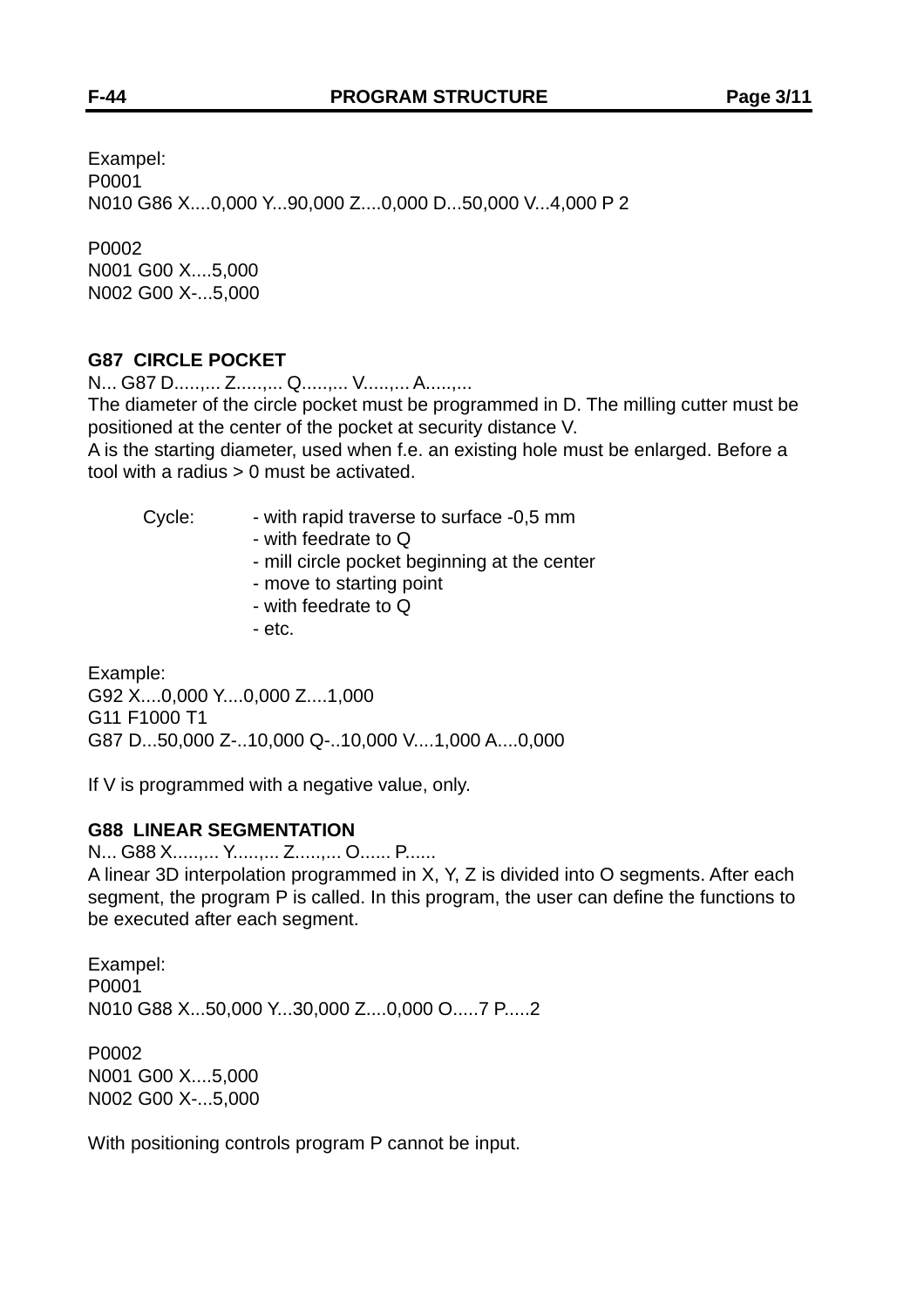#### **G90 ABSOLUTE INPUT**

N... G90 absolute input

This function switches from incremental to absolute input. All the following inputs will be interpreted as absolute values.

#### **G91 INCREMENTAL INPUT**

N... G91 incremental input

This function switches from absolute to incremental input. All the following inputs will be interpreted as incremental values.

#### **G92 ZERO OFFSET**

N... G92 X.....,... Y.....,... Z.....,...

The programmed values are taken into the actual value counter. If G54 or a tool is active, these values are calculated to the actual counter. So, the value programmed in G92 will not necessarely appear on the screen.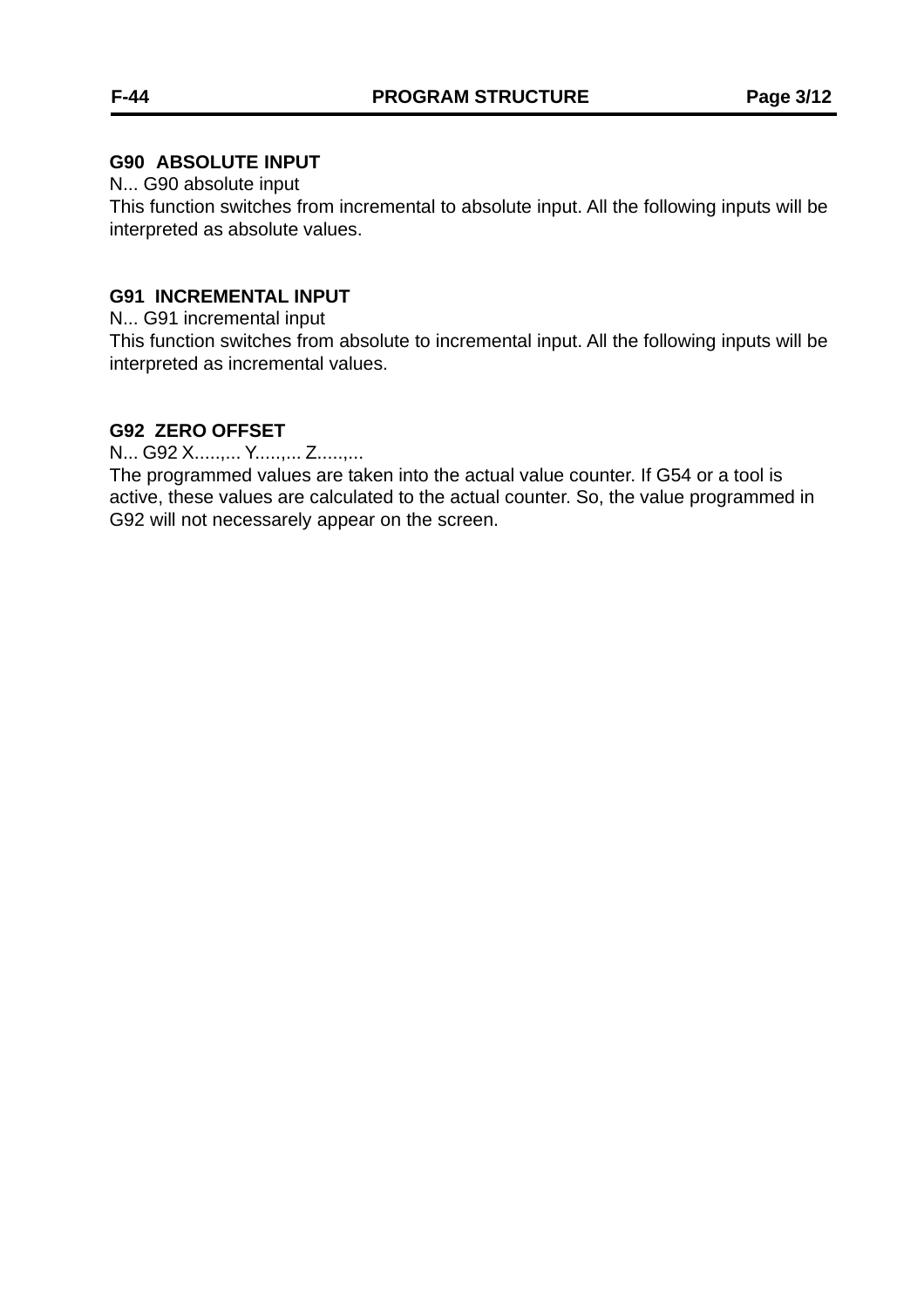**Die M-Funktionen werden im Grafikmodus nicht ausgeführt.** The M-functions have the following meaning:

| <b>M00</b> | programmed stop                                                                                        |
|------------|--------------------------------------------------------------------------------------------------------|
| <b>M01</b> | programmed stop with acoustic signal                                                                   |
| M02, M30   | program end                                                                                            |
| <b>M03</b> | spindle on clockwise                                                                                   |
| <b>M04</b> | spindle on counterclockwise                                                                            |
| <b>M05</b> | spindle stop                                                                                           |
| <b>M08</b> | cooling on                                                                                             |
| <b>M09</b> | cooling off                                                                                            |
| <b>M10</b> | clamping on                                                                                            |
| M11        | clamping off                                                                                           |
| M15        | acoustic signal                                                                                        |
| M16        | wait for "Input 1" to go active                                                                        |
| <b>M17</b> | wait for "Input 1" to go inactive                                                                      |
| M18        | wait until no more key is pressed                                                                      |
| M19        | Wait until interpolating axes have stoped                                                              |
| M41/51     | Movement without acceleration or deceleration. Gives continous<br>movement also with non-tangent blocs |
| <b>M90</b> | Pendeln (G08) at the end of a hub stop                                                                 |
| <b>M91</b> | asynchronous axis (G08) stop                                                                           |
| <b>M97</b> | Wait until all axes are in position                                                                    |

Hint: G13 M19 will stop the bloc look ahead function.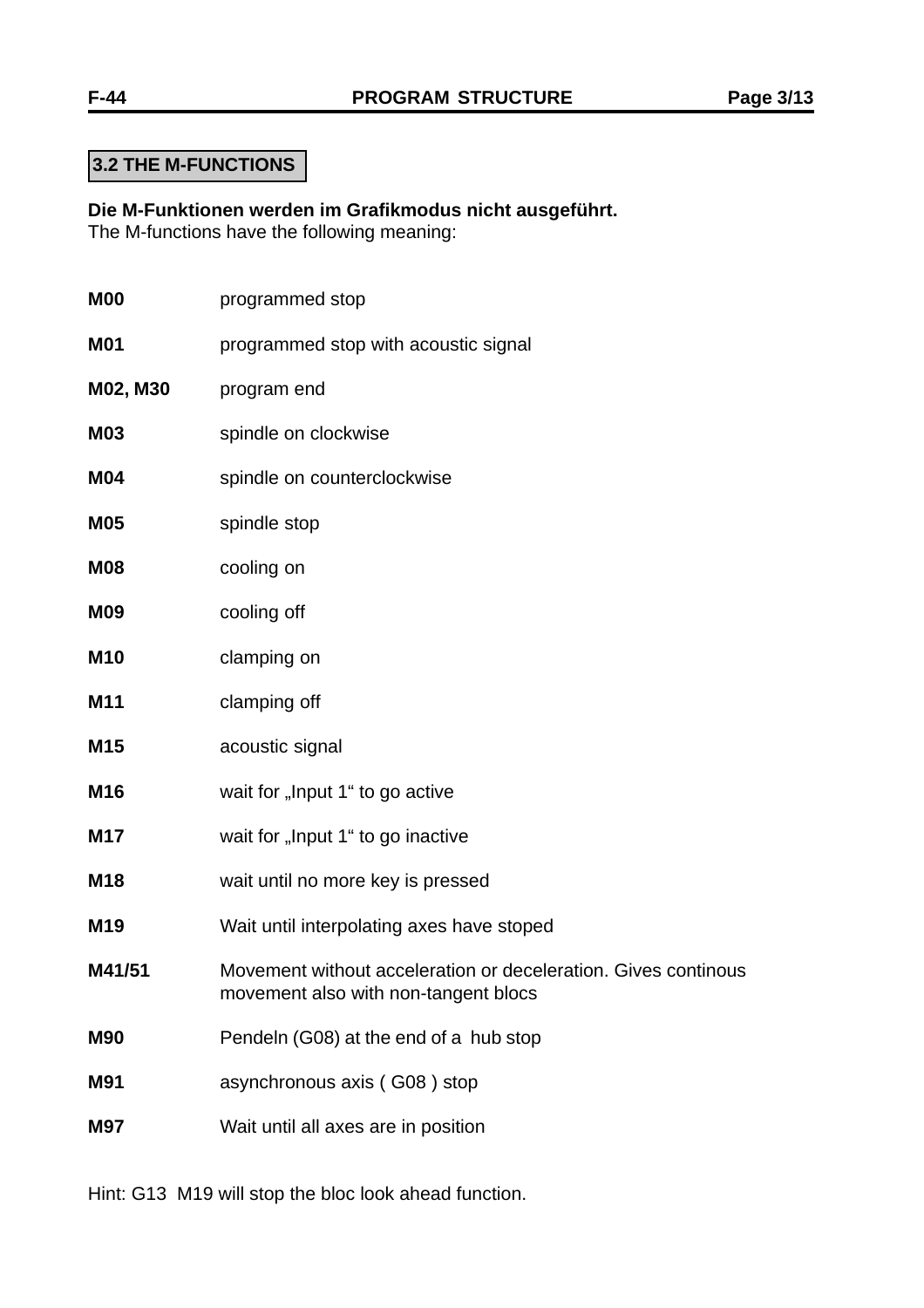#### **Use of the I/O cards 1 and 2**

| M0140         | set all outputs on I/O card 1                     |
|---------------|---------------------------------------------------|
| M0240         | set all outputs on I/O card 2                     |
| M0141 - M0148 | set output 1 - 8 on I/O card 1                    |
| M0241 - M0248 | set output 1 - 8 on I/O card 2                    |
| M0150         | reset outputs 1-8 on I/O card 1                   |
| M0250         | reset outputs 1-8 on I/O card 2                   |
| M0151 - M0158 | reset output 1 - 8 on I/O card 1                  |
| M0251 - M0258 | reset output 1 - 8 on I/O card 2                  |
| M0160         | wait for all inputs to go active on I/O card 1    |
| M0260         | wait for all inputs to go active on I/O card 2    |
| M0161 - M0168 | wait for input 1 - 8 to go active on I/O card 1   |
| M0261 - M0268 | wait for input 1 - 8 to go active on I/O card 2   |
| M0170         | wait for all inputs to go inactive on I/O card 1  |
| M0270         | wait for all inputs to go inactive on I/O card 2  |
| M0171 - M0178 | wait for input 1 - 8 to go inactive on I/O card 1 |
| M0271 - M0278 | wait for input 1 - 8 to go inactive on I/O card 2 |
| <b>M0180</b>  | invert all outputs on I/O card 1                  |
| M0280         | invert all outputs on I/O card 2                  |
| M0181 - M0188 | invert output 1 - 8 on I/O card 1                 |
| M0281 - M0288 | invert output 1 - 8 on I/O card 2                 |

The waiting functions M16, M0x60 - M0x68 and M0x70 - M0x78 can be skipped with START. This however can be inhibited by M2347.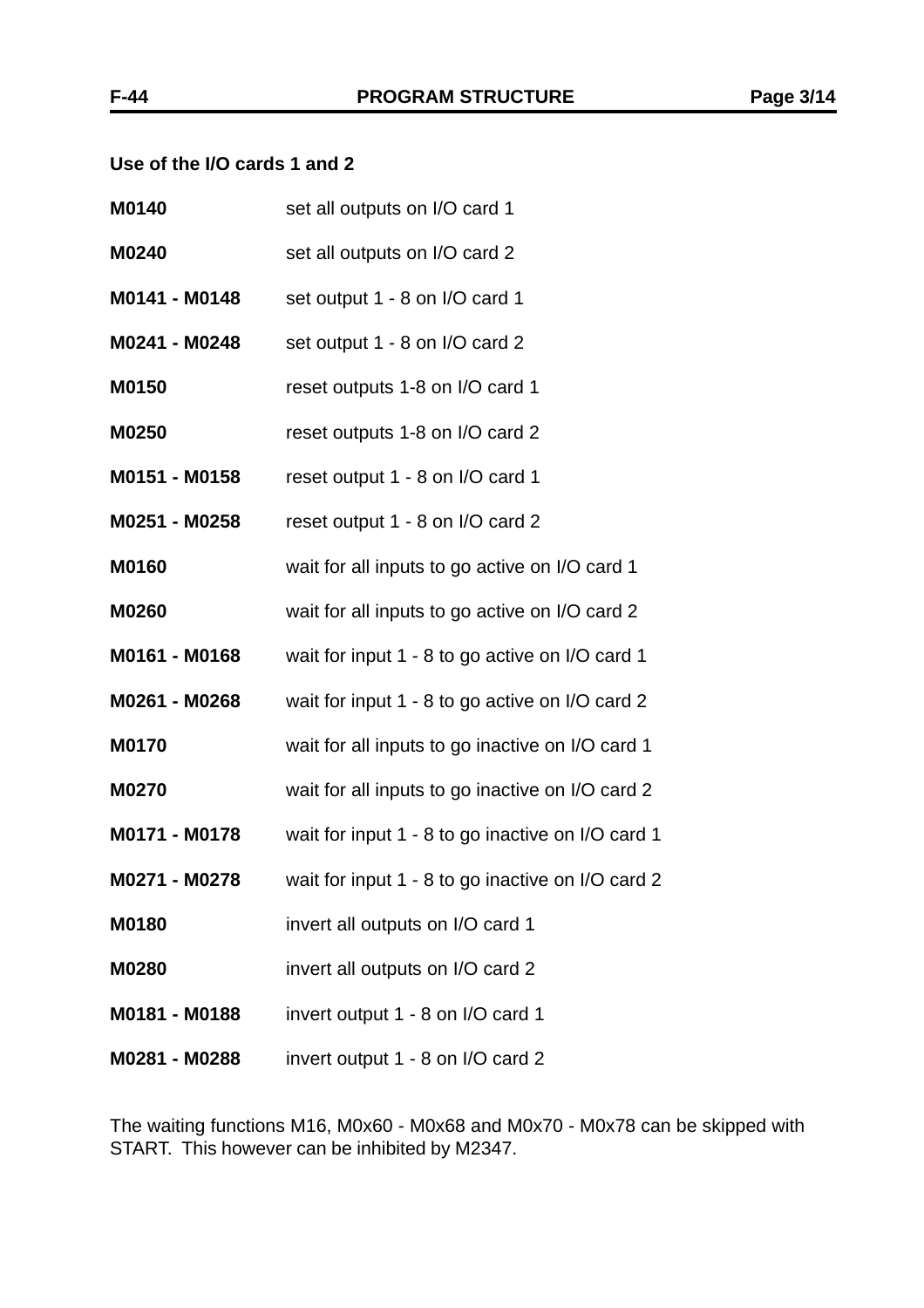## **Special M - Functions**

| M2241 | (M21) | block updating off in the automatic mode.                              |
|-------|-------|------------------------------------------------------------------------|
| M2242 | (M22) | block updating off in program calls                                    |
| M2243 | (M23) | feedrate potentiometer off                                             |
| M2244 | (M24) | test run without G04 and M-functions                                   |
| M2245 | (M25) | test run with rapid traverse                                           |
| M2246 | (M26) | keyboard off                                                           |
| M2247 | (M27) | wait for IN POSITION (see also N803)                                   |
| M2248 | (M28) | actual value display off. Display remains<br>active during SINGLE STEP |

**M2251 - M2258** will reset the preceeding functions.

| M2351 - M2358 |       | will reset the preceeding functions.                              |
|---------------|-------|-------------------------------------------------------------------|
| M2347         | (M37) | the "wait for input" can be left by pressing "START" or<br>"MENU" |
| M2344         | (M34) | by pressing "MENU" go to P9999                                    |
| M2343         | (M33) | feedrate potentiometer off with G00                               |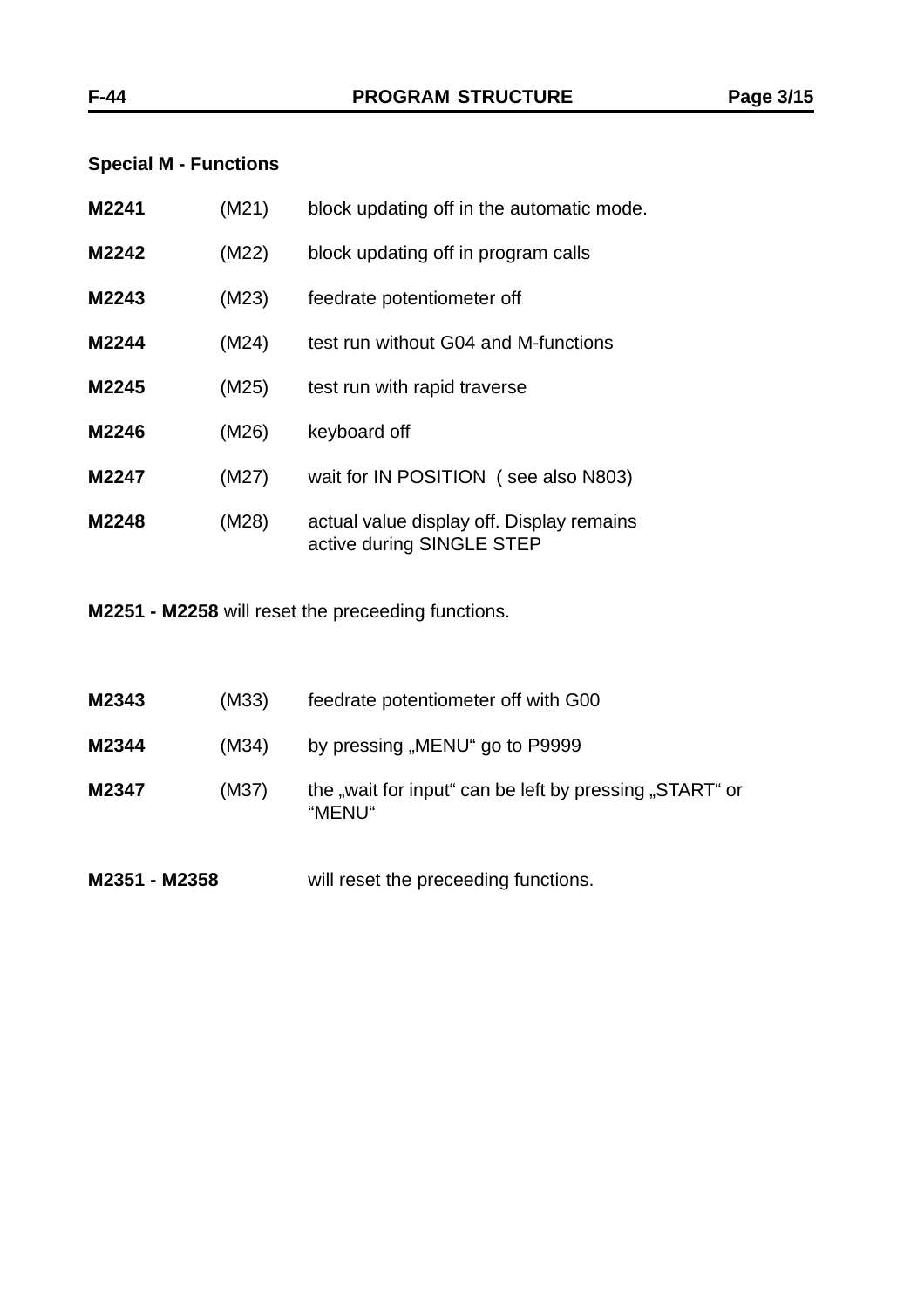#### **3.3 The F function (feedrate)**

The feedrate will be programmed with the F-function. Possible values are 1 to 999999 mm/min. The CNC will only move at values below or equal to Fmax defined in the machine data.

Example: ... G11 F1000

... G01 X..100,000 Z..100,000

The X and Z axes will not move with 1000 mm/min. each, but only with 1000:1,4=714 mm/min. Because both axes are moving, the resulting feedrate will be 1000 mm/min.

#### **3.4 The S-function (spindle speed)**

The spindle speed will be programmed with the S-function.Possible values are 1 to 60000 in r.p.m. The CNC will only accept values below or equal to Smax defined in the machine data memory.

The output SPEED of connector X2 (option) gives a voltage between 0V (= S0000) and 10V (= SMAX) and proportional to the programmed spindle speed S. To update this output, program G11 S....... M03.

### **3.5 The T-function (tool call)**

With the T-function up to 99 tools (T01 - T99) can be programmed. These tools will be defined in P9900 with N0001 to N0099. Invoking G41, G42 the data of the just activated tool will be read out of the tool table P9900. If another tool is to be used, programming can be made with the T-function.

The desired tool must be called before programming a path or length compensation with G11 T...... The T-function automatically activates the tool length compensation, which can be switched off with T00.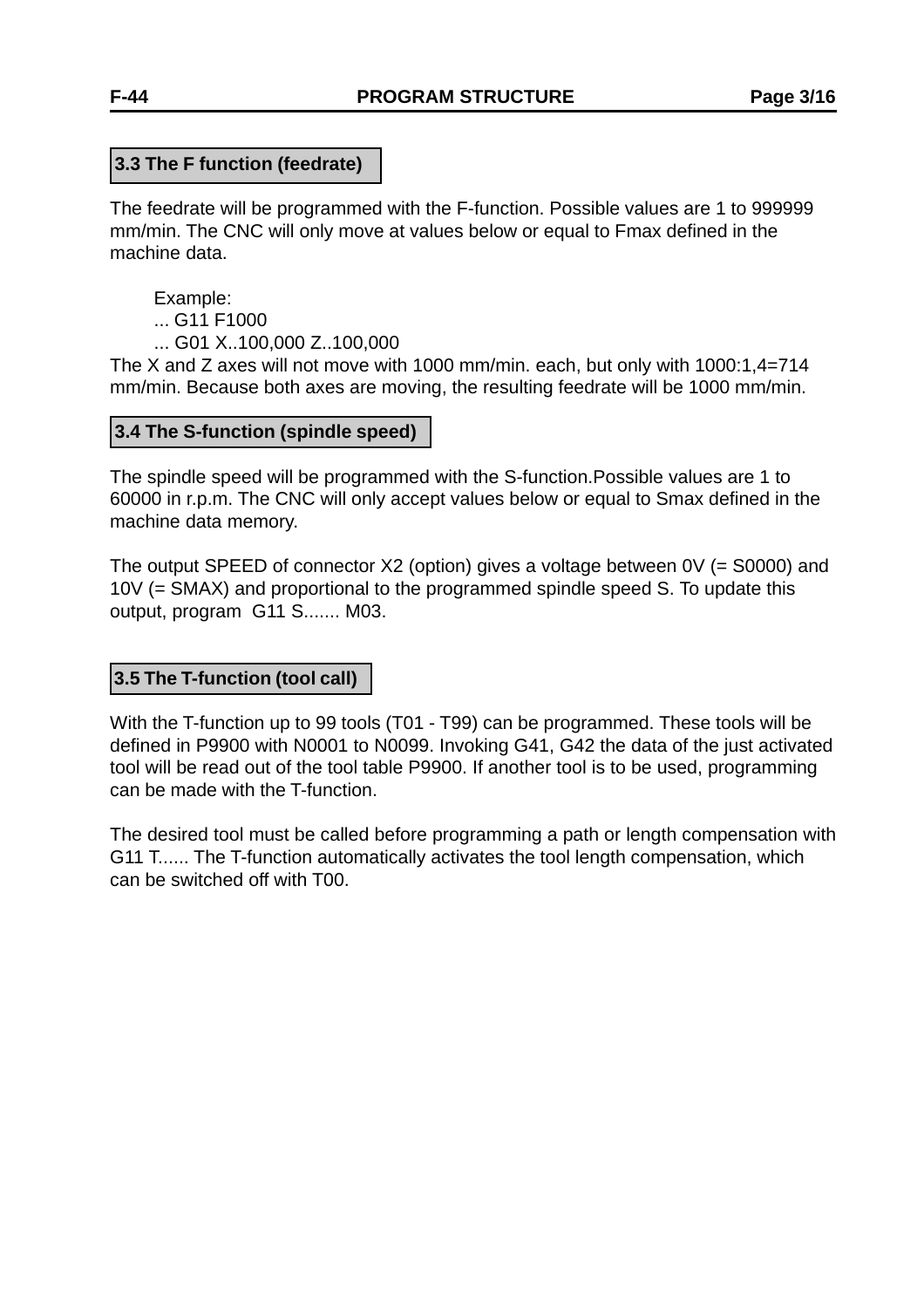## **5. PARAMETRICAL FUNCTIONS**

The parametrical functions are an essential extension of the possibilities of a CNC. The user can develop cycles or make calculations within his program.

The CNC calculates internally with integer values, the number  $X + 1,000$  is internally 1000, the number F100 ist internally 100. If the number of digits after the decimal point is 2, then X+1,00 internally 100!

#### **5.1 Linear interpolation with parameters**

Select linear interpolation (G01) and push  $\leftarrow$ ). The input buffer for X is active now. Push  $\Box$  and enter a 3-digit number representing a parameter register.

N001 G01 X......#004 Y......,... Z...10,000

The actual contents of parameter register #004 will be taken as endpoint for X and the value 10,000 will be used for Z.

All addresses can be programmed in this way.

#### **5.2 Calculation with parameters**

100 parameter registers (000-099) are available to the user. They can be manipulated by mathematical functions. To select these functions (f.e. addition), push  $\left(\int\right)$  while the G-address is active. The input line now looks as follows:

#### $N002$  **.**.

Now the code for addition (01) can be typed in. After using  $\rightarrow$  the following display will appear:

N002  $\downarrow$ 01  $\#... = #... + @......$ 

Now one can define f.e.:

N002  $\text{I}01$  #001 = #002 + @....#003

This means that the new value in parameter register #001 is the result from the addition of the values of parameter #002 plus #003.

The inputfield @....,... also can be programmed directly.

N003  $\downarrow$ 01 #001 = #002 + @....3,000

The new value of #001 is the result from the addition of the value in #002 and the value 3,000.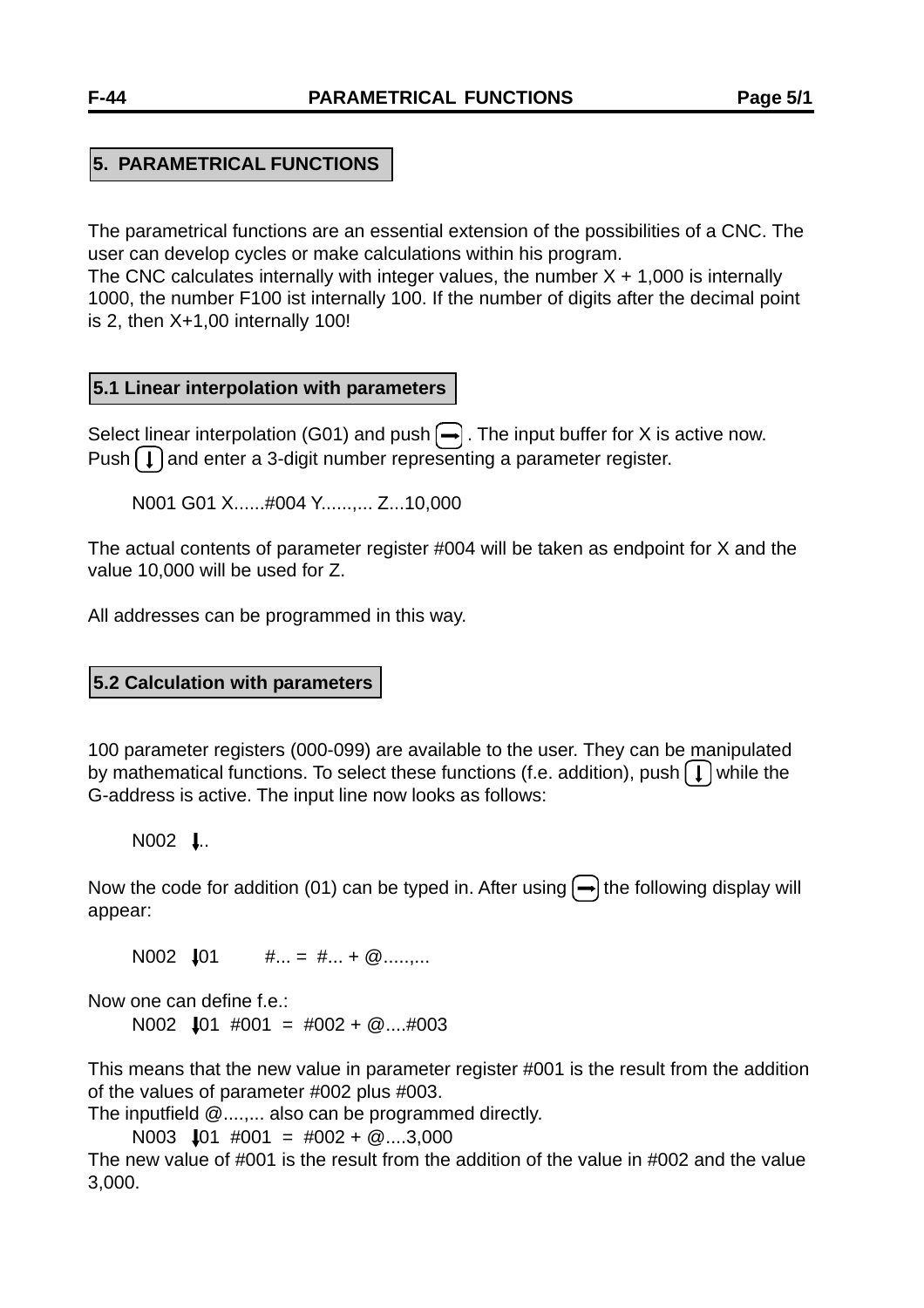Also indirect programming is possible: N0004  $\text{J}01 \text{ #}001 = \text{#}002 + \textcircled{2}... \text{#}210$ 

The new value is calculated from the contents of #002 and the contents of the register whose adress is defined in #010. #200 to #255 allow indirect programming with registers #000 to #055.

Or:  $\downarrow$ 94 #210 means that the text, whose number is in #010, will be displayed.

#### **5.4 Reserved parameters**

The parameter registers #040-#099 can be changed by the cycles. If no cycles are used, they are available to the user.

A cycle G36,G84 - G89 will load #080 to #089 with the programmed values. #090 will be loaded with the byte defining which axes have been programmed in the bloc. The cycles G81 - G82 will load #070 to #079. #100 will be decremented all 10 ms to zero. Registers # 102, # 103, # 104 contain the "Home Position".

**5.5 Parametrical functions** | # 102 #103,

| $\downarrow 00$ # = $\omega$     | assign value                                                                  |
|----------------------------------|-------------------------------------------------------------------------------|
| $\downarrow$ 01 # = # + $\omega$ | *addition                                                                     |
| $102$ # = # - @,                 | *substraction                                                                 |
| $103$ # = # * @,                 | *multiplication                                                               |
| $104$ # = # / $@$ ,              | *division                                                                     |
|                                  |                                                                               |
| $10$ # = COPY #                  | copy contents                                                                 |
| $\downarrow$ 11 #001 = ATN #002  | arcustangens of $(\text{\#}02)/(\text{\#}03)$                                 |
| $12$ #001 = PYTH #002            | $\text{\#002} = \text{SQRT} \left( (\text{\#02})^2 + (\text{\#03})^2 \right)$ |
| $13$ # = CPL #                   | calculate complement                                                          |
| $14$ # = ABS #                   | calculate absolute value                                                      |
| $15$ # = SQRT #                  | calculate the root                                                            |
| $16$ # = SIN #                   | calculate sine (gives sine x1000)                                             |
| $17$ # = COS #                   | calculate cosine (value x1000)                                                |
| $18$ # = AND #                   | *logical AND function                                                         |
| $19$ # = DIV2 #                  | division by 2                                                                 |
| $120$ # = OR #                   | *logical OR function                                                          |
|                                  |                                                                               |
| $\downarrow$ 50 (JUMP ZER TO) N  | jump if result zero                                                           |
| $\downarrow$ 51 (JUMP POS TO) N  | jump if result positive                                                       |
| <b>↓52 (JUMP NEG TO) N</b>       | jump if result negative                                                       |
| $\downarrow$ 53 (JUMP TO) N      | jump without condition                                                        |
| $\downarrow$ 54 (JUMP NZ TO) N   | jump if result not zero                                                       |
| $\downarrow$ 55 (JUMP DEC TO) N  | decrement register #099 and jump                                              |
|                                  | if #099 not equal to $0$                                                      |

Functions marked with \* will influence the result register used for jumps with condition.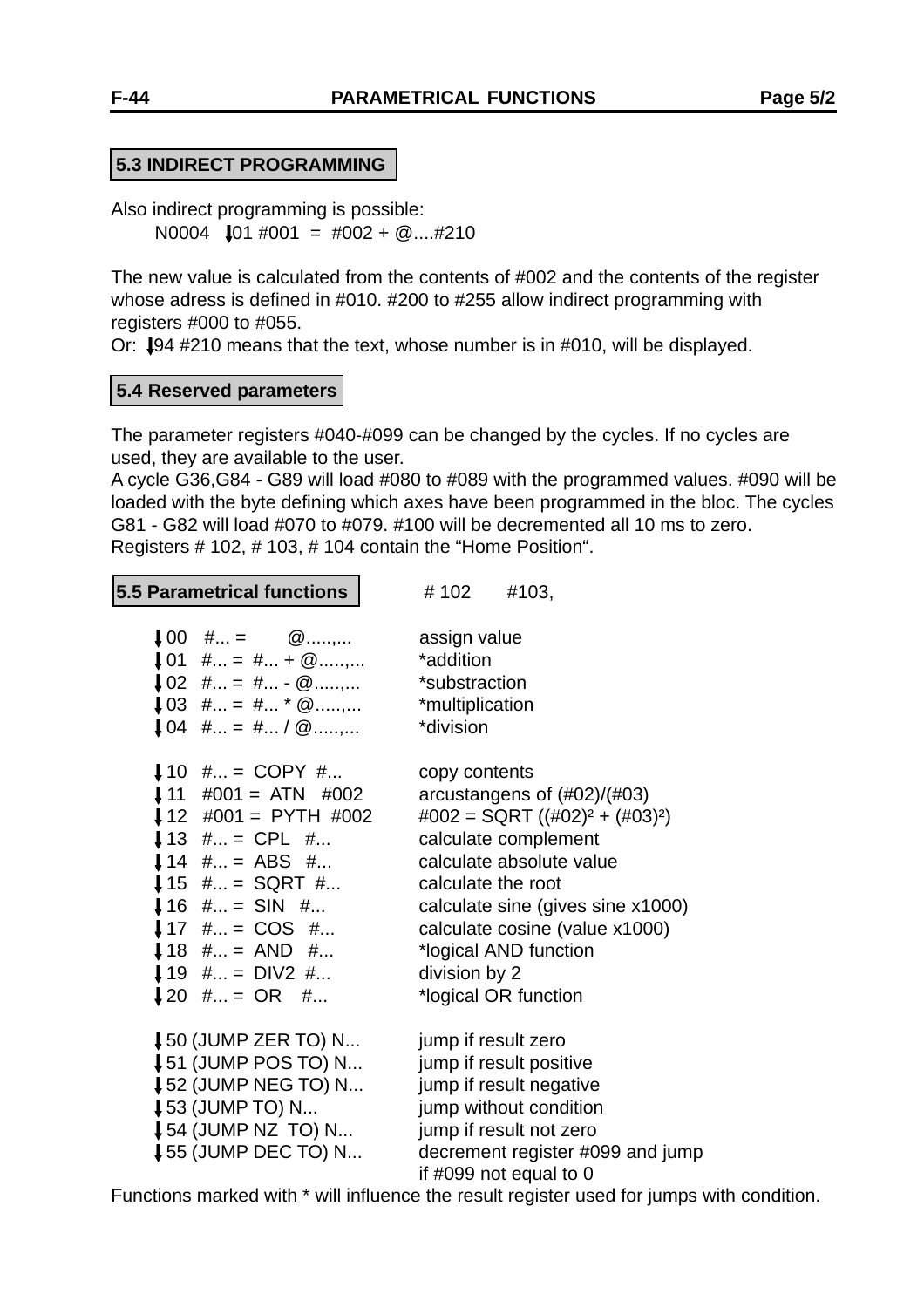# **5.6 PARAMETRICAL SPECIAL FUNCTIONS**

The programmable values can be between 0 and 255!

| $\downarrow 80$ | Input of text. For a space, press " $\pm$ ". Shift and then $\rightarrow$ deletes the last<br>character. The last character always should be a letter, a number or a<br>space. If the last character is a $n =$ ", an input field will be opened in the<br>automatic or graphic mode. A value can be input which will be trans-<br>fered into a parametrical register by pressing $\left(\rightarrow\right)$ or "START". The<br>number of this register is the same as the block number in which the<br>function $\left[\right. \downarrow \right)$ was programmed. |
|-----------------|---------------------------------------------------------------------------------------------------------------------------------------------------------------------------------------------------------------------------------------------------------------------------------------------------------------------------------------------------------------------------------------------------------------------------------------------------------------------------------------------------------------------------------------------------------------------|
| 181#010         | Display or print the the text, which is stored in the program P8000 with<br>the block number N0010.                                                                                                                                                                                                                                                                                                                                                                                                                                                                 |
| #200            | The value in the register #000 - #055 defines the text number to be<br>displayed.                                                                                                                                                                                                                                                                                                                                                                                                                                                                                   |
| #255            | In addition the content of register #000 defines, how and where the text<br>will be output.                                                                                                                                                                                                                                                                                                                                                                                                                                                                         |
| #000            | $= 0,000$ Text output to display.                                                                                                                                                                                                                                                                                                                                                                                                                                                                                                                                   |
| #000            | $= 0,001$ - Content of register #000 defines the screen position of the<br>text.                                                                                                                                                                                                                                                                                                                                                                                                                                                                                    |
| #000            | 10,217<br>$=$ 16,384- as before, however an eventual request to input a 32,767                                                                                                                                                                                                                                                                                                                                                                                                                                                                                      |
|                 | value will be ignored                                                                                                                                                                                                                                                                                                                                                                                                                                                                                                                                               |
| #000            | $= 100,000$ Output to printer.                                                                                                                                                                                                                                                                                                                                                                                                                                                                                                                                      |
| #000            | $= 150,000$ Output to serial interface                                                                                                                                                                                                                                                                                                                                                                                                                                                                                                                              |
| 182#000         | Subprogram call of the CNC operating system. #040 contains the<br>address, #041,42,43,44 will be stored to HL, DE, BC, A.                                                                                                                                                                                                                                                                                                                                                                                                                                           |
| 183#            | Like â81, but the textes will not be selected from P8000 but from the<br>actual program in progress.                                                                                                                                                                                                                                                                                                                                                                                                                                                                |
|                 | 483# #A #B If "=" is present at the end of the text, an input field of the length A with<br>B digits after the decimal point is opened. A can be 1 to 9, B can be 0 to<br>5, however a must be at least B+2! If a sign has to be displayed, b must<br>be 16 to 21.                                                                                                                                                                                                                                                                                                  |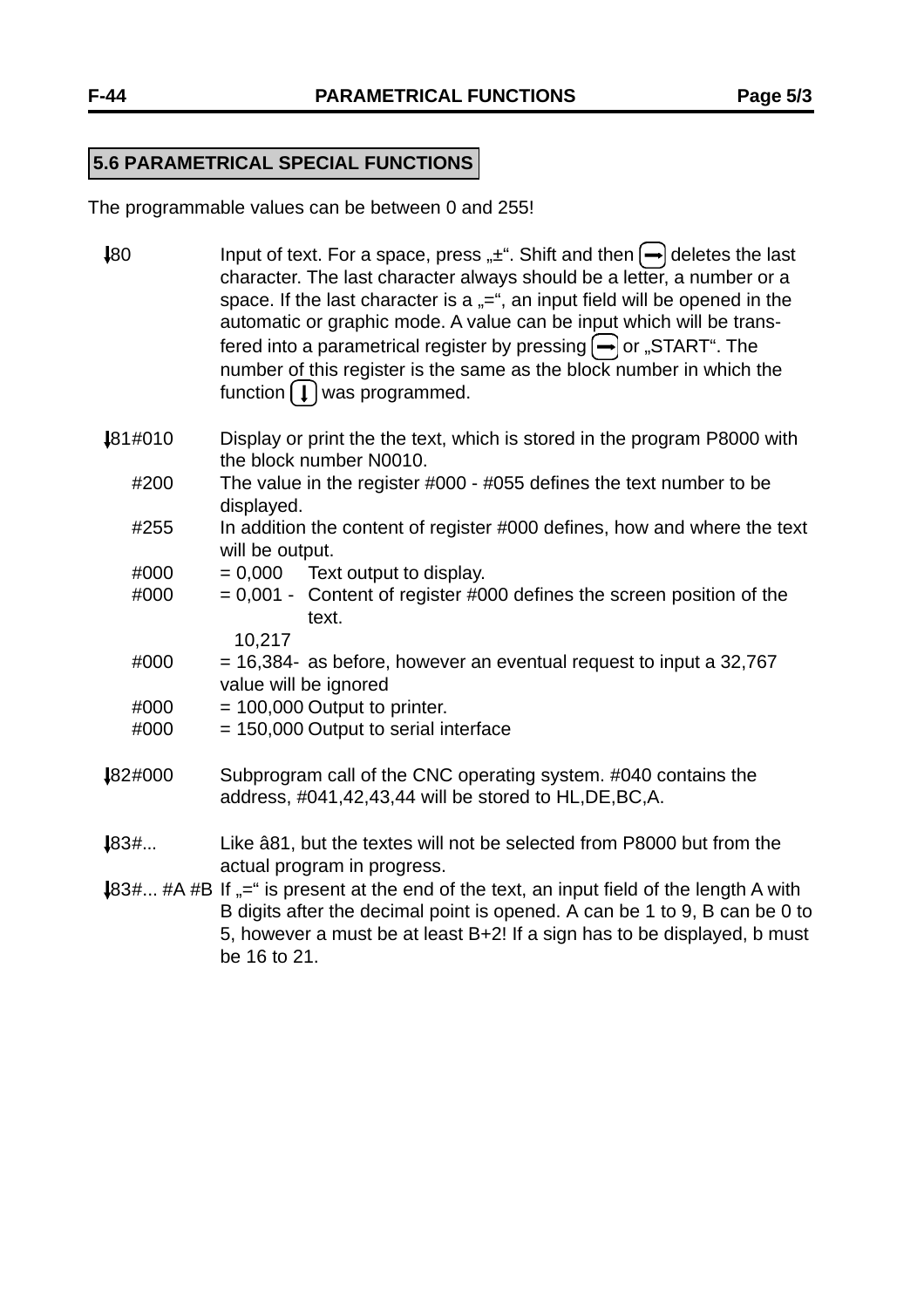|  |  | $\downarrow$ 84 #A #B #C #D #E Read/Write |  |
|--|--|-------------------------------------------|--|
|--|--|-------------------------------------------|--|

|              | $+04$ #A #D #U #D #E Neau/ $\frac{1}{100}$                                     |
|--------------|--------------------------------------------------------------------------------|
| $A =$        | $0 =$ Memory access                                                            |
|              | $16 = I/O$ access                                                              |
|              | $128 = DILAG access$                                                           |
| $B =$        | $1 = Read$                                                                     |
|              | $2 = Write$                                                                    |
|              |                                                                                |
|              | $(5 = Read 4$ Bytes from DILAG)                                                |
|              | $(6 = Write 4 Bytes to DILAG)$                                                 |
|              | $(8 =$ Reset Dilag)                                                            |
| $C =$        | parametrical register, where to read or from where to write.                   |
| $D =$        | parametrical register with the memeory adress, from where to read or           |
|              | where top write.                                                               |
|              | If $A = 16$ , then D is directly the I/O adress for read/write. (The I/O cards |
|              | 1-8 have the adress $64 - 71$ )                                                |
|              | If $A = 128$ , then D is directly the DILAG register for read/write.           |
|              |                                                                                |
| $E =$        | number of values to transmit.                                                  |
|              |                                                                                |
|              |                                                                                |
| $486$ #A#B#C | monitoring system on.                                                          |
| $A=$         | 72-73 lag errorr X-Z                                                           |
| $B=$         | 76-77 given value X-Z                                                          |
| $C =$        | $\Omega$                                                                       |
|              | To display the given value of X and the corresponding lagerror program         |
|              | 186 #72 #76 #0 #0.                                                             |
|              | This function alters registers #40 #49.                                        |
|              |                                                                                |
| #010<br>187  | get a block from memory: Program the desired program number in                 |
|              | #010, the block number in #011. The block is put into #012 - #016.             |
|              |                                                                                |
| 188<br>#010  | as $\sqrt{87}$ , but 0#012 - #016 are put into memory.                         |

 89 #A #B keyboard scan. B=0: The code of the depressed key is put into register A. If no key is pressed, the ZERO flag will be set. B=1: The code of the last depressed key is put into register A.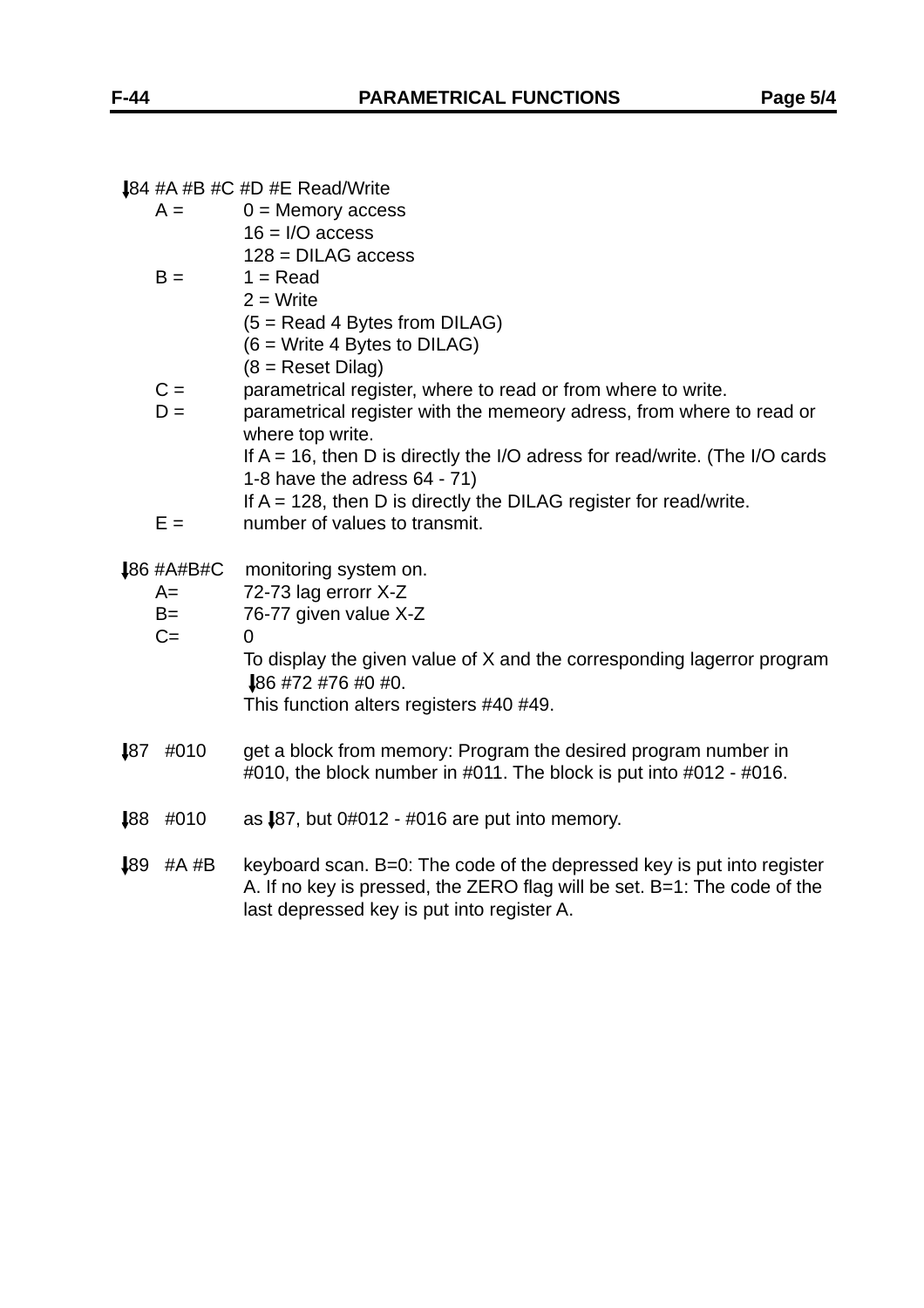| $\downarrow 90$ | #000                                                           | insert blank line.                                                                                                                                                                                                                                                                                             |
|-----------------|----------------------------------------------------------------|----------------------------------------------------------------------------------------------------------------------------------------------------------------------------------------------------------------------------------------------------------------------------------------------------------------|
| $\downarrow 91$ | #000<br>#001<br>#A #B<br>#C #D<br>#002<br>#255                 | clear screen.<br>clear a part of the screen.<br>The starting point A,B and<br>the length/height in C,D. (values between 0 and 255)<br>invert part of the screen.<br>set all display points.                                                                                                                    |
| $\downarrow 92$ | #A #B                                                          | display registers #A to $#A+4$ . (B=0)<br>With B=1, the output will be on the printer.                                                                                                                                                                                                                         |
| 194             | #                                                              | display intern text.                                                                                                                                                                                                                                                                                           |
| $\downarrow 95$ | #<br>#058                                                      | display error message and stop automatic or graphic mode, f.e.<br>displays the message, check block".                                                                                                                                                                                                          |
| 196             | #000/01<br>#002/03<br>#004 #A<br>#005 #A<br>#006 #A<br>#007 #A | save/restore state of G90/91, G94/95 and M21-M28<br>as #001/002 however used in G81 - G83.<br>put actual T,S,F,R to register $#A - #A +3$ .<br>store the actual value of interpolator to #A - #A+7.<br>store the actual value of DILAG to $#A - #A+7$ .<br>store 8 analog inputs on interpolator to #A - #A+7. |
| 198             | #A #B<br>#C #D                                                 | draw line. Programm the starting point in #A,#B<br>the ending point in $\#C, \#D$ . at the upper left is<br>position 0,0, at the lower right position 255,255.                                                                                                                                                 |

Hint:

Parametrical functions are executed on the fly during a movement. If the movement should have finished before the execution of the parametrical function, a block G13 M.... must be programmed after the movement.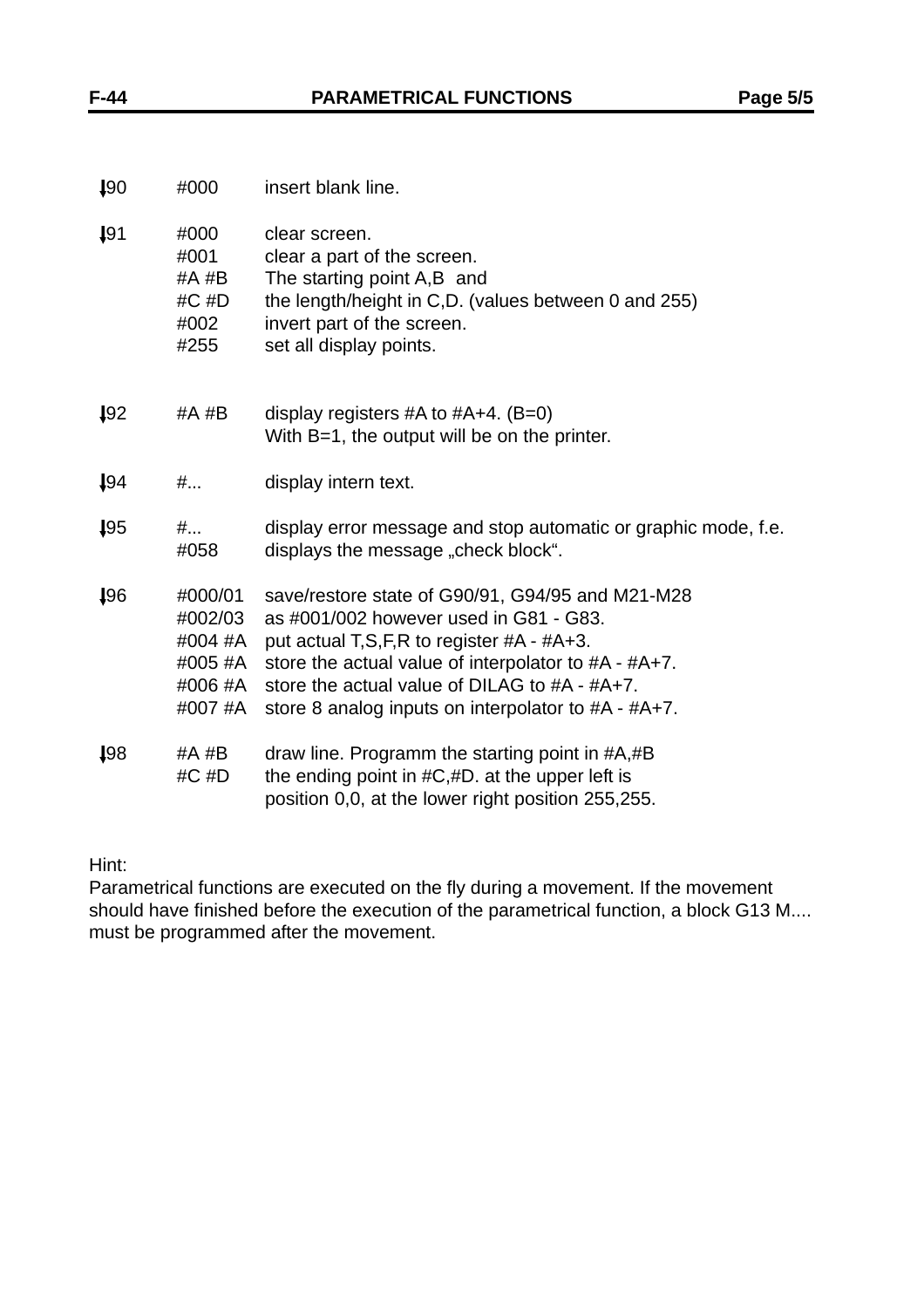## **6. MACHINE DATA**

The machine data allow an easy adaptation of the CNC to different mechanics. The machine data memory is addressed by P0000 starting with N699.

The data concerning one axis can be programmed for each axis separatly. An interpolation will be done with for example the lowest feedrate F of all participating axes.

The value in brackets is the default. Only if a different value for an axis is needed, it must be programmed in P0000.

**N100XR** Ballscrew errorcompensation in X

**N200YR** Ballscrew errorcompensation in Y

**N300ZR** Ballscrew errorcompensation in Z

More information on page 7/4 .

**N698XYZ** Reserved for N790, value 64.

#### **N699XYZ CORRECTION REFERENCE POSITION** (0)

This value will be moved after the referencepulse with the feedrate programmed in  $N902A$  R = 0.

#### **N700XYZ F MAX** (1000)

Maximal feedrate in millimeter/min. The maximal interpolationfrequency of the CNC is 30KHz with steppingmotors and 600 KHz with servomotors. The resulting frequency with given FMAX and STEPS/MM is calculated as follows:

#### **FMAX**

## $f(Hz) =$  —— x (STEPS/MM) FMAX = 60 x  $f(Hz)$  / (STEPS/MM)  **60**

#### **N701XYZ F START** (100) **N702XZ F STOP** (100)

Start and Stop frequency in mm/min of an interpolation. The smallest programmable value is 1.

#### **N703XYZ B START** (500) **N704XZ B STOP** (500)

Acceleration and deceleration in multiples of 10 mm/sec².

#### **Hint:**

To small values (f.e. <10) in N 701 to N 704 together with a small value (f.e. 50) in N 706 (steps/mm) can result in a problem that the axes won´t start.

#### **N705XYZ F OFF REF** (200)

After a reference movement, this feedrate is used for moving the axis off the limit switch.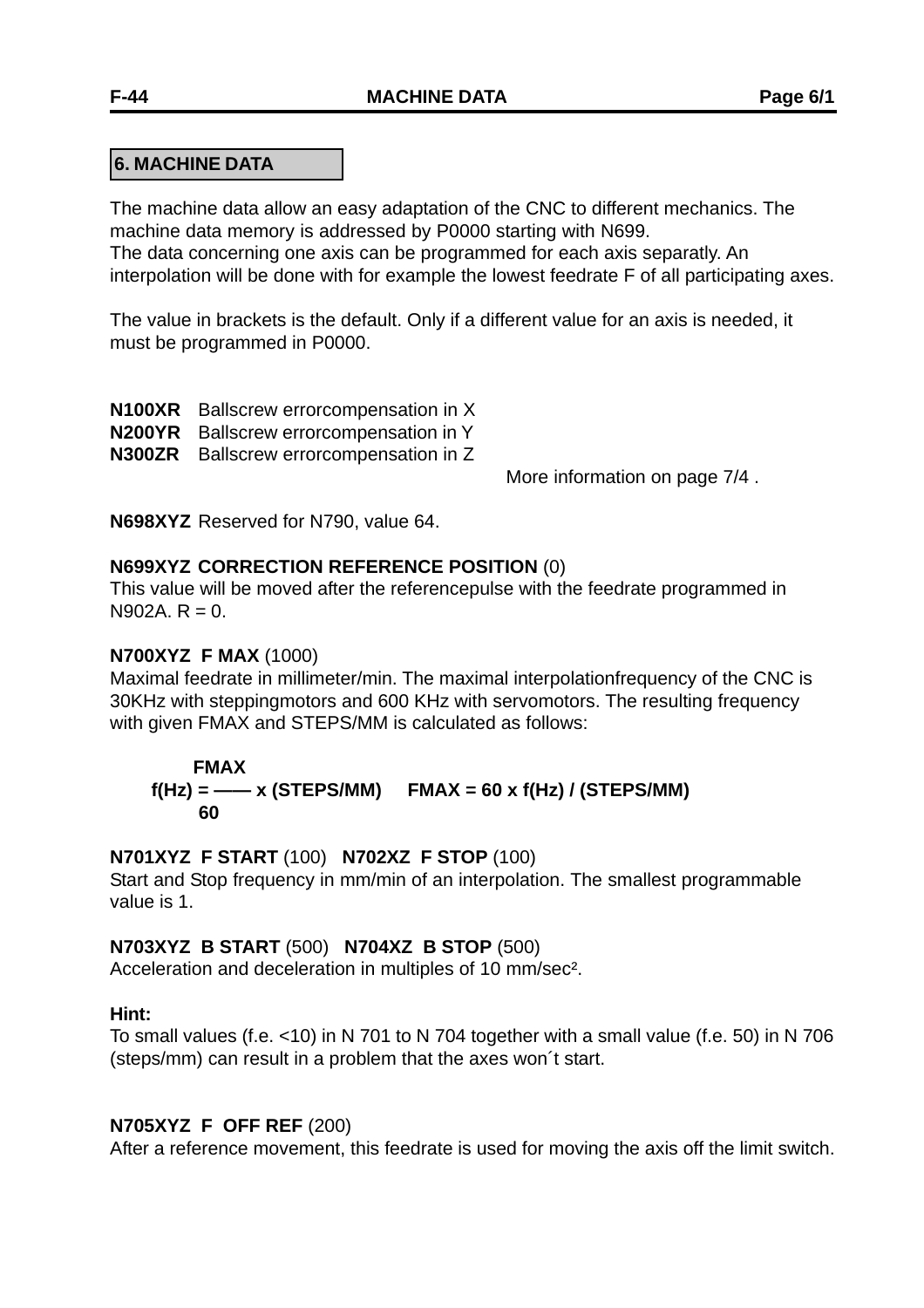## **N706XZ STEPS per ....** (200)

**N707XZ .... MM** (1)

These 2 parameters define both together for each axis the resoltion of the system. The CNC needs the following information for stepping motors: How many steps (N706) give a movement of how many millimeter (N707)?

Example: A stepping motor for the X axis makes 1000 steps per rotation and is connected to a 5 mm spindle. The resulting values are:

N706 X...1000 N707 X......5

If the number of steps/mm smaller than 100, it is reco.............to select cm as base unit. So you input steps/cm and F in cm/min.

For 120KHz stepping system (highresolution steppingdrive), the value N 706XZ must be divided by 4.

With a rotary table (N790 X2) the number of steps per rotation of the table must be input.

Example: A stepping motor with 800 steps drives a rotary table with a gear of 18:1. The resulting values are:  $800$  steps x  $18 = 14400$  steps for 360 degrees. N706 X..14400 N707 X....360

For servomotors the resolution of the measuring system multiplied by 4 must be input.

Example: A transducer on the X axis gives 250 pulses per (1) mm. N706 X...1000 N707 X......1

By this kind of input also values like 200 steps per 3 millimeters can be processed. When using EXT SYNC (X...), N706C will define the steps/rotation of the external transducer.

#### **N708XYZ MODULO (0)**

Modulo function for the position display. Linear axes: 0, rotary axes: 360000.

#### **N709XYZ LIMIT SWITCH DEBOUNCE TIME F (10)**

During this time in ms at least the limit switch signal must be stable. Max. value 255.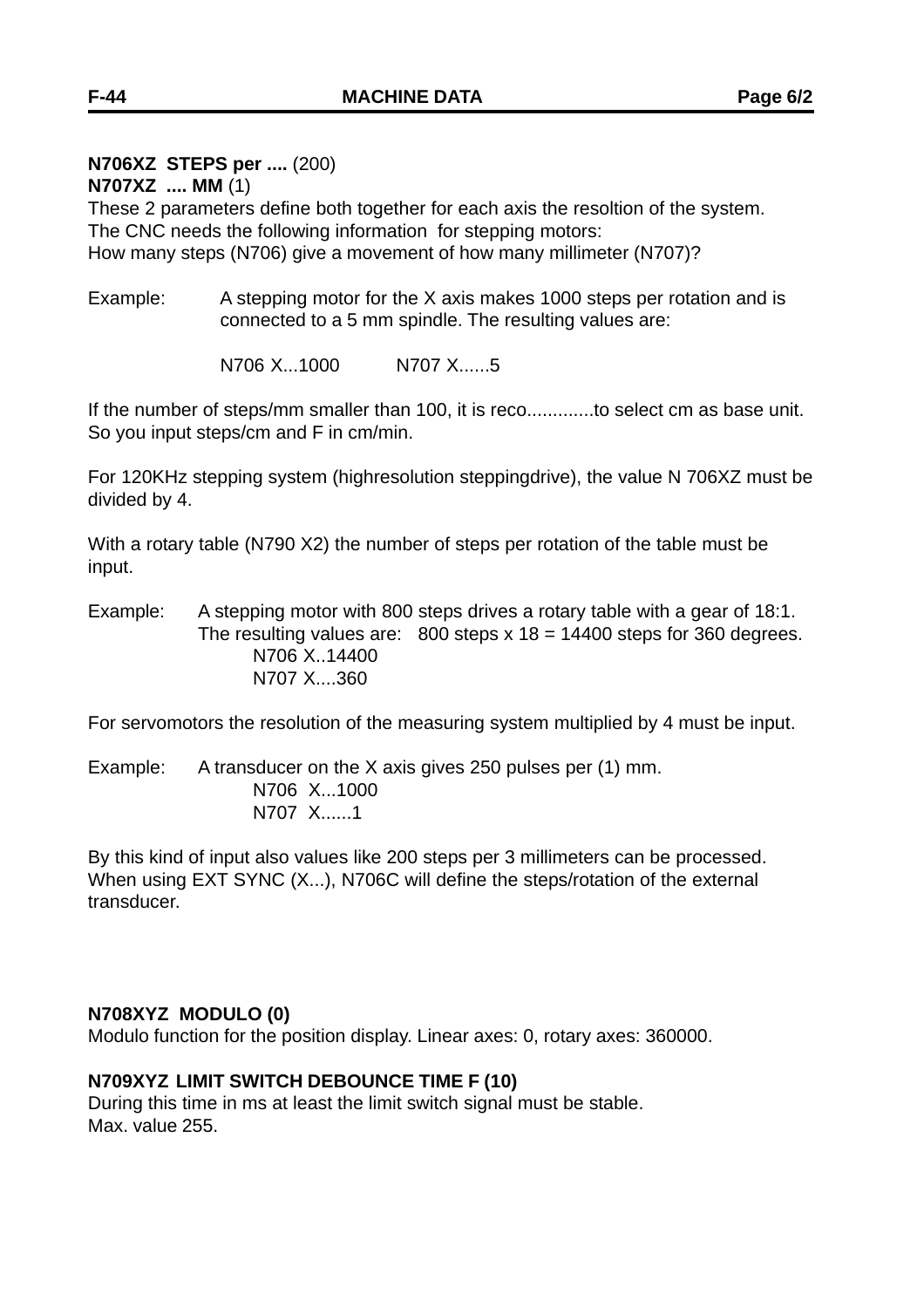#### **N710XYZ F REFERENCE** (500)

Feedrate in mm/min for G74.

## **N711XYZ WAY OFF FROM LIMIT SWITCH** (1000)

In G74, this value in µm will be moved off the limit switch with the feedrate programmed in N705.

## **N712XYZ MAXIMAL WAY OFF** (50000)

If the limit switch is not desactivated in between this value in µm while moving away from the limit switch, the CNC stops and displays an error message.

## **N713XYZ MAXIMAL DISTANCE FOR STOP (0)**

If this value is programmed, a movement is stoped within this maximal distance, when a limit switch is reached.

## **N714XYZ BACKLASH in µm** (0)

This value in µm will be added to the following movement at each change in the moving direction.

## **N716 XYZ SOFTWARE LIMIT SWITCH -** (0)

## **N717 XYZ SOFTWARE LIMIT SWITCH +** (0)

## **N722XYZ F FOR BACKLASH COMPENSATION** (0)

With a value of 0, the feedrate of the compensation is the value from N701.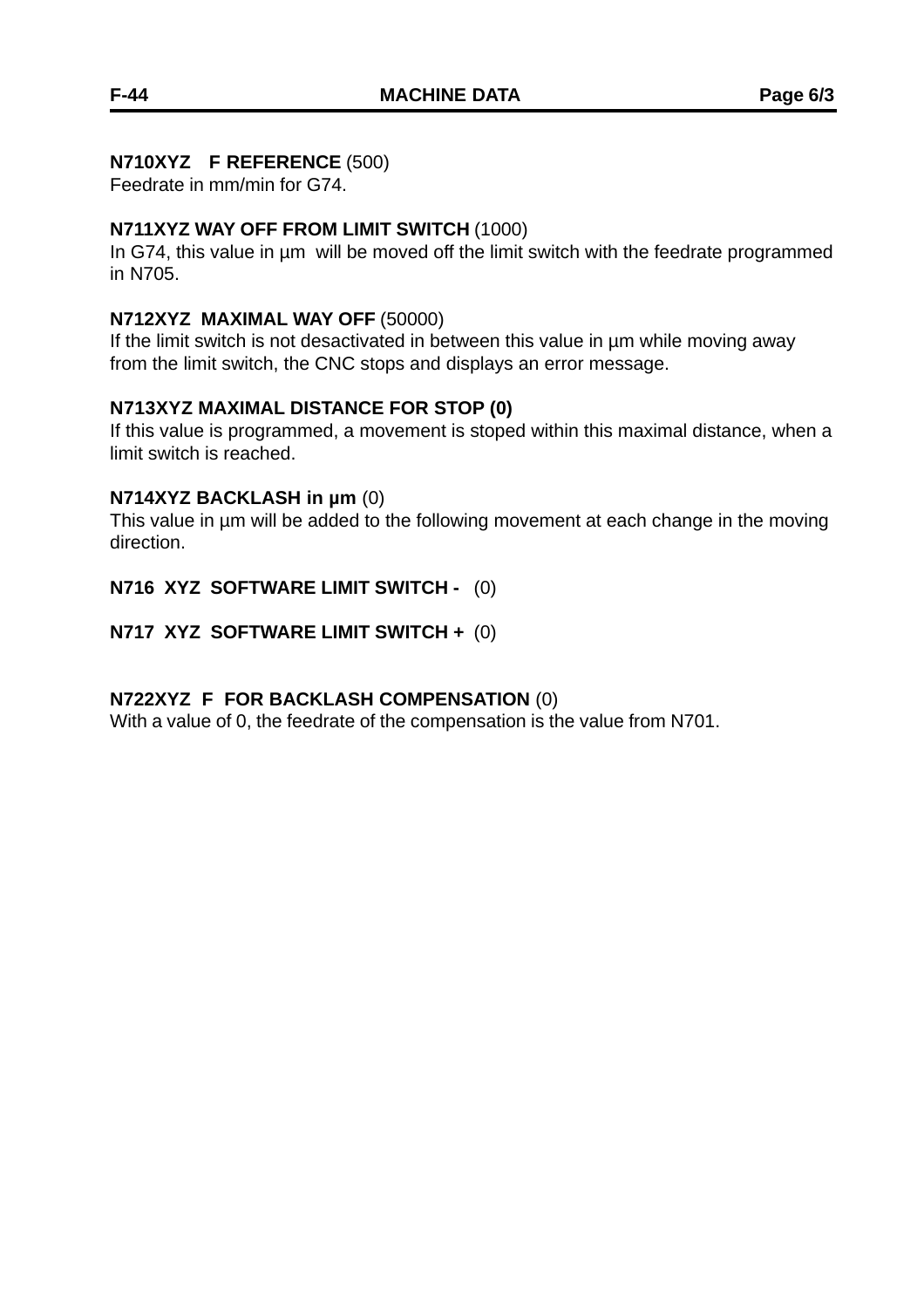#### **N790XYZ AXISDEFINITION** (771)

This value is composed for each axis separatly from the sum of the following options:

- 01: "Main axis". A main axis will influence the feedrate during an interpolation. In most cases X,Y,Z will be main axes.
- 02: "Linear axis" with + and limit switches which always will be active. A rotary axis will react to the limit switch only during G74.

## **Conclusion:**

| <b>Value</b> | <b>Funktion</b>                                                                                                                                                                                                                                                                                                                                                            |
|--------------|----------------------------------------------------------------------------------------------------------------------------------------------------------------------------------------------------------------------------------------------------------------------------------------------------------------------------------------------------------------------------|
| 01           | "Main axis". A main axis will influence the feedrate during an<br>interpolation. In most cases X, Y, Z will be main axes.                                                                                                                                                                                                                                                  |
| 02           | "Linear axis" with + and - limit switches which always will be active.<br>A rotary axis will react to the limit switch only during G74.                                                                                                                                                                                                                                    |
| 04           | A rotary axis will move off the limit switch in negative direction.                                                                                                                                                                                                                                                                                                        |
| 08           | Axis with spline interpolation. (Option)                                                                                                                                                                                                                                                                                                                                   |
| 16           | Axis driven by a servomotor and not a stepping motor.                                                                                                                                                                                                                                                                                                                      |
| 32           | Search of referencepulse. With G74 and after moving to and then<br>off the limit switch, the distance programmed in N711 will be<br>moved in the same direction with the feedrate N705. Then the<br>axis moves on with the speed <b>F REFPULS (N902A)</b> until the<br>reference pulse of the transducer is detected. Here the internal<br>counters of the CNC are zeroed. |
| 256          | Limitswitch $+$ connected                                                                                                                                                                                                                                                                                                                                                  |
| 512          | Limitswitch - connected                                                                                                                                                                                                                                                                                                                                                    |
| 1024         | Limitswitch $+$ is normally open                                                                                                                                                                                                                                                                                                                                           |
| 2048         | Limitswitch - is normally open                                                                                                                                                                                                                                                                                                                                             |
| 4096         | Invert moving direction                                                                                                                                                                                                                                                                                                                                                    |
| <b>SUM</b>   |                                                                                                                                                                                                                                                                                                                                                                            |

The input for each axis can be calculated by adding the values of the desired functions.

Default for  $X, Y, Z = 771$  (1+2+256+512),

**Servoaxis: SUM 787 = ( 1+2+16+256+512 )**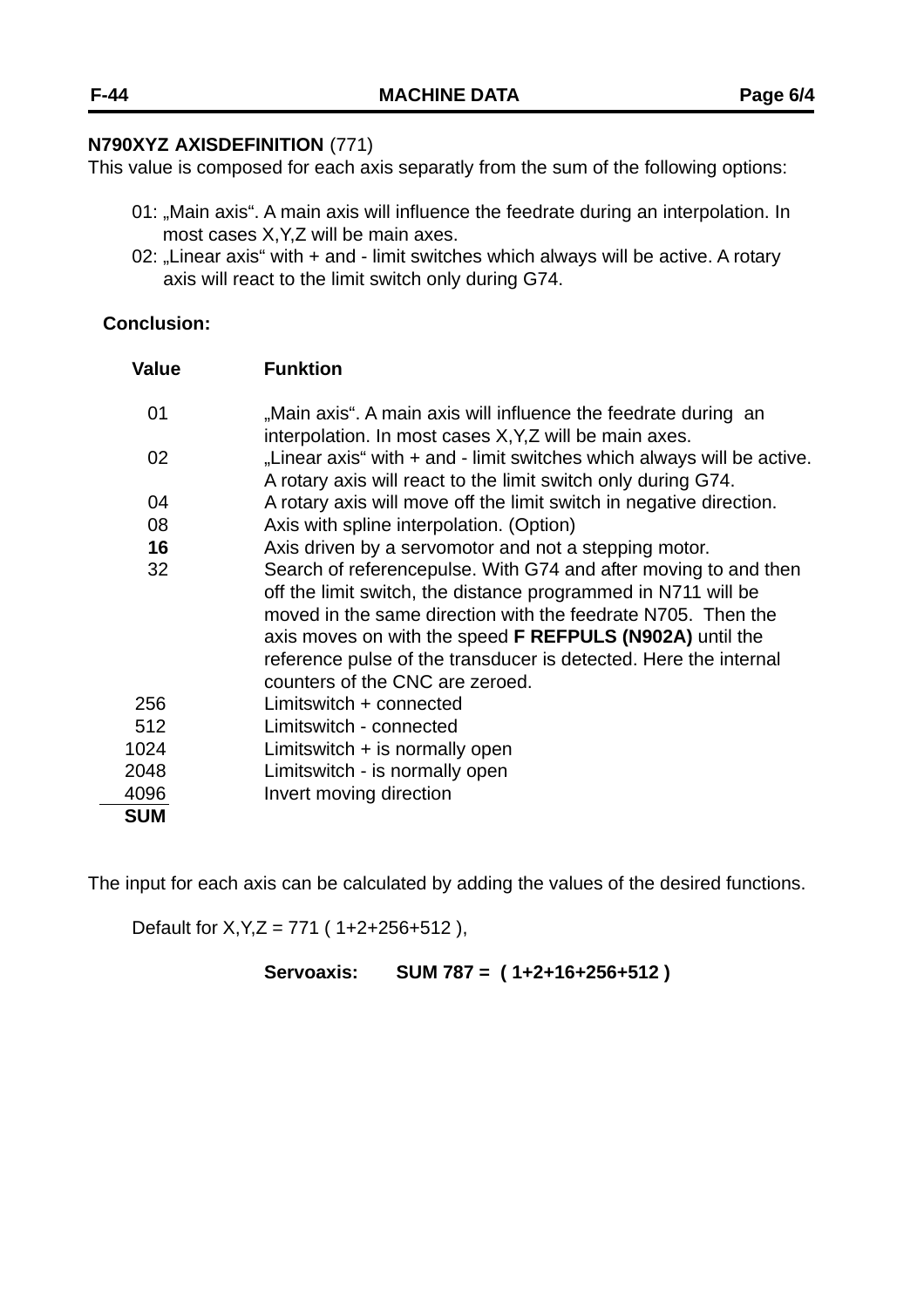## **The machinedata N800-N813 are necessary for Servomotors.**

N790 must be programmed with 16 ( Servomotor).

#### **N800XYZ P-FACTOR** (20)

The output voltage to the servoamplifier is proportional to the lag error. The maximal output voltage of  $+/-10V$  will be reached with a lag error.

 32000 (constant) of f.e.  $\frac{1}{2}$  = 1600 increments. 20 (P-factor)

This value of 20 works with most applications.

## **N803XYZ IN POSITION F** (10)

When M27 is active, the CNC waits at the end of a movement, until the lag error has become smaller than the value IN POSITION. This value must be reached within 2 seconds, also an error message will be displayed.

#### **N804XYZ LAGMAX F** (1600)

If the lagerror becomes graeter than this value, the CNC stops and displays an error message.

#### **N812XYZ ZERO OFFSET** (0)

When an axis stands still and the lag error cannot be corrected to 0 with the trimmer "Offset" of the servoamplifier, then an offset can be defined here for all axes together. A value of 35 will give +15mV, a value of 65550 gives -15mV.

## **N813X SERVO ON** (0)

Activates the SERVO ON output of connetor X11

#### **value activated axis**

| 1           |                             |
|-------------|-----------------------------|
| $\mathbf 2$ |                             |
| 4           | f.e. $(Axis X + Y + Z = 7)$ |

#### **N813Z FATAL LAGERROR** (32000)

If the lagerror of one axis exceeds this value, the servoamplifiers are disabled. This value should always be greater ( min. 30% ) than N804XYZ. This value is common to X, Y, Z. The high input is 32000!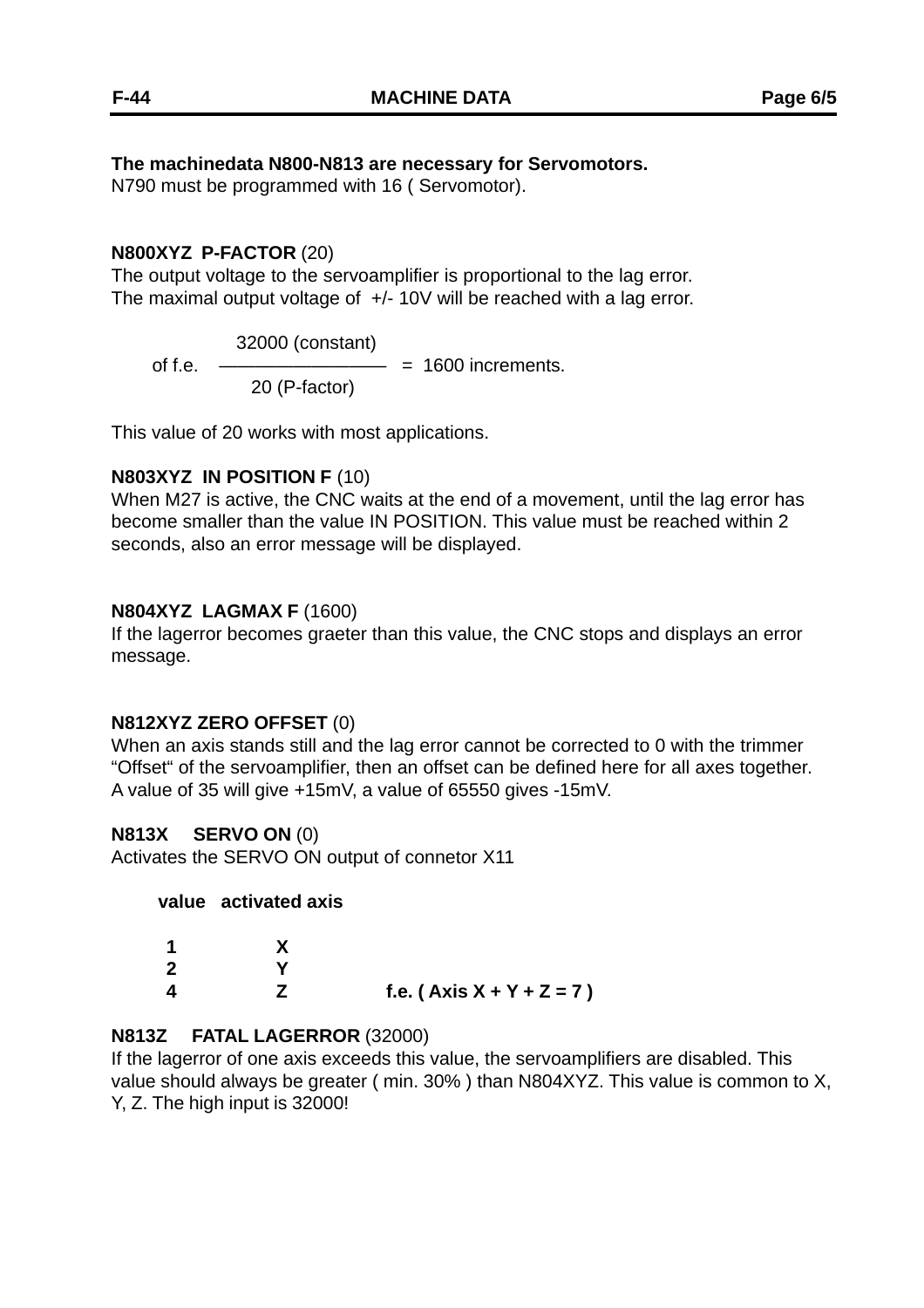## **N900A SPINDLEAXIS** (0)

- 0: None of the axes X, Y, Z is a spindleaxis.
- 1-3: Axis X.. or Y.. or Z.. is a spindleaxis. M03 or M04 activates the spindleaxis, it can be programmed with G11 S..... . M03 / M04 takes the spindle out of the position control and lets it run with the programmed speed S. This axis must be defined in P0 N790 as servoaxis and must be activatied in P0 N813.

## **0: no spindle axis, 1-3: axis 1-3 is spindle axis**

M03 or M04 activates the spindleaxis, it can be programmed with G11 S.... .

This axis must be defined in P0 N790 as servoaxis and must be activatied in P0 N813. M03/M04 takes the spindle out of the position control and lets it run with the programmed speed S. M05 takes the spindle again in the position control.

It now can be positioned with f.e. G00. In order to reference the spindle with G74, in P0 N790 the option 64 must be activated. After M05 the spindle must be referenced.

## **N900X CODE** (0)

When going to INPUT MODE, EXTERNAL DATA, TEACH IN and CLEAR MEMORY, the CNC requests a usercode, which can be determined here. A value of 0 disables this request.

## **N900 Y**

User code to programmed P000 ( Machinedata )

## **N901X S MAX** (3000)

Maximal spindle speed in r.p.m. The optional S-output generates a voltage between 0 and 10V, according to S0000 to S3000. The programmed value must be a rounded up multiple of 250.

## **N901Y BAUDRATE** (9600)

Defines the baudrate of the serial interface on the CPU.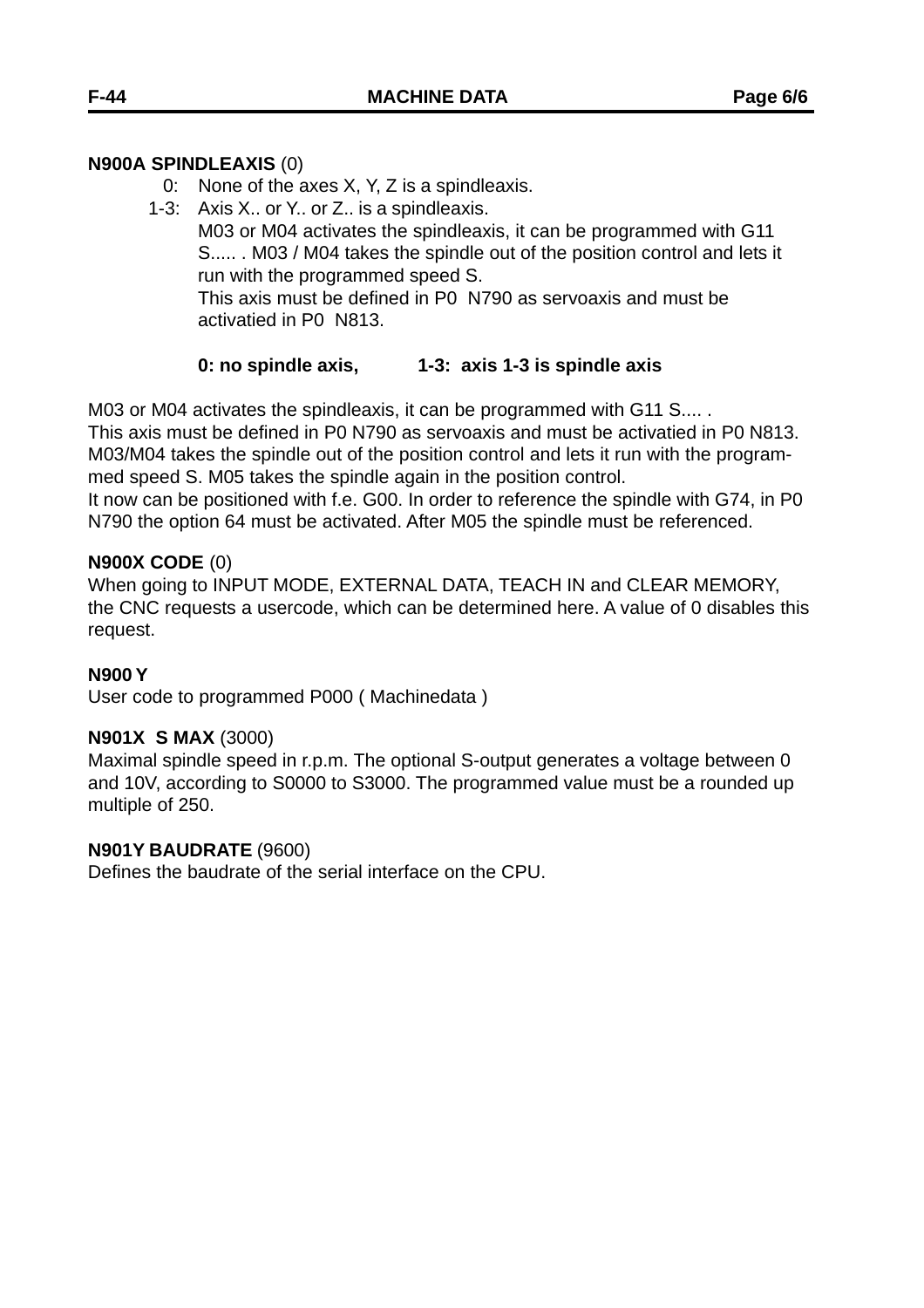## **N902X RESERVED CONTROLCODES I I** (0)

The date N902X is composed from the following numbers:

- 01: Ignore error message after RESET.
- 02: Disabel keybord control via V24.
- 64: XON-XOFF protocoll in EXTERNAL DATA for serial data input. Only with baudrate=9600 and function 2 in EXTERNAL DATA. Erroneous blocs will not cause an error message and will be memorized.

## **N902Y RESERVED CONTROLCODES I II** (128)

- 04: In the manual mode, only Jogmode activ.
- 08: An active G54 or tool will not influence the actual value counter.
- 16: No delay with direct change from M03 to M04.
- 64: Generate "PARITY EVEN" for serial output in EXTERNAL DATA.
- 128: M03 sets the output SPINDLE ON, M04 sets SPINDEL R/L. 1024: Initial state G90

#### **N902Z LANGUAGE** (0)

| 4: Italian   |
|--------------|
| 5: Spanish   |
| 6: Portugese |
| 7: Swedish   |
|              |

#### **N902U,V INITIAL VALUE M23xx, M22xx** (0)

M2341 corresponds to the value 1, M2342 <sub>1</sub> 2, M2343 <sub>1</sub> 4, M2344 <sub>1</sub> 8. With the value 256, no initialisation will be done.

## **N902 A F REFPULS (20)**

Feedrate in mm/min. for search of referencepulse on transducer, if N790 is programmed with 32.

#### **N903XY I / O - INITIALVALUES** (0)

These values will be put to the ouputs of the I/O cards 1-2, when switching on or when changing to MENU.

#### **Exampel: A Value of 3 on X set the Outputs 1 and 2 on I / O 1**

If a value of 250 is programmed, the corresponding I/O card will not be initialized.

#### **N904A G-Function for MANUAL INPUT** and **TEACH IN** (0)

**N904V** 16: hand wheel ext.

2048: Anzeige des programmierten S-Wertes kommt aus # 105.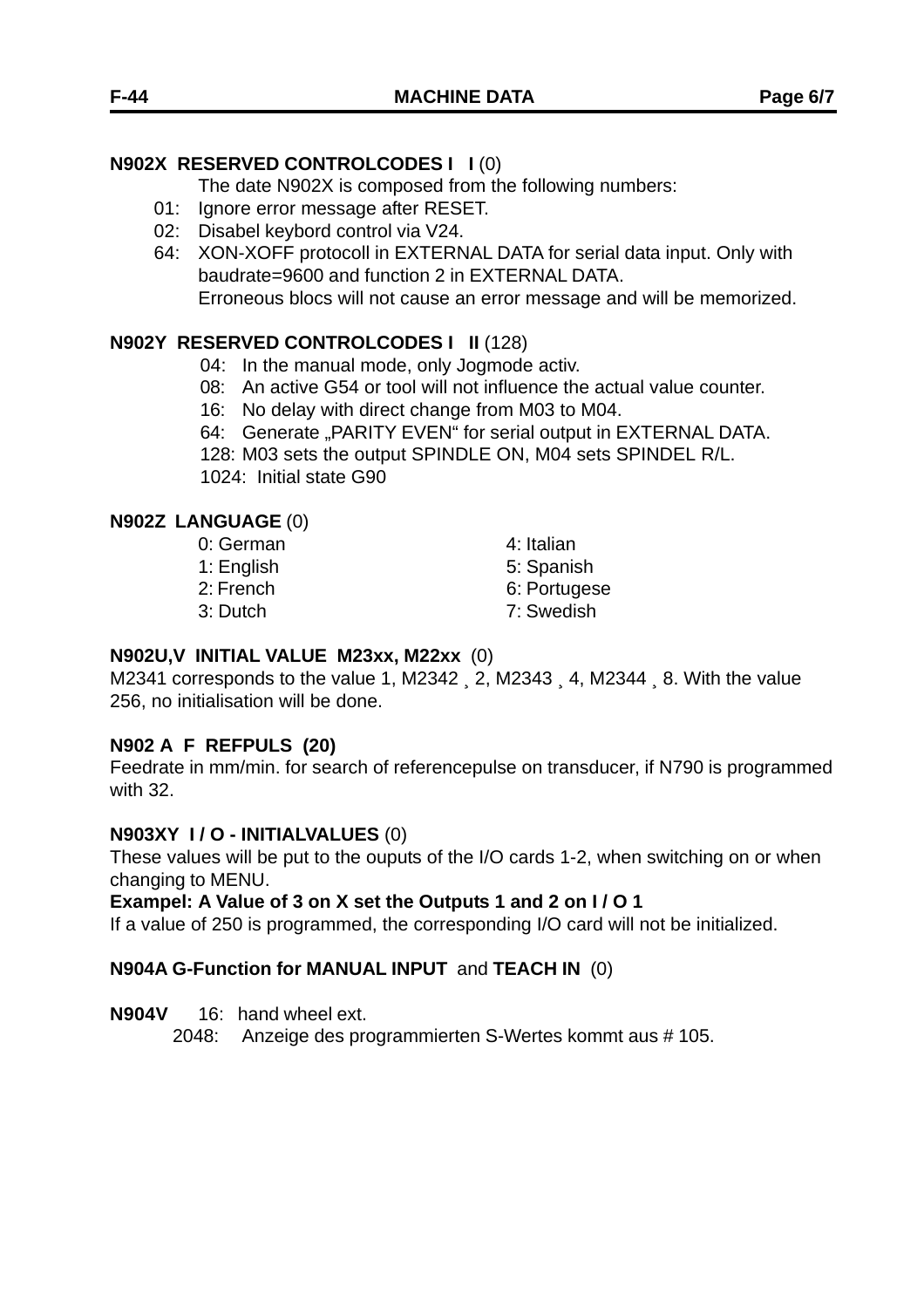#### **N905X MISCELLANEOUS CONTROLCODES**

- 1: If a bloc in the Automatic Mode is stoped, the spindle and the cooling will be switched off
- 32: In the normal mode, only one keystroke is necessary for  $\left[\mathbf{C}\right]$  and  $\left[\mathbf{L}\right]$ .
- 512: External interrupt will be generated by activating input 8 on X1 (signal IN 8) and P 9998 will be invoked. If the input is activated, the spindle and the axes are stoped. Then P9998, it in memory, is executed.

#### **N905A Waiting time for IN POSITION M27 (2000)**

#### **N905C External Stop**

In N905C, an input can be selected as function " EXTERNAL STOP " (page 9/2)

I/O bloc 0 has the value 1, I/O bloc 1 has the value 2.

Calculation of input value: bloc number 1 oder 2 \* 256 + 2 **<sup>A</sup>**

 $A = 0$  for IN1 1 for IN2 2 for IN3

**Exampel:** I/O bloc 0 IN5 is defined

 $(1 \times 256) + 2^4 = 272$ 

I/O bloc 1 IN12 is defined

 $(2 \times 256) + 2^3 = 512 + 8 = 520$ 

#### **N906A Lubrication pulse** (0)

Output 8 ( OUT 8) delivers a lubrication pulse of 1 sec. length, the intervall between each pulse is input in N 906A in minutes.

#### **N923U Teiler für externes Handrad**

Mit 4112 wird der Teiler auf 4 eingestellt

## **N921XYZU SCREEN ADAPTION**

**5" LCD Display 9" LCD Display**

| X 320            | X 640 | pixel in X |  |
|------------------|-------|------------|--|
| Y <sub>240</sub> | Y 480 | pixel in Y |  |
| Z 114            | Z 192 | $mm$ in X  |  |
| U 85             | U 142 | $mm$ in Y  |  |

#### **N925X SPINDLE PULSES per rotation of the spindle** (0)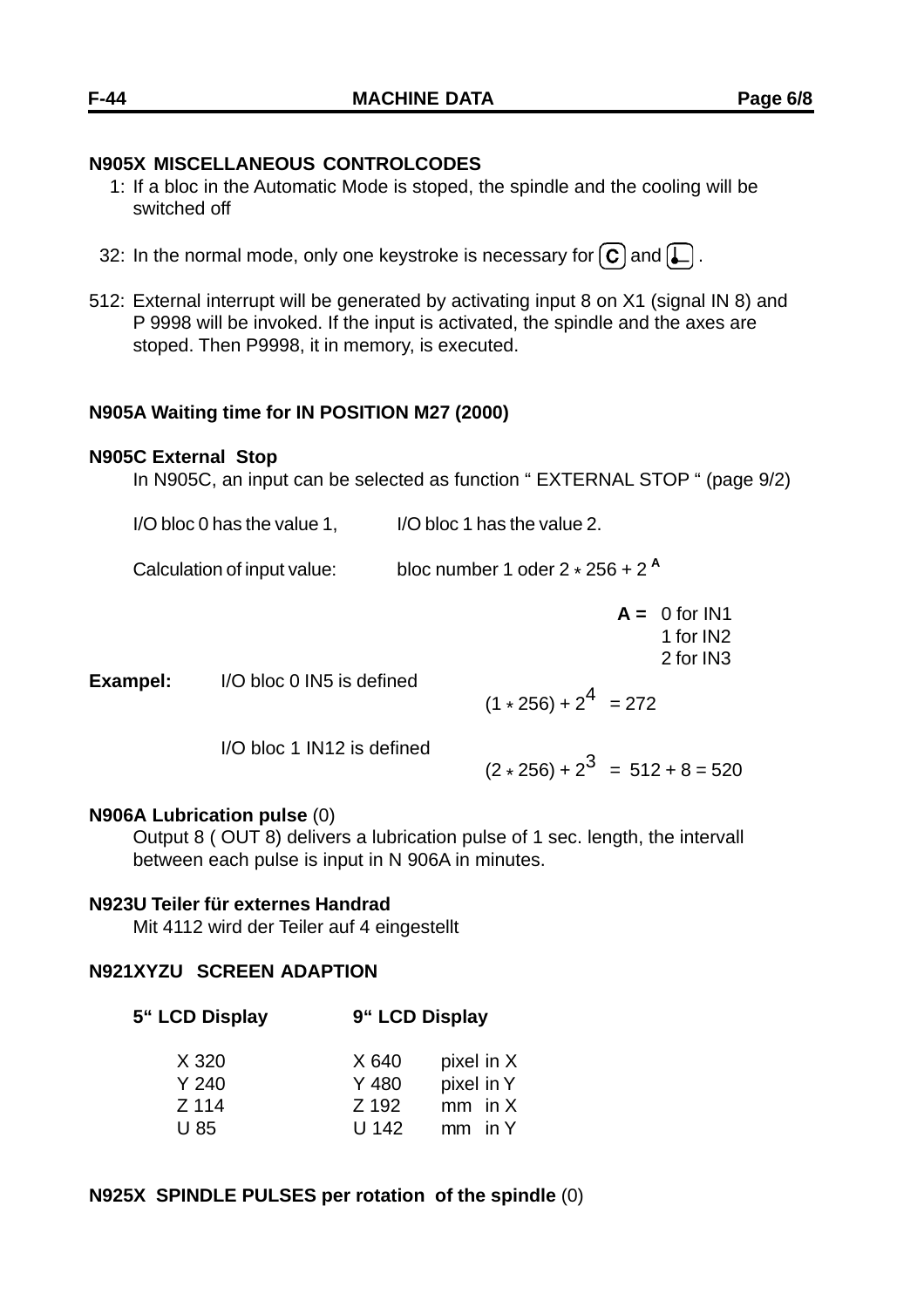## **7. GENERAL INFORMATIONS**

#### **Display version of the CNC program**

In the "MENU" push the key  $\Box$  and hold it down until an error message is displayed. At the same time the implemented version is displayed.

#### **Program archiving**

Programs are valuable and cost a lot of time to generate them. That is why that at least 2 copies of each programm should exist outside the CNC, one copy from the preceeding day and one of the day before

**Initialization of the CNC !!! All programms and machinedata are deleted !!!** Switch the CNC on or activate RESET, hold the key  $\left[ \downarrow \right]$  for 3 seconds and release it. The message "CODE" appears on the screen. Then push the key 0 followed by  $\bigcap$ which initialises the CNC. All programms and machinedata are deleted.

#### **Code override**

If you programm a code number in P0 N900 and you forget this number, you have the possibility to clear the code number by starting P9990 in the AUTOMATIC mode.

#### **Using the I/O cards**

The CNC is to move to position X100, Y50. There a cylinder with a magnet valve (24V) should be activated. The cylinder will move down where it activates limit switch nr 1. Then the cylinder should move upwards until limit switch nr 2 is activated.

Connections: Connect limit switch nr 1 to I1 of the I/O card 1. Connect limit switch nr 2 to I2 of the I/O card 1. Connect the magnet valve to O1 of the I/O card 1.

Program: N001 G90 ; Absolute input N002 G00 X100 Y50 N003 G13 M0141 ; Magnet valve on N005 G13 M0151 ; Magnet valve off N007 G00 X200 Y100

N004 G13 M0161 ; Wait for limit switch nr 1 to go active

N006 G13 M0162 ; Wait for limit switch nr 2 to go active

The blocks N003 to N006 can be concatenated as follows: N003 G13 M0141 M0161 M0151 M0162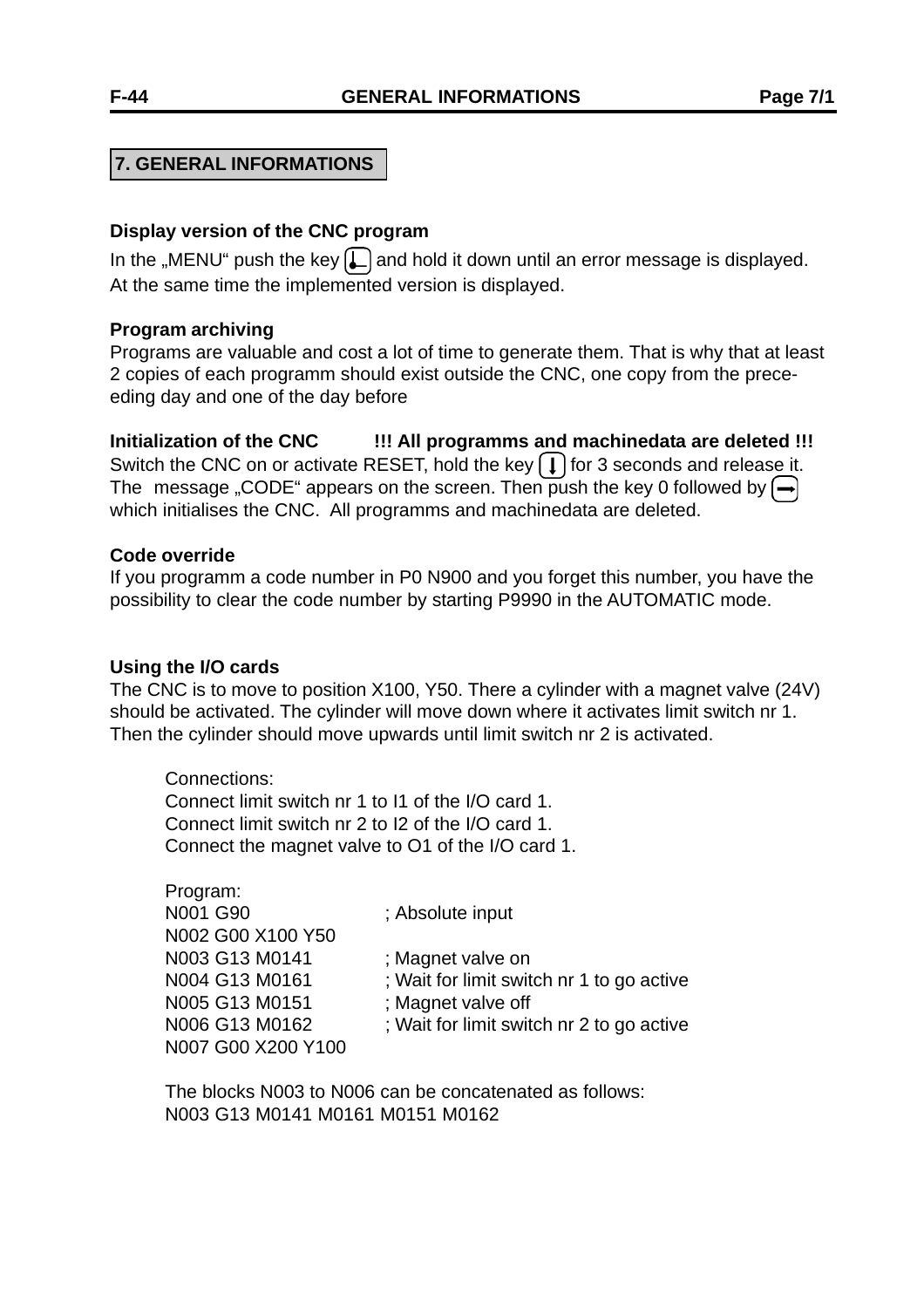## **Keyboard simulation with V24 interface**

The CNC keyboard can be simulated on an external computer using the Serial Interface.

| External computer | Generated function External computer |         | Generated function   |
|-------------------|--------------------------------------|---------|----------------------|
| @                 | $+X$                                 | Ω       | <b>CLEAR MEMORY</b>  |
| A                 | $-X$                                 | P       | <b>SEARCH bloc</b>   |
| B                 | $+Y$                                 | Q       | DELETE bloc          |
| C                 | $-Y$                                 | R       | <b>EXTERNAL DATA</b> |
| D                 | +Z                                   | S       |                      |
| Ε                 | $-Z$                                 | Т       | <b>SPINDLE</b>       |
| F                 | SINGLE bloc                          |         | <b>COOLING</b>       |
| G                 | <b>START</b>                         | н       | <b>STOP</b>          |
| I                 | <b>MANUAL</b>                        | $\,<\,$ | <b>MENU</b>          |
| J                 | <b>GRAPHIC</b>                       | $=$     | ->                   |
| K                 | <b>AUTOMATIC</b>                     | $\geq$  | <b>CLEAR</b>         |
| L                 | <b>MANUAL INPUT</b>                  |         |                      |
| M                 | <b>TEACH IN</b>                      | $0 - 9$ | $0 - 9$              |
| N                 | <b>REFERENCE</b>                     |         |                      |
|                   | POINT <sub>\$</sub>                  |         |                      |

- ENTER, ? INPUT MODE or STORE into memory
- / returns given position, status, operating mode, error status. The status corresponds to the output of I/O card 4.
- ! returns Actual Value from the DILAG cards. This is the Actual Value of the axes XYZU and VABC with a time jitter of aproxymatly 500 ns.
- & returns given position in HEX format.
- " returns the numbers of the programs in memory.
- ( state of the inputs and outputs of the i/o cards 1 8.
- ) returns the following values: POT%, programmed F, actual F, T
- returns Software Version of the CNC

Programs also can be sent to the CNC over the Serial Interface (X6) by Remote Control.This can be done for example by sending the following data to the CNC:  $R7>=$ P0001 CR N1 G0X55 CR

% CR

- R Switch to EXTERNAL DATA
- 7 Select input through Serial Interface
- > Clear input field
- $\bullet$  =  $\leftarrow$
- Then follows the program to be transmitted.

These functions can be simulated and tesed with each TERMINAL program like Hyperterminal or of course our DIENSTPROGRAM.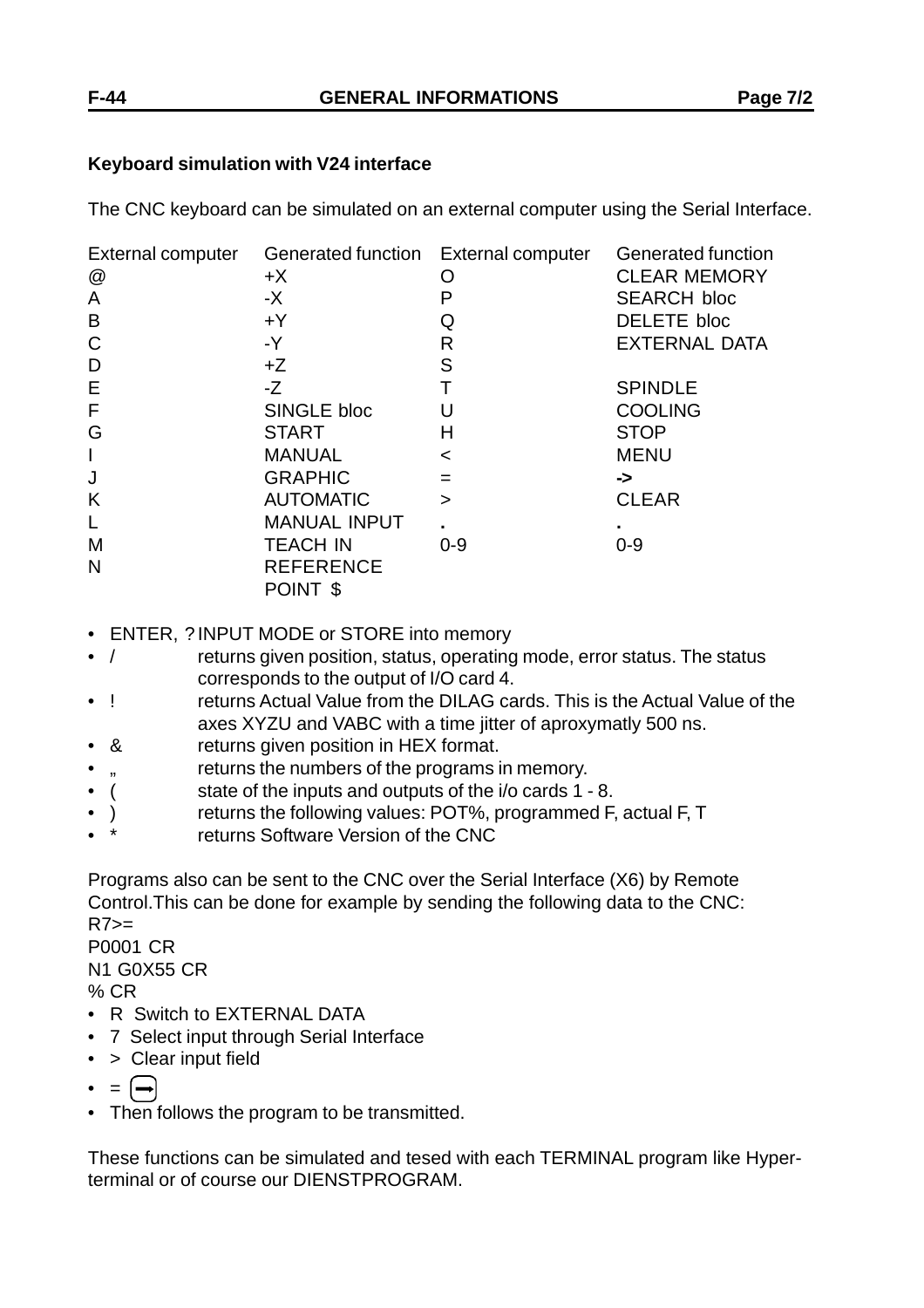The following BASIC program allows to send data from the keyboard of a PC to the CNC:

- 10 CLS:OPEN "com1:9600,n,8,1,RS,CS,DS,CD" AS #1
- 20 REM Keyboard scan.
- 30 A\$=INKEY\$:IF A\$=""THEN 30
- 40 REM Wait until CNC is ready for receiving data.
- 50 IF (INP(&H3FD)AND 64)=0 THEN 50
- 60 IF (INP(&H3FE)AND 16)=0 THEN 60
- 70 PRINT #1, A\$
- 80 GOTO 30

If COM2 is to be used, correct line 10 (COM2), line 50 (&H2FD) and line 60 (&H2FE).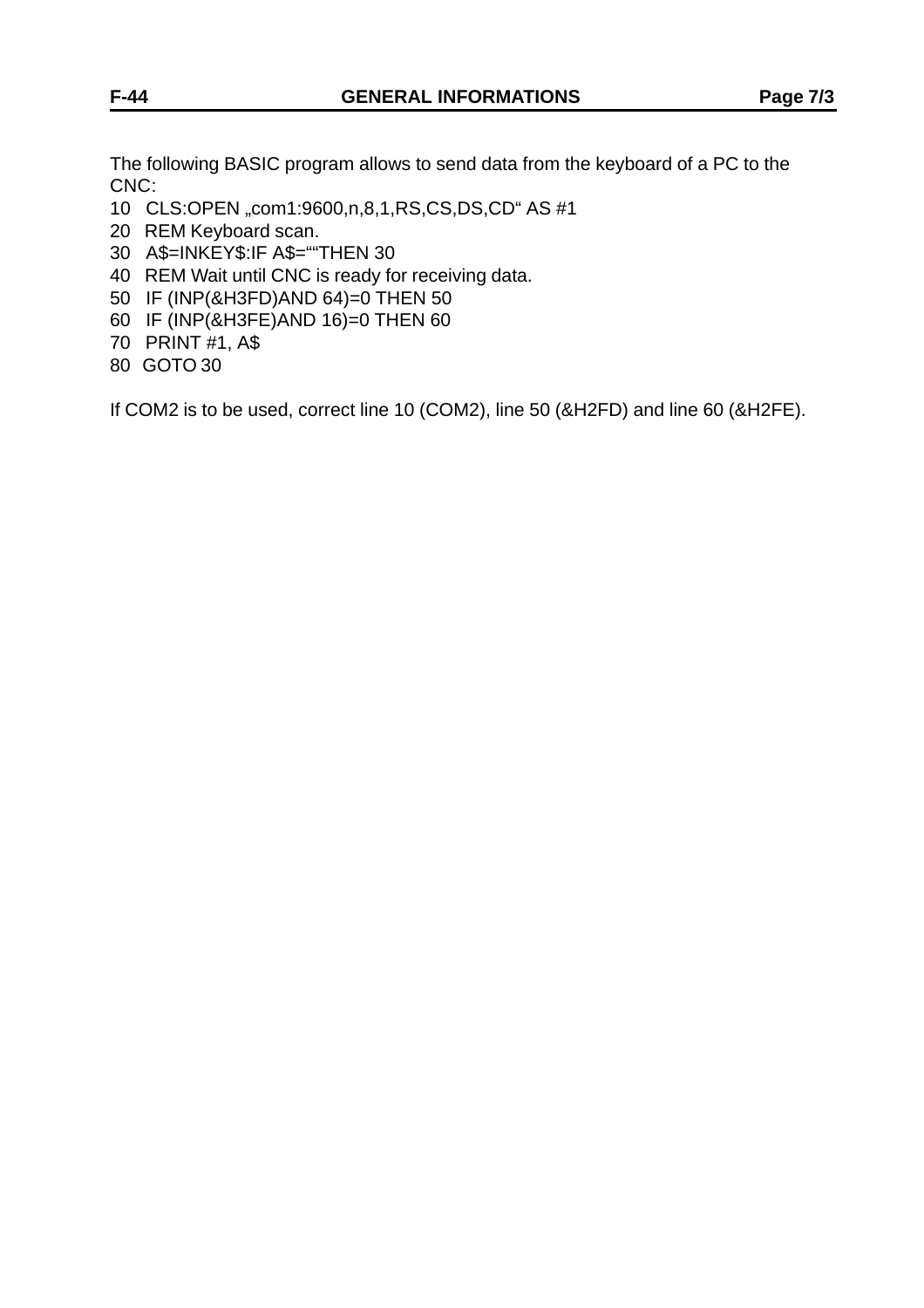## **7.1 PUTTING INTO OPERATION**

The CNC needs a power supply of 230V. For a quick first test, the CNC is connected to the mains and switched on. The CNC emits a short beep and after 5 seconds it should display a DOWNLOAD message and then go into the main MENU. Now you can go into the INPUT MODE and enter a short programm which can be displayed in the GRAPHIC MODE.

# **7.2 STARTING HINT**

At the first start the CNC should be initialized (see page 7/1).

# **7.3 SERVOMOTORS**

- **Note: Use shielded cable. Connect shield to the case of the CNC to the ground connection.**
	- **Use transducer with TTL output!**

If the servodrivers were purchased from our company, you must only connect the servomotors to the corresponding outputs MOTOR X, MOTOR Y .... The pin connections can be found on page 9/10 + 9/12. We deliver DC- and AC-Servo motors. You select the appropreate connector.

After that the connector X11-x of the CNC is wired to X10 on the servo driver unit.

If the servo driver was purchased from an other company, the connector X11-x (page 9/10) must be wired, first only the X-motor. For that pins 11, 12, 9, 10 must be used.

The servoamplifier must have a DIFFERENTIAL-input.

With  $+/- 10V$  at input, the speed of the servomotor must be adjustable within the range used later for moving the axis. The maximal speed is not necessarily 3000 rot/min, but can be much lower f.e. 600 rot/min. With a spindle pitch of 5mm this will result in a feedrate of 3000 mm/min!

Each servoamplifier has 2 pins, which, when shorted, activate the amplifier. It is important to get to know, which of these 2 connectors is the positive one!

After these preparations, the servoamplifier can be wired to pins 11, 12 and 9, 10, as described on page 9/10.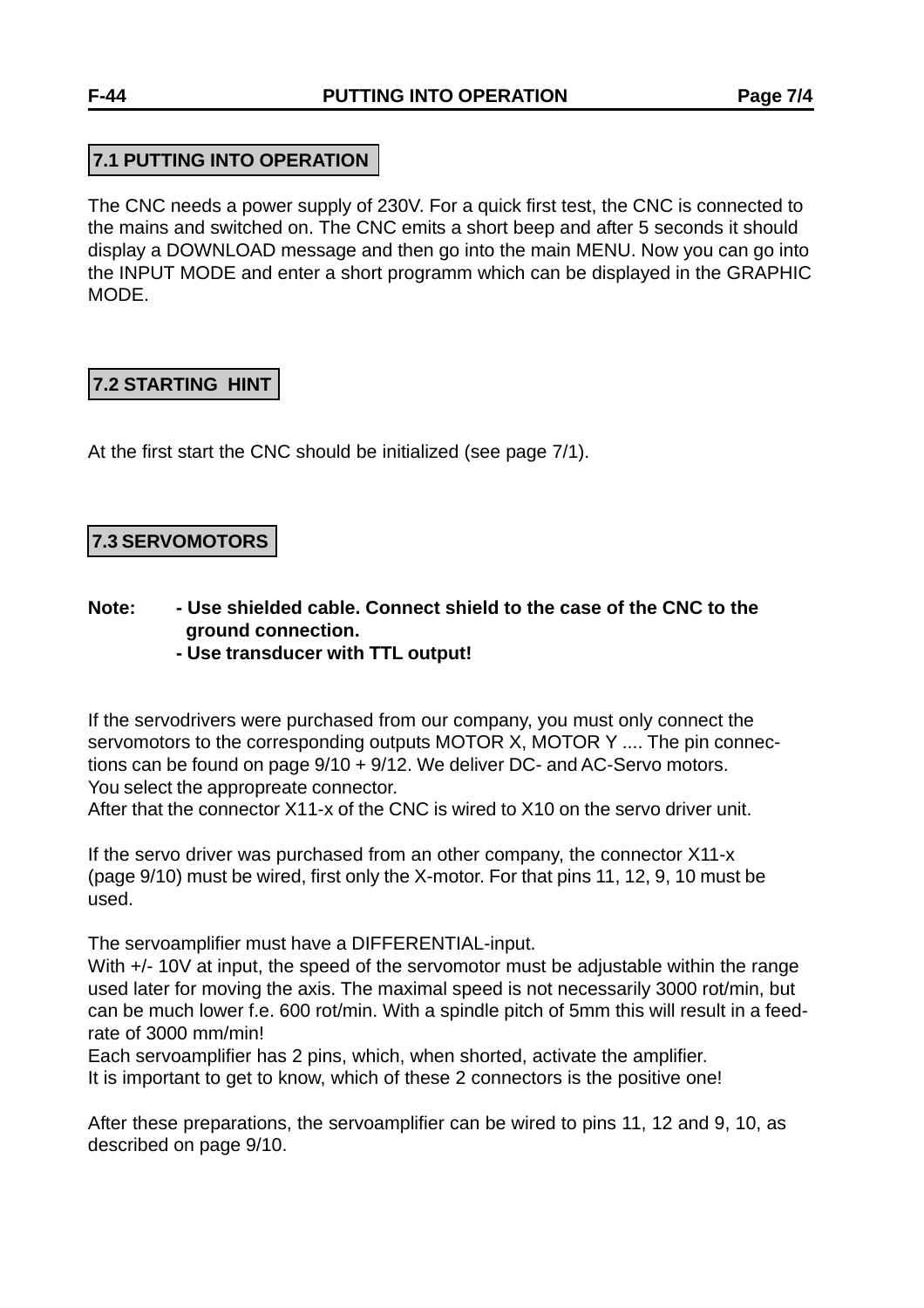In the machine data P0 the following blocs must be inserted: N790 X19: Servomode on, limit switches disabled. N813 X1: X-axis activated

After that you change to the MANUAL MODE, select X+, and START. By opening the feedratepotentiometer for a short time, a small lag distance is generated in the DILAG resulting in a small output voltage going to the servoamplifier. The servomotors starts moving with the corresponding speed. Becaus there is no feedback through the encoder, the lag distance will stay constant and the servomotor als will move at constant speed. The lag distance can be displayed by pushing the key "2". It can vary between +/- 1600 increments. At higher values an error message "LAG ERROR" will be displayed.

If this test is finished successfully, the motor can be fixed to the mechanical axis. Then the encoder is wired according X11, page 9/10. If the encoder is wired correctly, the Xaxis can be moved in the MANUAL MODE under control of the feedratepotentiometer.

As next the steps/mm are adjusted with the machinedata N706 and N707 (page 6/2). After that N700 - N704 can be selected with the help of the following program:

P1 N1 G00 X100 N2 G04 H1 N3 G00 X-100 N4 G04 H1 N5 G20 P1

This program can be started in the AUTOMATIC MODE. One can observe the effect of the different machine data on the run of the axis. The goal of this adjustment is to get a smooth movement of the axis at all speeds adjustable with the feedratepotentiometer.

If the feedratepotentiometer is fully opened, the lag distance should display between 1000 and 1400 increments (to be viewed by pushing the key "2"), with a feedrate of 0, the lag distance also should be 0. If not, it can be adjusted with the OFFSET trimmer of the servoamplifier until the lag distance oscillates slowly between 0 and 1.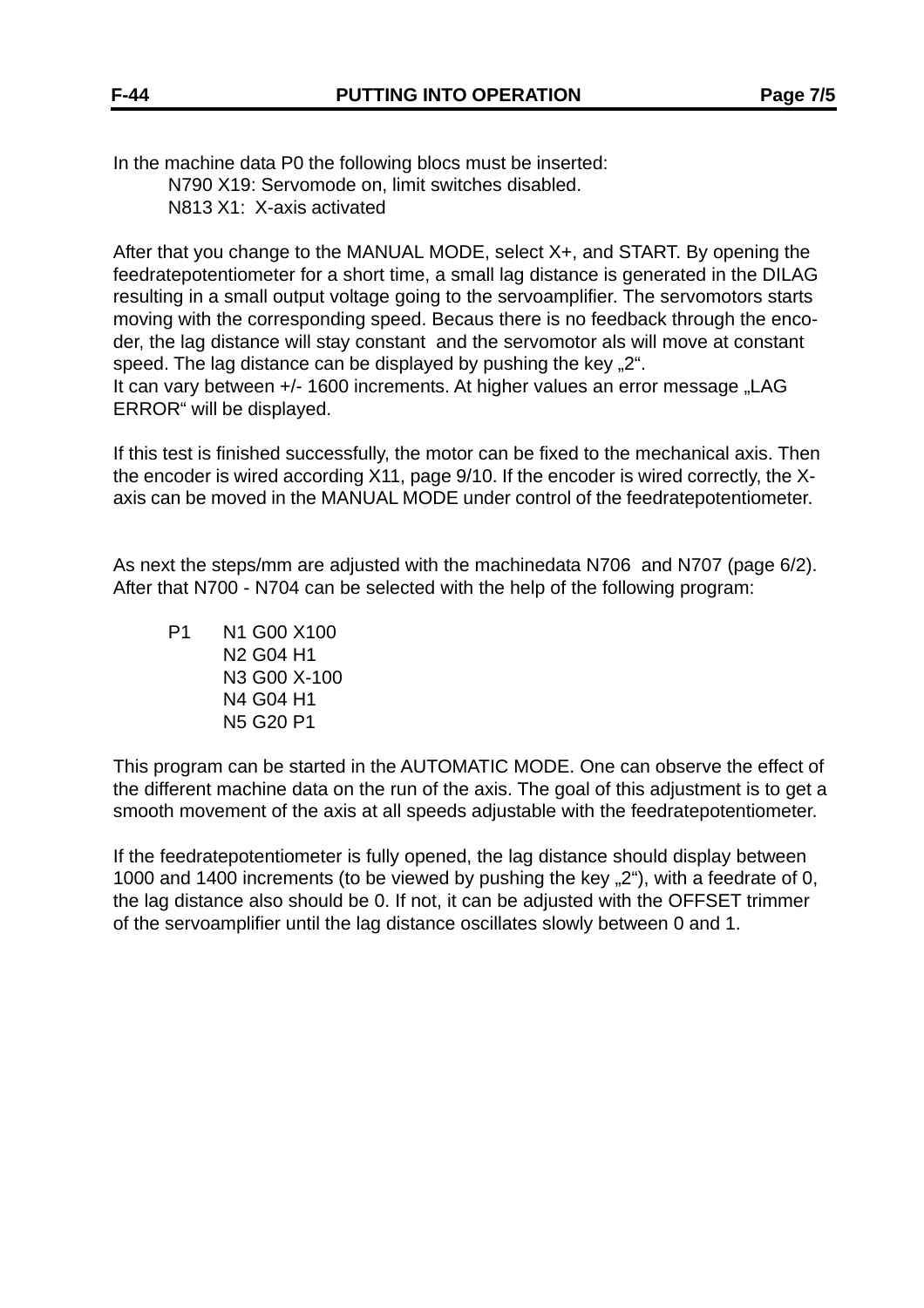## **7.5 LIMIT SWITCHES**

The limit switches will be connected to X9 f.e. (for servo system) page 9/7, 9/8, 9/9). As always, first only the X-axis will be wired. An external 24V- supply will be used for powering the limit switches. The limit switch which will be activated when the axis is moving in the postive direction, will be connected to X9/8 and X9/21and the other one to X9/4 and X9/17. At this moment you should be aware if you are connecting closers or openers as limit switches. A closer is switch outputting 24V when activated. An opener outputs 0V when activated. Normally openers are used because they simulate an activation if a wire has broken.

If one does not know if the switch is opener or closer, the output can be measured between X9/8 and X9/21with a voltmeter. If the voltage is +24V and the switch is not activated, there is an opener.

According to the above result, the machinedata N790 must be corrected. Add 256 for the X+ limitswitch and 512 for X- limitswitch. With a steepingmotor system we have a total of 771, with servo-motors 878. If closers were used we will have to add 1024 plus 2048. See also page 6/4.

If the x axis is moved slowly in the MANUAL MODE to a limitswitch, it will stop immediatly when the limit switch is reached and an error message will be displayed. The axis can only move back in the opposite direction

#### **7.6 Ballscrew errorcompensation**

This compensation is used to correct errors in the ballscrew. The axis is f.e. moved to positiv limit switch with G74, the actual value is set to 0.

This is the beginning of a compenstion table with the actual value equal to 0 and the measured value also 0. Now the axis must be measured and the points where the pitch changes are noticed. After that one has f.e. the following diagram:

|             |             | * | * |                                                            |
|-------------|-------------|---|---|------------------------------------------------------------|
| $\star$ $-$ |             |   |   | - — — — *— —*— — — — — — —*— — — —*— — — — — — — * X-Achse |
|             |             |   |   |                                                            |
| 0           | $\mathbf 1$ |   | 3 | Б                                                          |

These points then are memorized in the machine data P0 starting with N100: P0

| N <sub>100</sub> X 0,000 | $R$ $0,000$ | ;Anfang der Tabelle |        |         |
|--------------------------|-------------|---------------------|--------|---------|
| N101 X.120,000           | R.123,000   | ;1. Stützpunkt,     | Fehler | $+3mm$  |
| N102 X.180,000           | R.182,000   | :2. Stützpunkt,     | Fehler | $+2mm$  |
| N103 X.370,000           | R.372,000   | ;3. Stützpunkt,     | Fehler | $+2mm$  |
| N104 X.460,000           | R.459,000   | ;4. Stützpunkt,     | Fehler | $-1$ mm |
| N105 X.570,000           | R.568,000   | ;5. Stützpunkt,     | Fehler | $-2mm$  |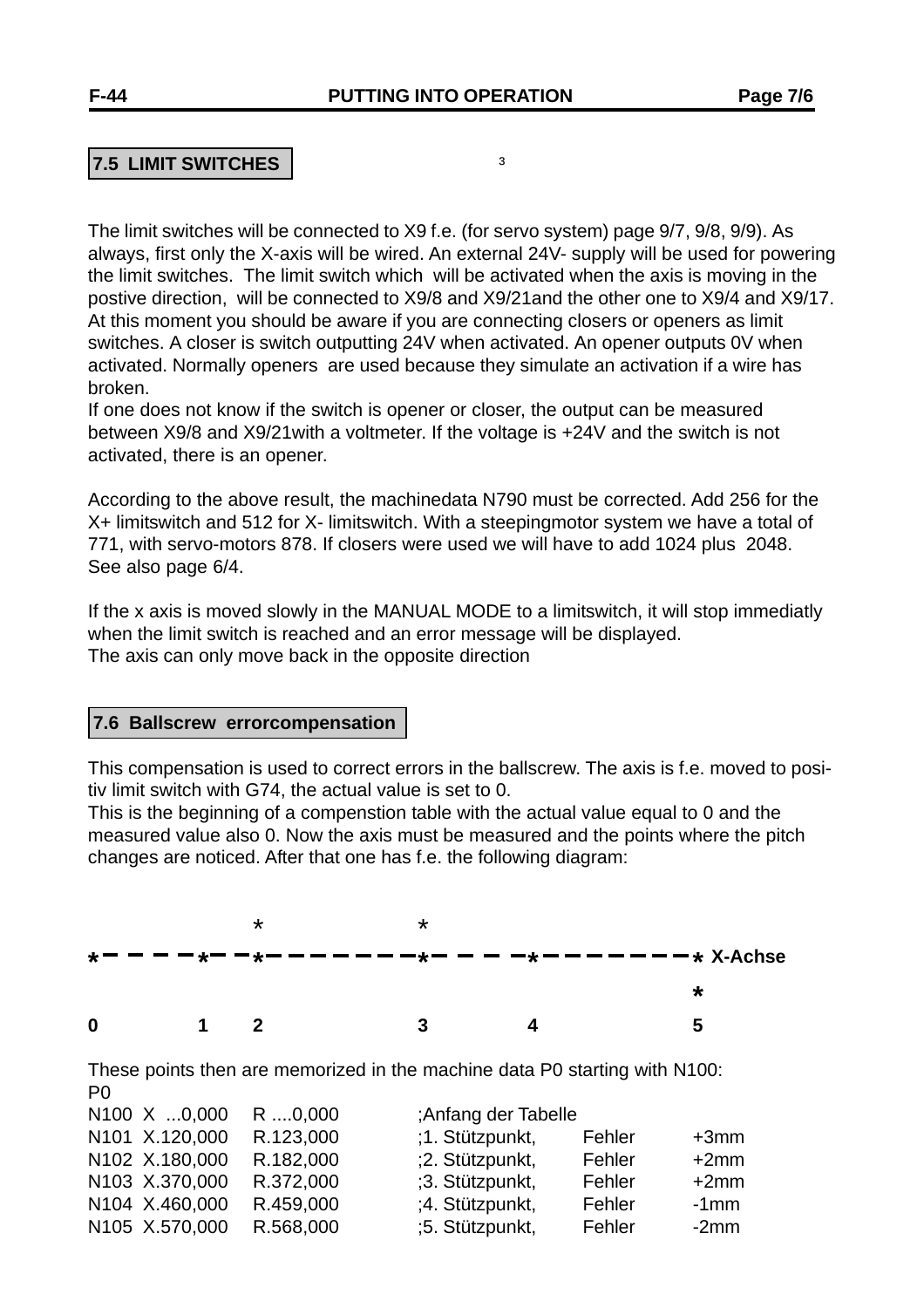Accordingly, the tables for Z start at N200. For activating the table, the limit switches wich were used for generating the table, must be moved to with G74 everytime the CNC is switched on. After that the compensation is active. When generating the table the first time, the bloc N699 in P0 must **NOT** be programmed. The compensation always starts after moving off the limit switch or after the reference pulse of the encoder. There are 32 table points allowed for each axis.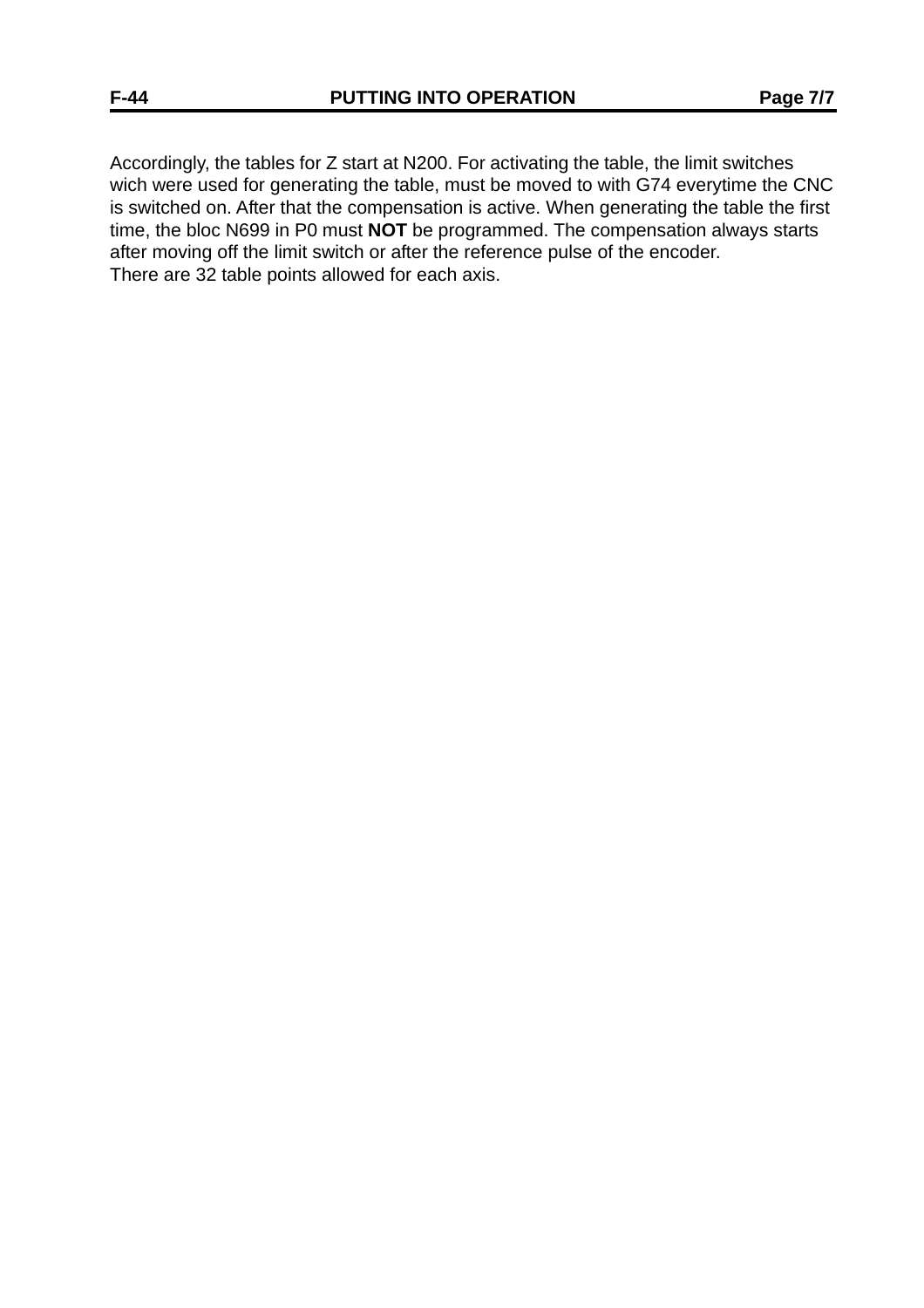# **Explanation of machine data P0000**

# **P0000 MACHINEDATA STEPPING MOTORS**

| N700<br>N701<br>N702<br>N703 | X0004000 Z0006000<br>; Maximal feedrate for X and Z<br>X0000050 Z0000050<br>;Starting feedrate<br>;Stopping feedrate<br>X0000050 Z0000050<br>X0000100 Z0000100<br>;acceleration of movement                               |
|------------------------------|---------------------------------------------------------------------------------------------------------------------------------------------------------------------------------------------------------------------------|
| N704                         | X0000100 Z0000100<br>; deceleration of movement                                                                                                                                                                           |
| N706<br>N707                 | X0000500 Z0001250<br>; in X there is 500 steps for 2 mm,<br>X0000002 Z0000006<br>; in Z there is 1250 steps for 6 mm                                                                                                      |
| N710<br>N790                 | X0004000 Z0004000<br>;feedrate for G74<br>X0000771 Z0000771<br>$:001:$ main axis<br>;002: linear axis<br>;256: limit switch at the positive end of axis present<br>;512: limit switch at the negative end of axis present |
|                              | N813 X7 Y Z U V A ;Servoachsen X, Y, Z sind aktiviert                                                                                                                                                                     |
| N902                         | X Y0000512 Z0000001 U V A<br>- Textdisplay in english<br>- Tool is behind spindle axis                                                                                                                                    |
| N903                         | X0000256 Y0000256 Z U V A<br>;101 and IO2 are not reset when changing to MENU                                                                                                                                             |
| N904                         | X Y Z U V A0000036<br>;G36 is presented in MANUAL INPUT                                                                                                                                                                   |
| N905                         | X0000128 Y Z U V A<br>; when G95 is active, the feedrate is proportional to speed of the spindle<br>and not to the programmed spindlespeed.                                                                               |
| N921                         | X0000640 Y0000240 Z0000114 U0000085 V A<br>; resolution of LC-display                                                                                                                                                     |
| N925                         | X0001024 Y0000001 Z U V A<br>;1024 pulses for 1 rotation of spindlemotor                                                                                                                                                  |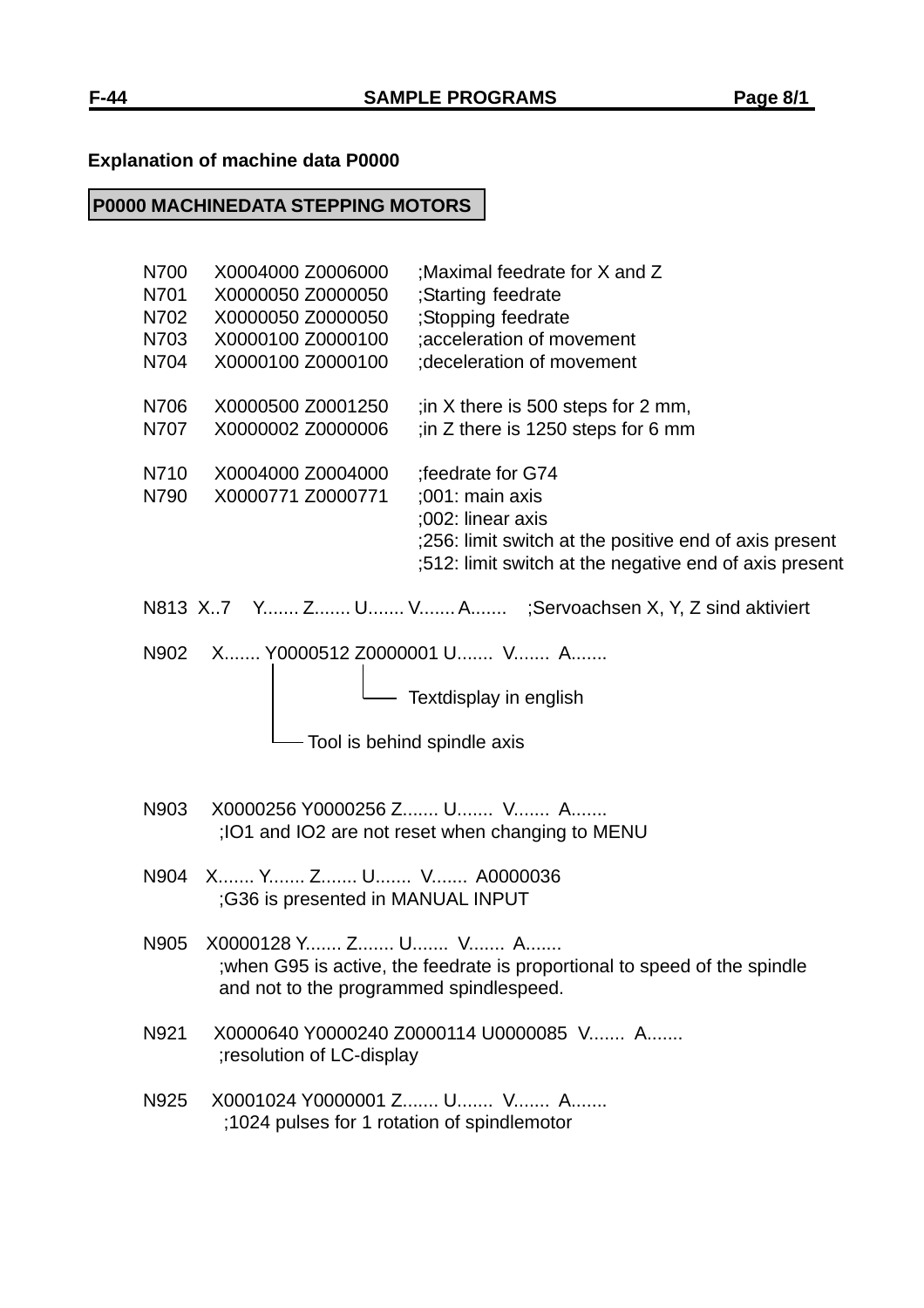## **P0074 REFERENCE POINT**

P0074 is used for referencing all the axes.

The following program must be in memory:

| P0074    |     |                                               |
|----------|-----|-----------------------------------------------|
| N001 G11 | ΤO  | T0 must be selected with G11 or G36           |
| N010 G74 | 7 Q | The positiv limit-switches                    |
| N020 G74 | X 0 | must be moved to!!!                           |
| N030 G74 |     | ٠                                             |
| N040 G92 |     | X0 Y0 Z 0 ; This bloc number must be N40 !!!! |

this program is used by G58. ( see page 3/7 )

The determined values are deposit in block N40. With the next call of P74, these values are finally put into the actual value display.

## **P9900 TOOL TABLE**

P9900 is the tooltable. It must be present in memory when the tool is invoked with G11 T... or with G36 T.... T001 is the reference tool, it must be the longest tool of all tools physically used. It should have the length of 0 in X, Y and Z. X, Y, Z of the remaining tools should contain the lenght difference to T1.

| T001 | $X$ 0,000   | $Y$ $0,000$ | Z 0,000    | $R$ 0,000 |
|------|-------------|-------------|------------|-----------|
| T002 | $X$ $0,000$ | Y0,000      | $Z+.2,000$ | R 0,000   |
| T003 | $X$ $0,000$ | $Y$ $0,000$ | $Z+.3,000$ | R 0,000   |
| T004 | $X$ 0,000   | $Y$ $0,000$ | $Z+.4,000$ | R 0,000   |
| T005 | $X$ 0,000   | $Y$ $0,000$ | $Z+.5,000$ | R 0,000   |
| T006 | $X$ 0,000   | Y0,000      | $Z+.6,000$ | R 0,000   |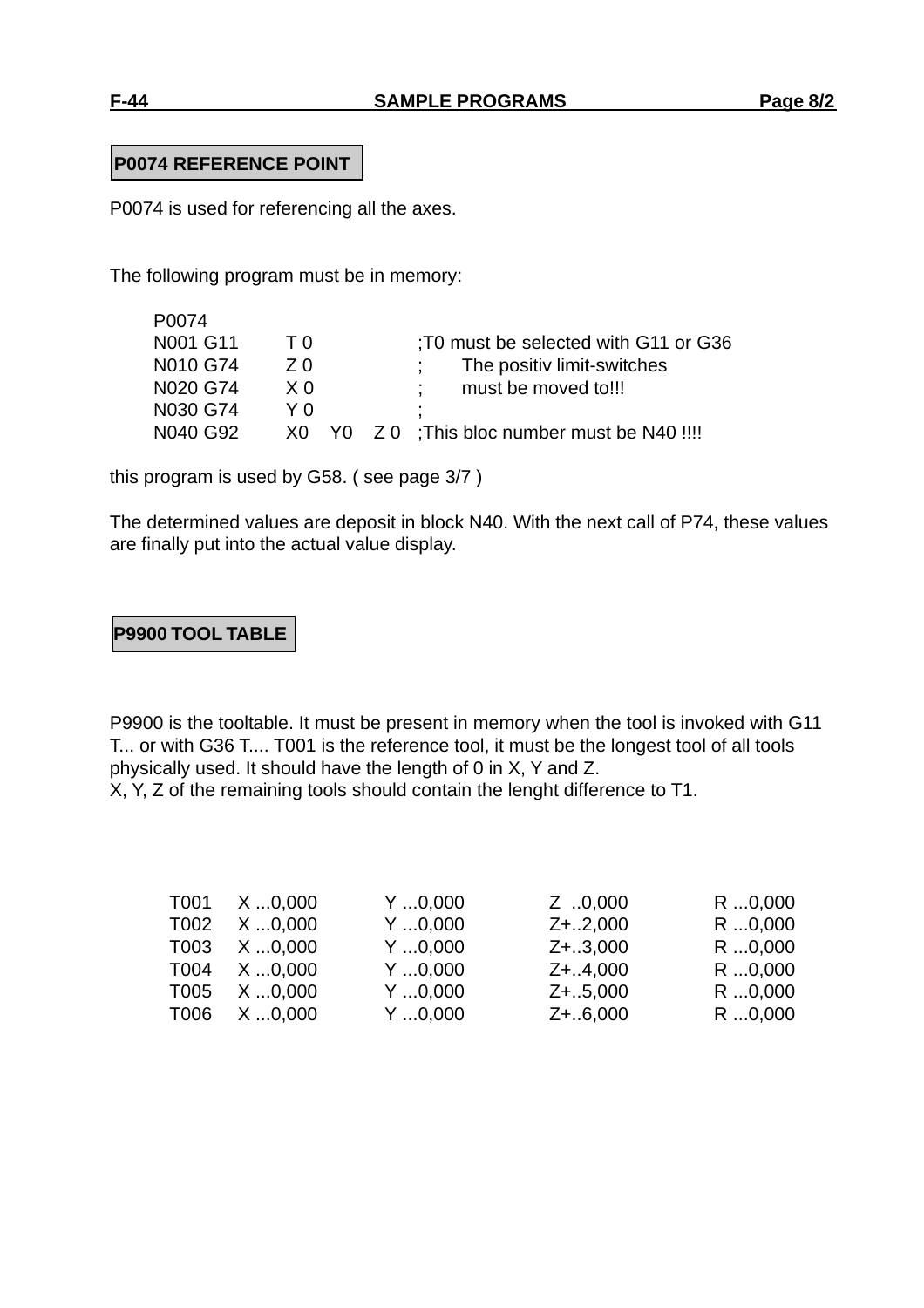P9936 is sample tool change programm which can be adapted to the needs of the user. When the user programms G36 F100 S2 T3 M3 he wants in this case to have a feedrate of 100, the spindle gear number 2, the tool number 3 and the spindle on clockwise. When this G36 is executed, P9936 is invoked and the values of F,S,T,M are put into the CNC registers #80, #81 #82, #83.

#90 contains a value indicating wether F or S or T or M have been programmed in G36.

N001  $\text{\#}00 \quad \text{\#}071 = \text{\#}0.180 \quad \text{;S-gear 1 from 0 to 180 rpm}$ N002  $\text{\#}00 \quad \text{\#}072 = \quad \text{\#}...0,500 \quad \text{;S-qear 2 from 181 to 500 rpm}$ N003  $\text{100 }$  #073 =  $\text{Q} + \dots 1,000$  ; S-gear 3 from 501 to 1000 rpm N004  $\text{400 }$  #074 = @+...1,800 ;S-gear 4 from 1001 to 1800 rpm ;test if F has been programmed  $N010$   $100$   $\#092 =$   $\textcircled{+} \dots 0.128$ N011  $\text{18}$  #092 = AND #090 N012  $\uparrow$  50 (JUMP ZER TO) N0020 ;F was not programmed N013 G11 F..#080 S...... T.... M.... ;use the programmed F for the next movement ;test if S has been programmed  $N020$   $100$   $\#092 =$   $\textcircled{2} + \dots 0,064$ N021  $\downarrow$ 18 #092 = AND #090 N022 454 (JUMP NZ TO) N0800 ;S was programmed ;test if T has been programmed N030  $\text{IO}$  #092 = @+...0,032 N031  $\downarrow$ 18 #092 = AND #090 N032 **J**54 (JUMP NZ TO) N0060 ; T was programmed ;test if M has been programmed N040  $\downarrow$ 00 #092 = @+...0,016 N041  $\downarrow$ 18 #092 = AND #090 M was not programmed N042 50 (JUMP ZER TO) N0990 ;end of P9936 ;If M03 or M04 was programmed, execute the function with G11 and ;then wait in N050 for the input 5 of IO2. This input should be active

N043 G11 F...... S...... T.... M#083 N044  $\text{102}$  #082 = #083 - @+...0,003 N045 50 (JUMP ZER TO) N0050 N046  $\downarrow$ 02 #082 = #083 - @+...0,004 N047 54 (JUMP NZ TO) N0990 N050 G13 M0265 M.... M.... M.... M.... N051 **453 (JUMP TO) N0990** 

;when the spindle motor is working.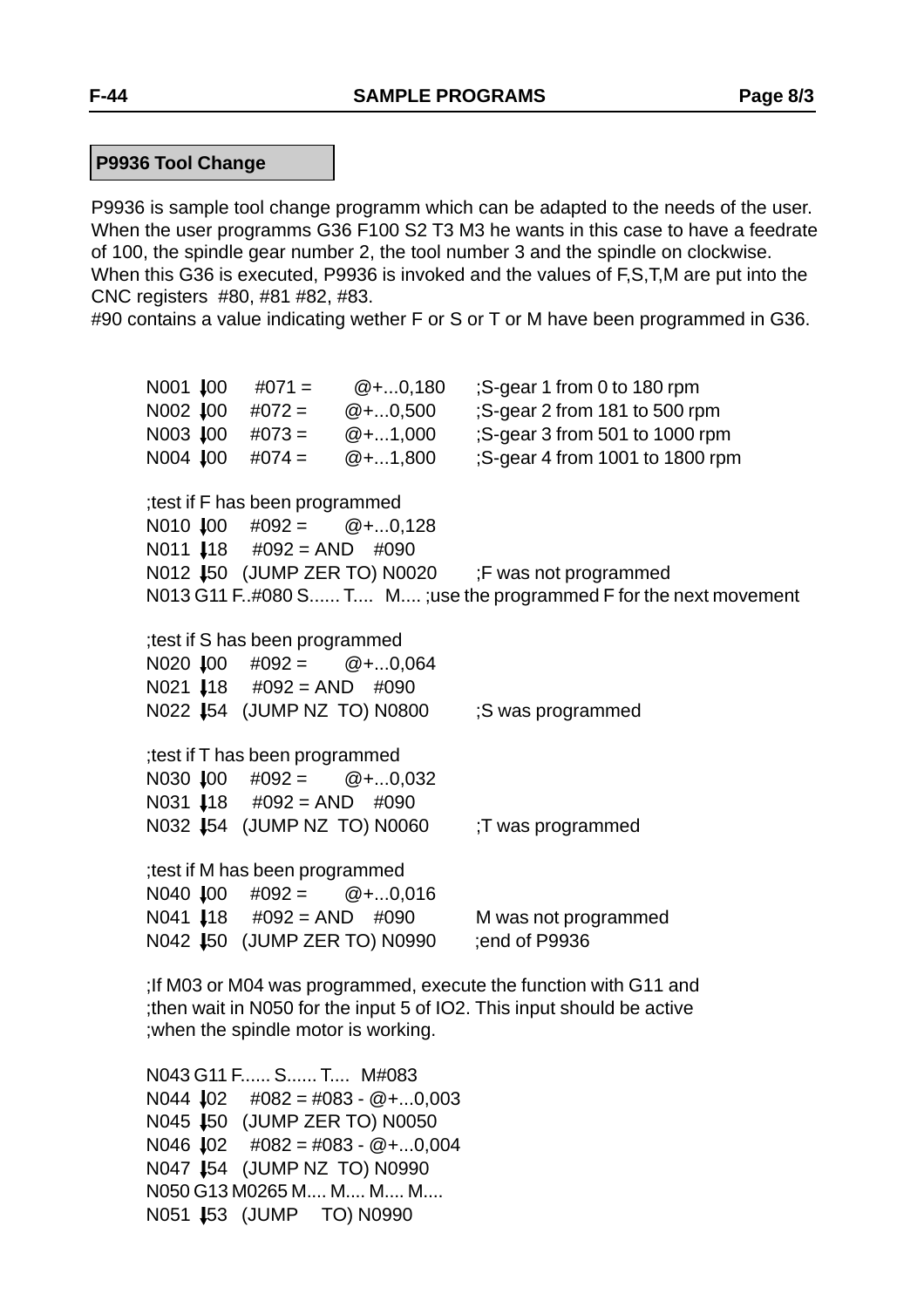;T was programmed, make tool change! N060  $\text{I}04$  #080 = #082 / @+..10.000 N061 54 (JUMP NZ TO) N0065 N062 G22 P.... N0200 W.... CALL PROGRAM N063 G11 F...... S...... T#082 M.... N064 53 (JUMP TO) N0040 N065  $\text{110}$  #089 = COPY #082  $N066$   $110$   $\#082 = \text{COPY}$   $\#080$ N067 G22 P.... N0200 W.... CALL PROGRAM N068 G11 F...... S...... T#089 M.... N069 53 (JUMP TO) N0040

 $N100$   $102$   $\#080 = #081 - @ + ... 0.001$ N101 54 (JUMP NZ TO) N0110 N102 G13 M0251 M0252 M0253 M0254 M.... N103 G13 M0241 M0243 M0261 M0263 M.... N104 53 (JUMP TO) N0190

 $N110$   $102$   $\#080 = #081 - @ + ...0.002$ N111 **1**54 (JUMP NZ TO) N0120 N112 G13 M0251 M0252 M0253 M0254 M.... N113 G13 M0242 M0243 M0262 M0263 M.... N114 53 (JUMP TO) N0190

 $N120$   $102$   $\#080 = #081 - @ + ...0,003$ N121 54 (JUMP NZ TO) N0130 N122 G13 M0251 M0252 M0253 M0254 M.... N123 G13 M0241 M0244 M0261 M0264 M.... N124 53 (JUMP TO) N0190

 $N130$   $102$   $\#080 = #081 - @ + ...0,004$ N131 54 (JUMP NZ TO) N0140 N132 G13 M0251 M0252 M0253 M0254 M.... N133 G13 M0242 M0244 M0262 M0264 M.... N134 **J**53 (JUMP TO) N0190

 $N140$   $102$   $\#080 = #081 - @ + ...0,000$ N142 **J**54 (JUMP NZ TO) N0150 N143 G13 M0251 M0252 M0253 M0254 M.... N144 53 (JUMP TO) N0190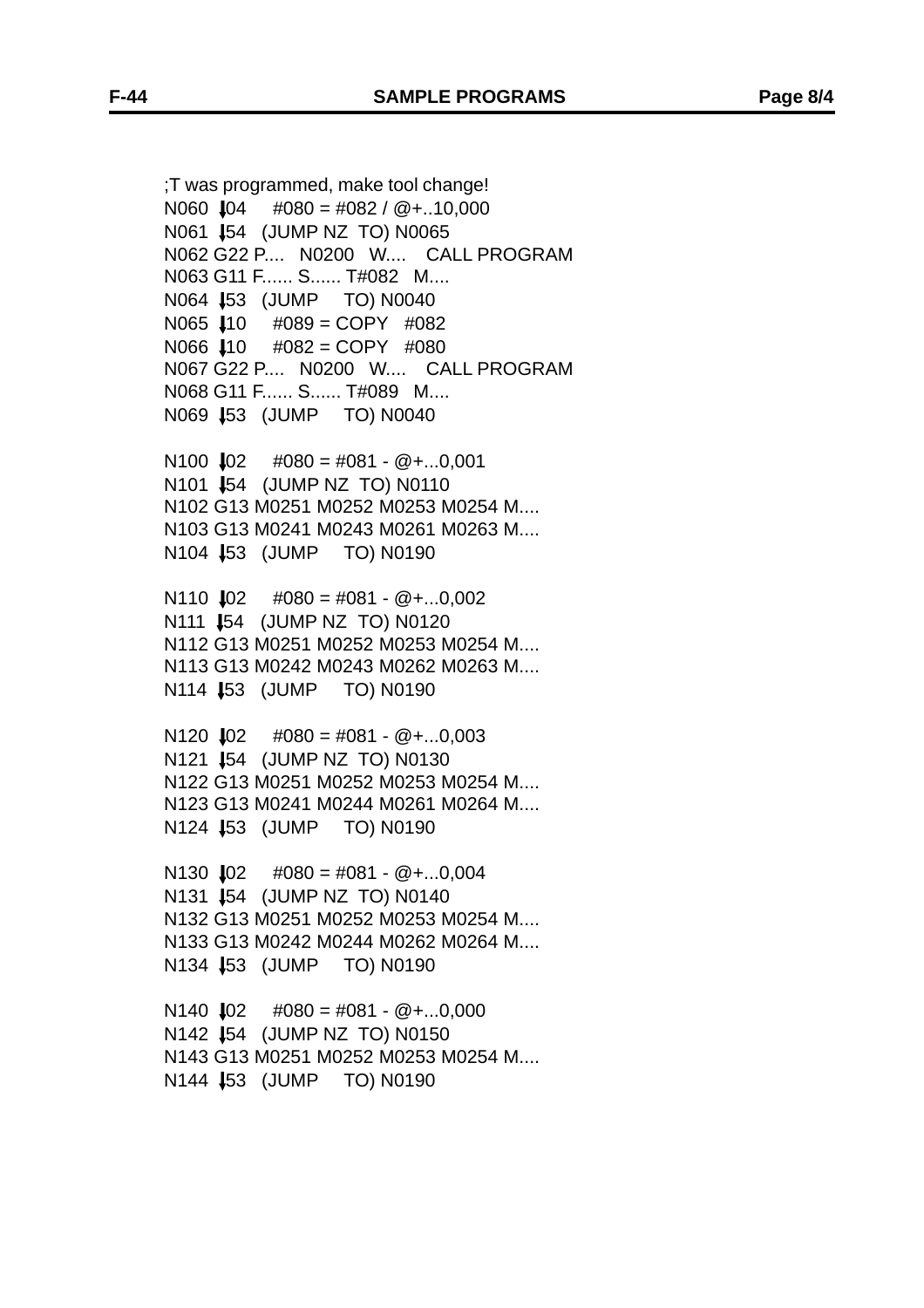```
N150 451 (JUMP POS TO) N0190
N153 \textsf{I}96 #004 #085 #... #... #... #... #...
N154 \downarrow01 \#081 = #086 + @ + \dots 0,001N155 102 \#080 = #081 - @ +...0.005N156 152 (JUMP NEG TO) N0159
N157 100 \#081 = \textcircled{2} + \dots 0.001N159 453 (JUMP TO) N0100
N190 G11 F...... S..#081 T.... M....
N199 153 (JUMP TO) N0030
N200 \bigdownarrow 02 \quad #081 = #082 - @ +...0,001N201 154 (JUMP NZ TO) N0220
;change to tool #1, jump to N490 if tool #1 already present
N202 G23 P.... N0490 W.... M0161
N203 G13 M0141 M0161 M0151 M.... M....
                             ;toolchanger off
                   \vdash; wait until tool #1 is present,
             ;toolchanger forward
N204 53 (JUMP TO) N0480
N220 102 \#081 = #082 - @ +...0.002N221 54 (JUMP NZ TO) N0240
;change to tool #3
N222 G23 P.... N0490 W.... M0162
N223 G13 M0141 M0162 M0151 M.... M....
N224 53 (JUMP TO) N0480
N240 102 \#081 = #082 - @ +...0.003N241 54 (JUMP NZ TO) N0260
;change to tool #3
N242 G23 P.... N0490 W.... M0163
N243 G13 M0141 M0163 M0151 M.... M....
N244 53 (JUMP TO) N0480
N260 102 \#081 = #082 - @ +...0.004N261 54 (JUMP NZ TO) N0280
;change to tool #4
N262 G23 P.... N0490 W.... M0164
N263 G13 M0141 M0164 M0151 M.... M
N264 53 (JUMP TO) N0480
```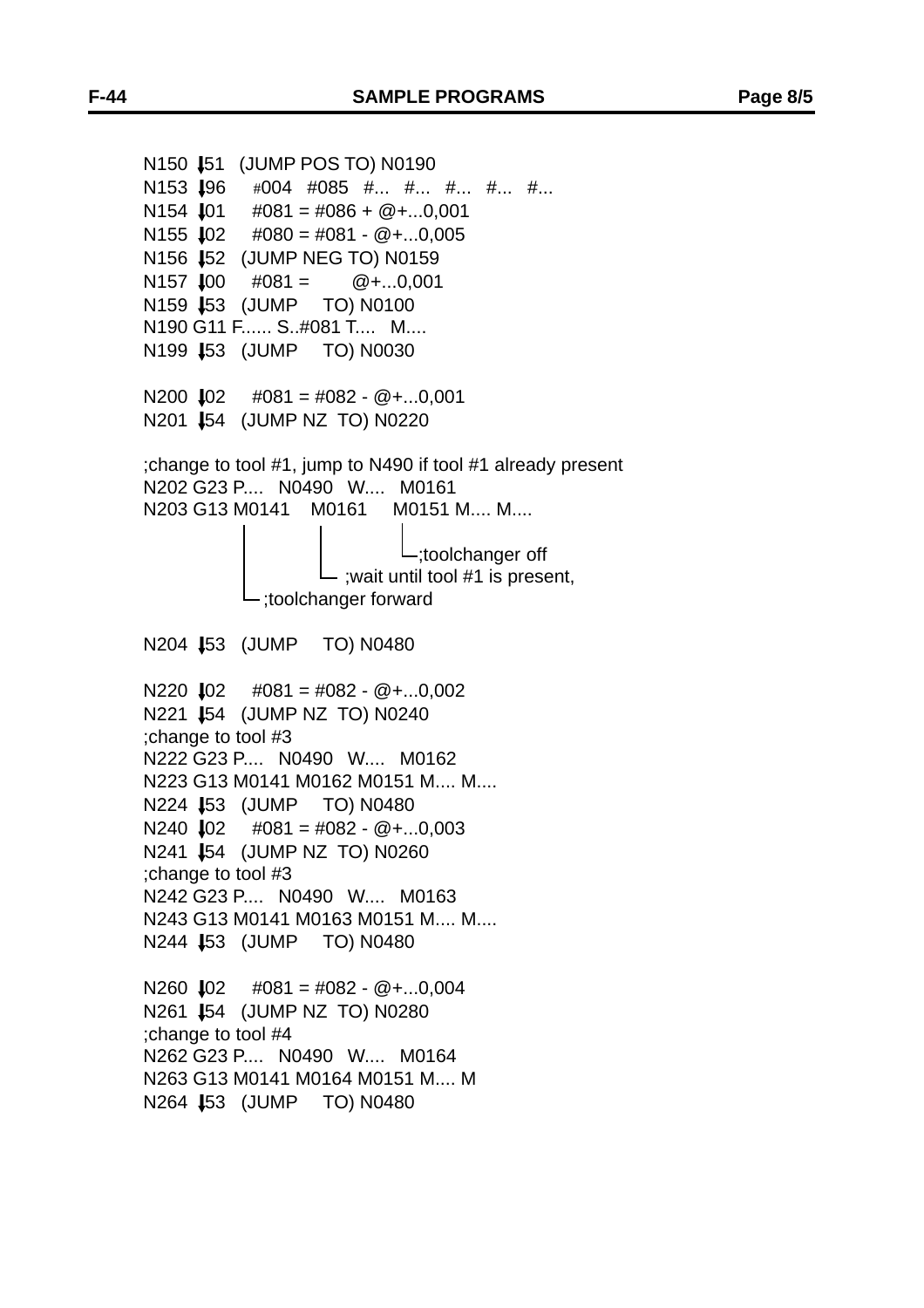N280  $\downarrow$ 02 #081 = #082 - @+...0,005 N281 54 (JUMP NZ TO) N0300 ;change to tool #5 N282 G23 P.... N0490 W.... M0165 N283 G13 M0141 M0165 M0151 M.... M.... N284 53 (JUMP TO) N0480

N300  $\downarrow$ 02 #081 = #082 - @+...0,006 N301 **454 (JUMP NZ TO) N0320** ;change to tool #6 N302 G23 P.... N0490 W.... M0166 N303 G13 M0141 M0166 M0151 M.... M.... N304 53 (JUMP TO) N0480

N320 G22 P.... N0900 W.... CALL PROGRAM N321  $\text{I}10$  #082 = COPY #081 N322 53 (JUMP TO) N0200

;toolchanger backwards, wait for lock-in, wait 0,5 seconds, toolchanger off N480 G13 M0142 M0167 M.... M.... M.... N481 G04 H+...0,500 DWELL N482 G13 M0152 M.... M.... M.... M....

;End of toolchange N490 **153** (JUMP TO) N0990

 ;S was programmed N800 G13 M9000 M.... M.... M.... M.... N801  $\downarrow$ 02 #080 = #081 - @+...0,004 N802 **151 (JUMP POS TO) N0810** N803 G22 P.... N0100 W.... CALL PROGRAM N804 G13 M9255 M.... M.... M.... M.... N805 **453** (JUMP TO) N0030  $N810$   $102$   $\#080 = #081 - @.....#071$ N811 **451 (JUMP POS TO) N0820**  $N812$   $103$   $\#080 = #081 * @ + ...0.255$ N813  $\text{I}04$  #080 = #080 / @.....#071  $N814$   $100$   $\#081 =$   $\textcircled{1} + ...0,001$ N815 153 (JUMP TO) N0890  $N820$   $102$   $\#080 = #081 - @.....#072$ N821 **451 (JUMP POS TO) N0840** N822  $\text{103}$  #080 = #081  $\text{*}$  @+...0,255 N823  $\downarrow$ 04 #080 = #080 / @.....#072  $N824$   $100$   $\#081 =$   $\textcircled{1} + \dots 0.002$ N825 153 (JUMP TO) N0890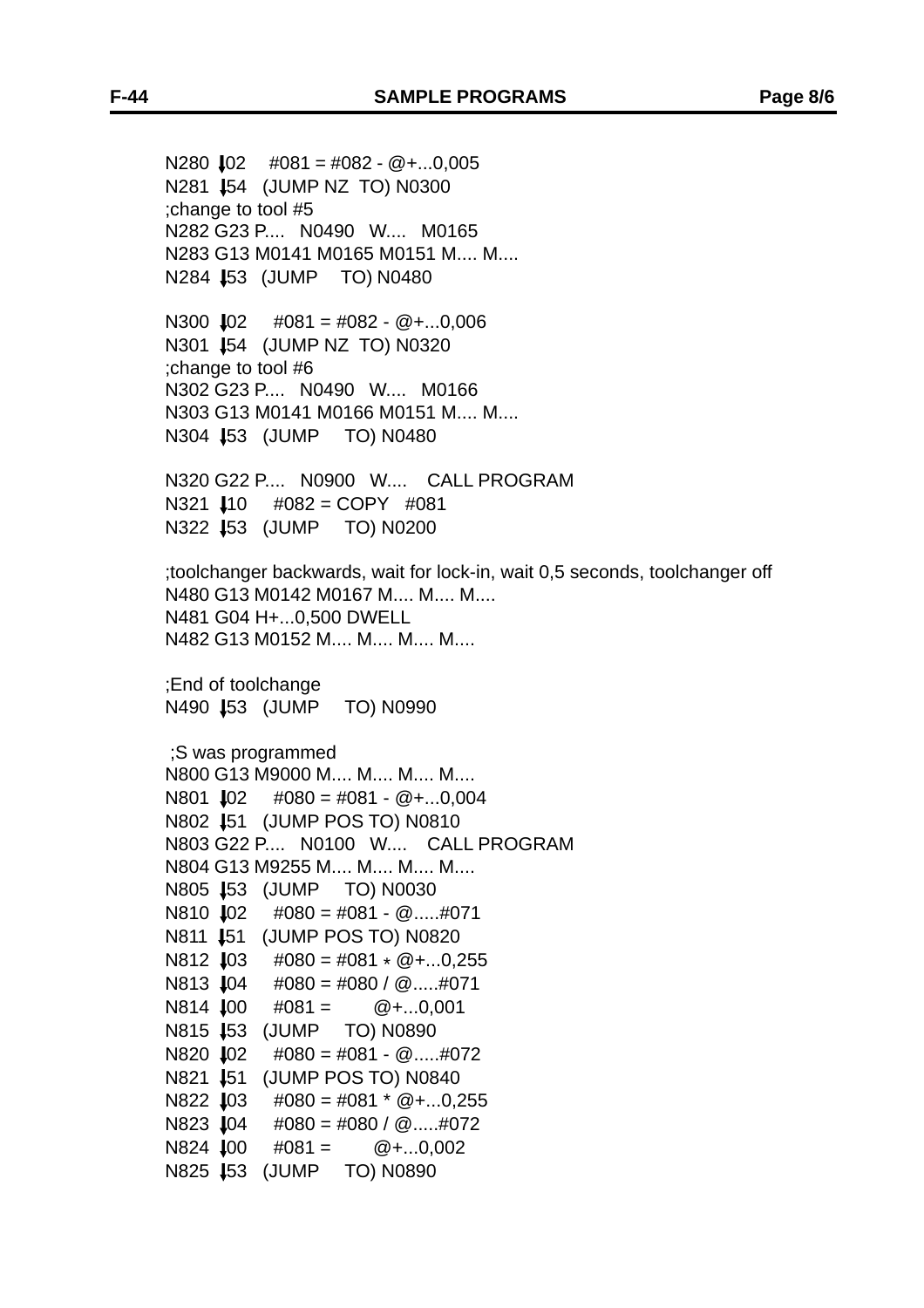| N840 102         | $\#080 = \#081 - @\#073$                     |
|------------------|----------------------------------------------|
| N841 <b>I</b> 51 | (JUMP POS TO) N0860                          |
|                  | N842 $\downarrow$ 03 #080 = #081 * @+0,255   |
|                  | N843 $\downarrow$ 04 #080 = #080 / @#073     |
| N844 <b>J</b> 00 | $\#081 = \textcircled{2} + \dots 0,003$      |
|                  | N845 453 (JUMP TO) N0890                     |
| N860 ↓02         | $\#080 = \#081 - @\#074$                     |
| N861 <b>J</b> 52 | (JUMP NEG TO) N0863                          |
| N862 <b>J</b> 00 | $\#081 = \qquad \textcircled{2} \dots \#074$ |
|                  | N863 $\downarrow$ 03 #080 = #081 * @+0,255   |
|                  | N864 $\downarrow$ 04 #080 = #080 / @#074     |
|                  | N865 $\downarrow$ 00 #081 = @+0,004          |
|                  | N890 $\downarrow$ 01 #079 = #080 + @+9,000   |
|                  | N891 G22 P N0100 W CALL PROGRAM              |
|                  | N892 G13 M#079 M M M M                       |
|                  | N893 453 (JUMP TO) N0030                     |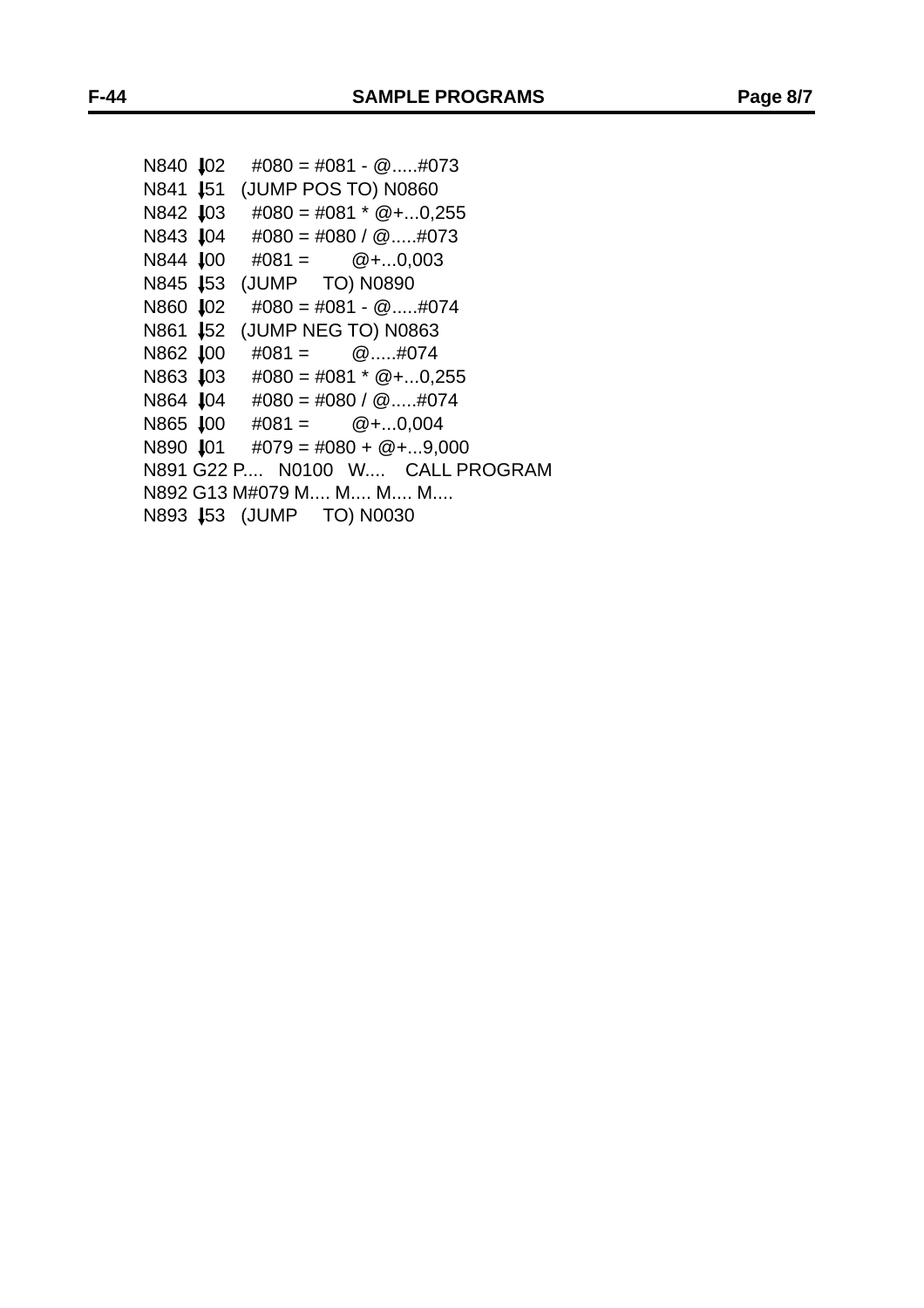The routine starting with N900 looks what tool is active at the moment and returns the active tool number in #080. In #081, the next available toolnumber is returned. When input 5 and 6 of IO1 are both active (=connected to 24V), then #081 can contain the values 0,001 to 0,004, else 0,001 to 0,006.

 $N900$   $100$   $\#080 =$   $\textcircled{2} + ...0.000$  $N901$   $J00$   $\#081 =$   $@+...0,001$ N910 G23 P.... N0914 W.... M0171 ;jump to N914 if input 1 not active  $N911$   $J00$   $\#080 =$   $Q + ...0,001$  $N912$   $100$   $\#081 =$   $\textcircled{2} + \dots 0.002$ N913 **153** (JUMP TO) N0950 N914 G23 P.... N0918 W.... M0172  $N915$   $100$   $\#080 =$   $\textcircled{2} + ... 0.002$  $N916$   $100$   $\#081 =$   $\textcircled{2} + \dots 0,003$ N917 **153 (JUMP TO) N0950** N918 G23 P.... N0922 W.... M0173  $N919 \downarrow 00 \quad #080 = \quad \textcircled{2} + \dots 0,003$  $N920$   $100$   $\#081 =$   $\textcircled{a} + \dots 0.004$ N921 **153** (JUMP TO) N0950 N922 G23 P.... N0930 W.... M0174  $N923$   $100$   $\#080 =$   $\textcircled{2} + ...0.004$  $N924$   $100$   $\#081 =$   $\textcircled{1} + \dots 0,005$  $N925$   $100$   $\#081 =$   $\textcircled{1} + ...0.001$ N926 G22 P.... N0960 W.... CALL PROGRAM N927 **150 (JUMP ZER TO) N0950**  $N928$   $100$   $\#081 =$   $\textcircled{2} + \dots 0,005$ N929 153 (JUMP TO) N0950 N930 G22 P.... N0960 W.... CALL PROGRAM N931 **150 (JUMP ZER TO) N0990** N940 G23 P.... N0944 W.... M0175  $N941$   $100$   $\#080 =$   $\textcircled{1} + ...0.005$  $N942$   $100$   $\#081 =$   $\textcircled{2} + \dots 0.006$ N943 **453 (JUMP TO) N0950** N944 G23 P.... N0950 W.... M0176  $N945$   $100$   $\#080 =$   $\textcircled{1} + ...0.006$  $N946$   $100$   $\#081 =$   $\textcircled{1} + ...0.001$ N950 G11 F...... S...... T#080 M.... N953 **153** (JUMP TO) N0990 N960 84 #016 #001 #088 #064 #001 #... #...  $N961$   $100$   $\#089 =$   $\textcircled{1} + ...0.048$  $N962$   $118$   $\#088 =$  AND  $\#089$ N990 **180 END**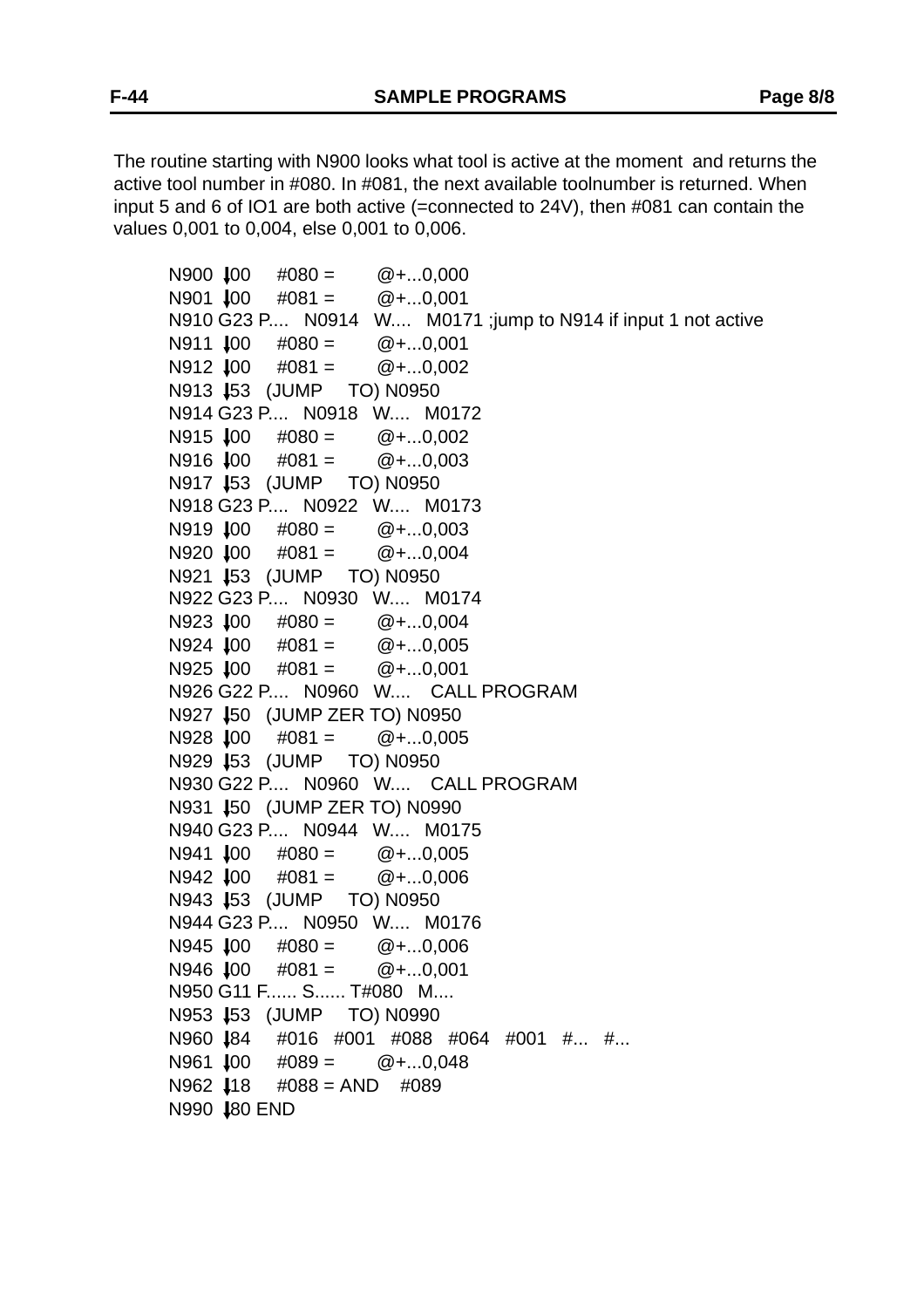**P9974 "Home" Position** 

P9974 is called when  $\Box$  #103 in the MANUAL MODE IS PUSHED. P9974 is programme SO THAT A "HOME" POSITION" can be memorzed and moved to from any point.

```
N001 80 xx set "HOME" POSITION
N002 $80 xx move "HOME" POSITION
;Display text N001 and N002 on the screen
N050 100 \#000 = \textcircled{1} + ...1,254N051 483 #001 #... #... #... #... #... #...
N052 \downarrow00 #040 = @+..41,013
N053 \downarrow00 #043 = \textcircled{2} + \dots 49,372N054 \downarrow00 #044 = \textcircled{a}+...0,027
N055 82 #000 #... #... #... #... #... #...
N060 \downarrow00 #000 = @+...7,910
N061 183 #002 #... #... #... #... #... #...
N062 \downarrow00 #040 = @+..41,013
N063 \text{J}00 #043 = @+..56,028
N064 100 \#044 = \textcircled{2} + \dots 0,086N065 $82 #000 #... #... #... #... #... #...
;wait for a key to be pushed
N102 189 #080 #... #... #... #... #... #...
N103 150 (JUMP ZER TO) N0102
N104 102 \#081 = #080 - @ +...0.030N105 $50 (JUMP ZER TO) N0700
N106 \downarrow 02 \#081 = \#080 - \textcircled{2} + \dots 0,015N107 154 (JUMP NZ TO) N0900
;key "INPUT" was pushed
N108 196 #005 #082 #001 #... #... #... #...
N120 100 \#081 = \textcircled{a} + .29,184N123 84 #000 #002 #082 #081 #002 #000 #000
N124 100 \#081 = \textcircled{a} + .29.188N125 84 #000 #002 #083 #081 #002 #000 #000
N130 153 (JUMP TO) N0900
;Key "REFERENZ PUNKT" was pushed
N700 G90 ABSOLUTE INPUT
N710 100 \#085 = \textcircled{2} + \dots 29.184N711 184 #000 #001 #086 #085 #002 #... #...
N713 101 \#086 = #086 + @.....#086N715 G00 X.....#086 Z.....#087 RAPID TRAVERSE
N716 453 (JUMP TO) N0900
```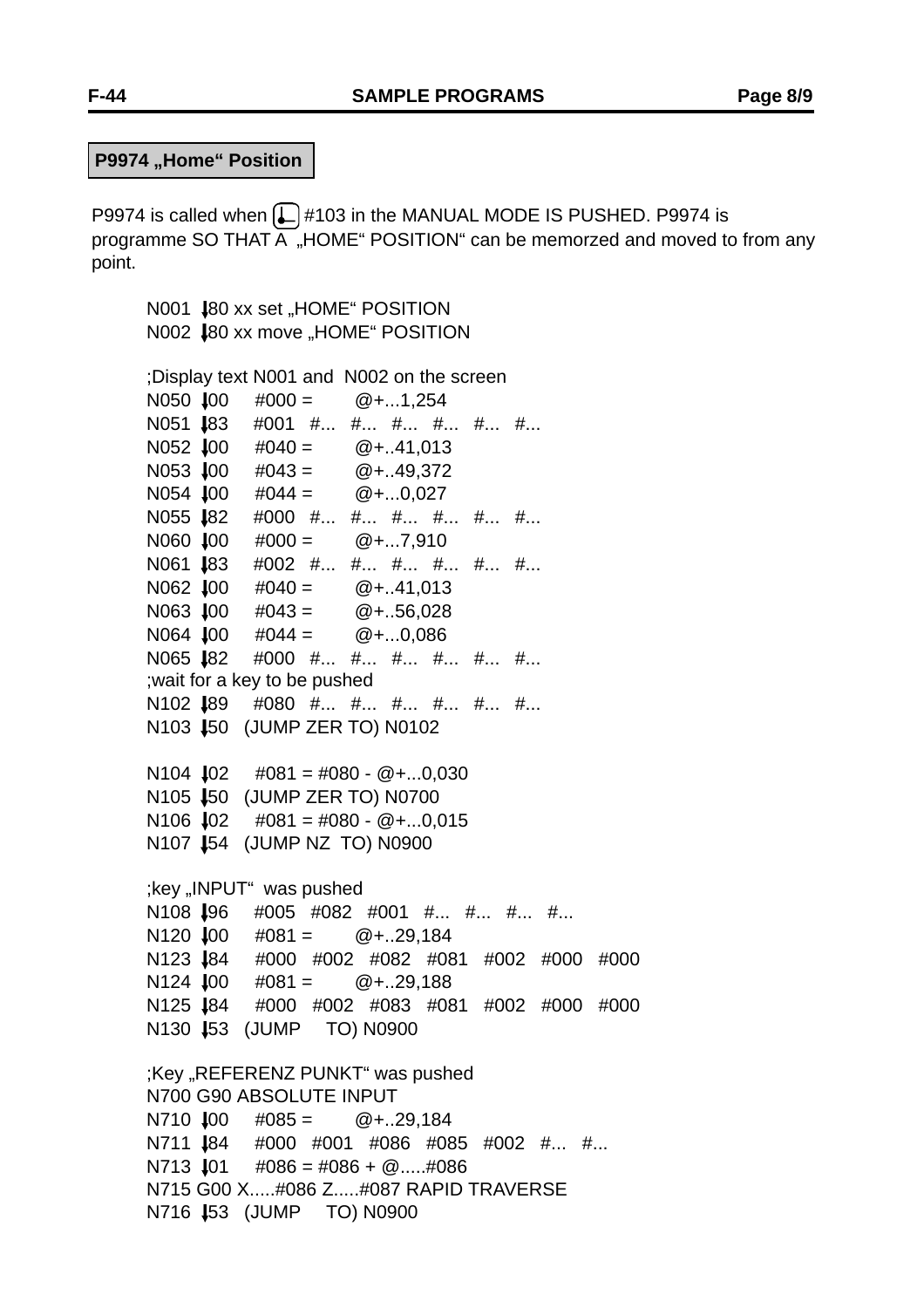;wait for all axes to have stopped N900 G13 M0019 M.... M.... M.... M.... ;switch back to MANUAL MODE N901  $\text{IO}$  #040 = @+..42,339 N902  $\text{\#}00 \neq 0.044 = \text{\#}0.0025$ N903 **182** #000 #... #... #... #... #... #...

#### **P9999 Autostart**

P9999 is execute when the CNC is switched on.

;N002 #102, #103 and #104 contain the actual value of X, Y, and Z before the CNC was switched off. ;programming of X-axis. N004 G92 X.....#102 Y.....#103 Z.....#104 SET ACTUAL VALUE P9936 N900 looks what tool is active. N005 G20 P9936 N0900 JUMP PROGRAM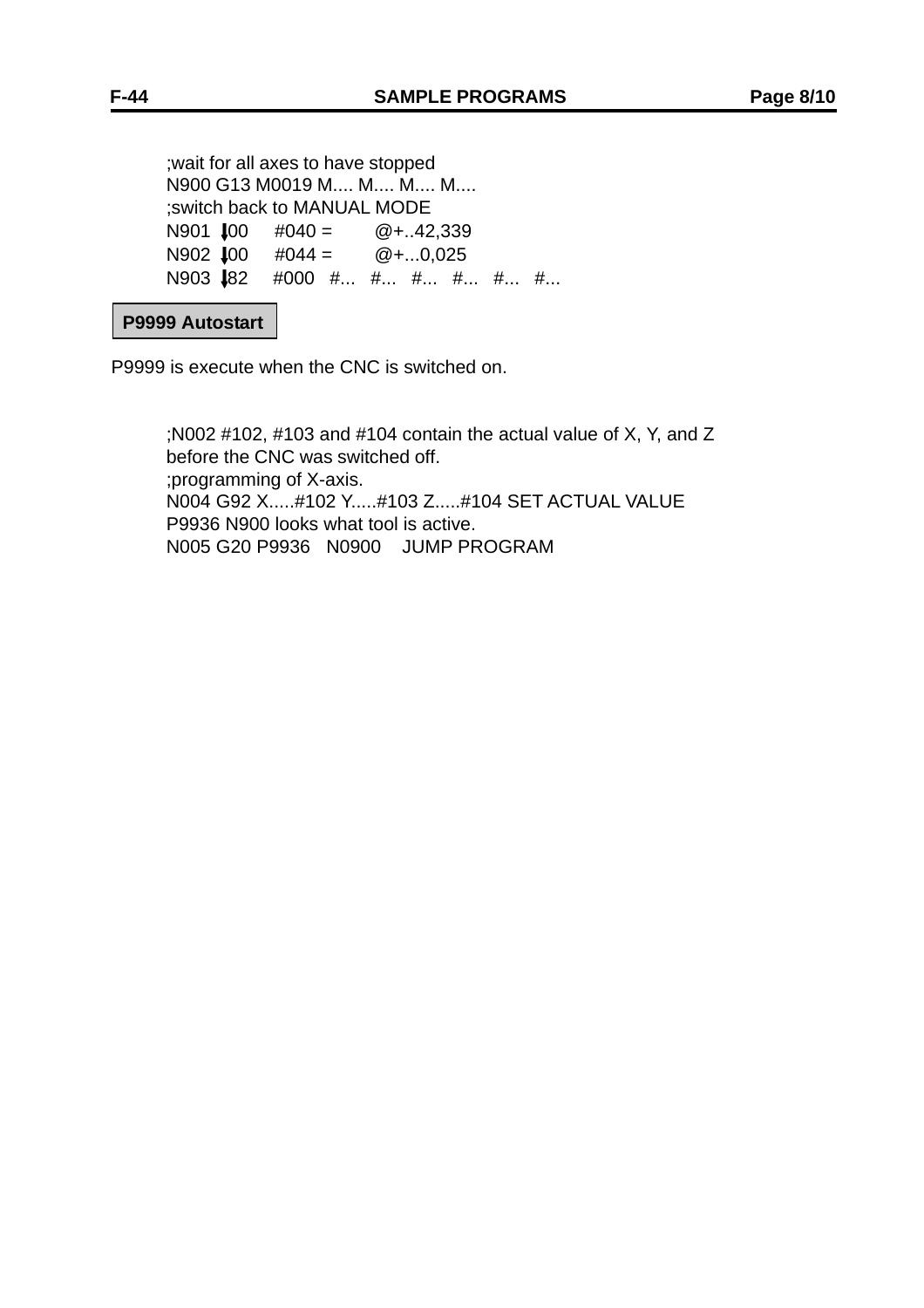# **ATTENTION:**

- **When connecting the CNC, the national security requirements must be fullfilled.**
- **Especially, the CNC must be switched off in an emergency situation.**
- **The power supply must be 230V +/- 5%.**
- **-The CNC housing must not be totally closed. Air circulation must be available.**
- **!!!!!!!!!!!!!!**

**-To the adherence to the EMV - we offer metallized plug housings orcomplete sets of cables with metallized plug housings to regulationsfor all our NCC-cControls. If the cable connections are by the usermade, likewise metallized plug housings must be used and keptfollowing regulations:**

**- All connections to the CNC must be shielded, the shield must be firmly connected to the metallic case of the connector.**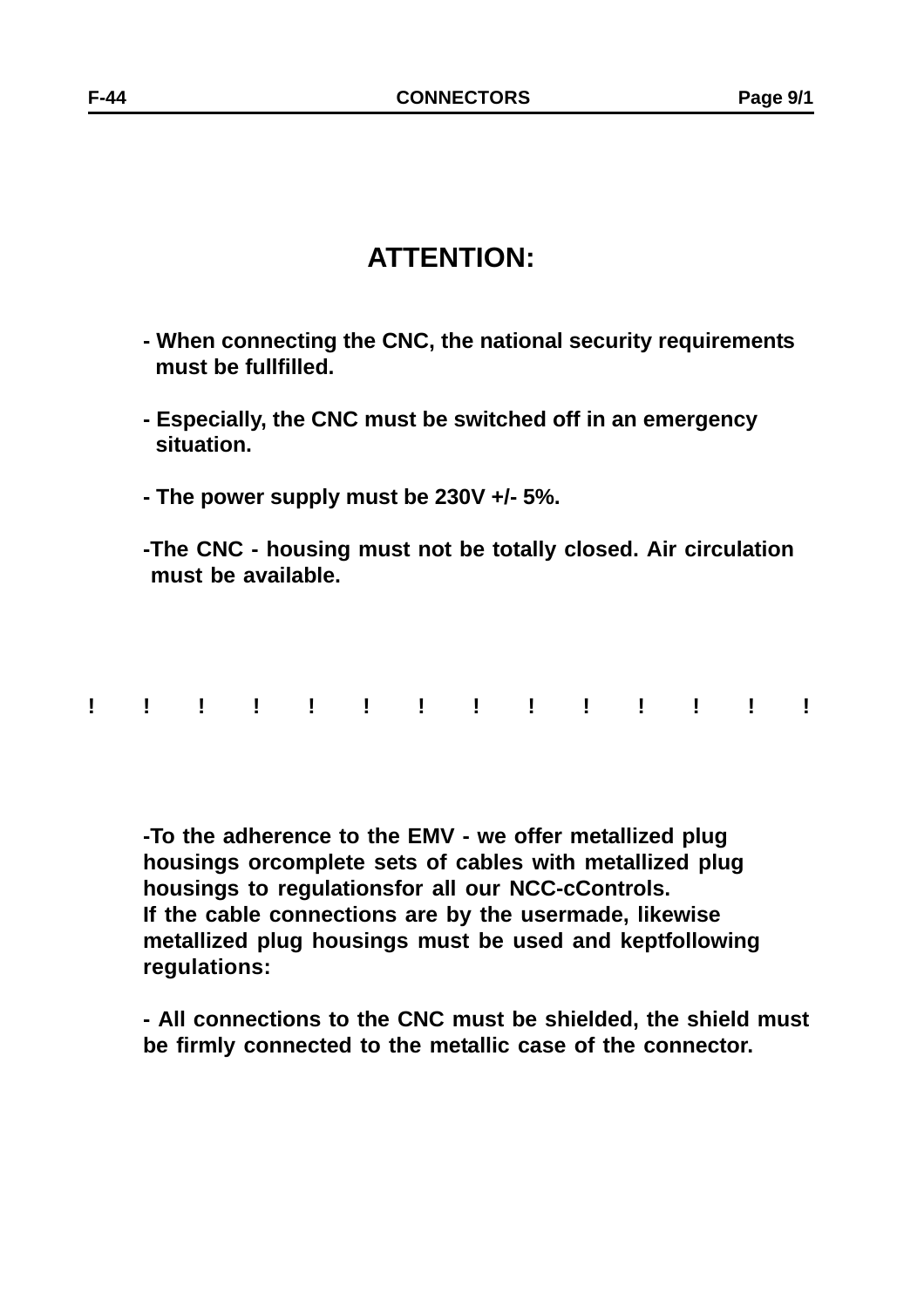**X1** Input

| SUB-D 37 pol. female |                |         |     |                   | see machine data N905X |                     |
|----------------------|----------------|---------|-----|-------------------|------------------------|---------------------|
| pin                  | value          | signal  | pin | signal            | <b>M-function</b>      |                     |
| 1                    | $\overline{0}$ | $IN1+$  | 20  | $IN1-$            | M161                   | (TW01)              |
| $\overline{2}$       | 1              | $IN2+$  | 21  | $IN2-$            | M162                   | (TW02)              |
| 3                    | $\overline{2}$ | $IN3+$  | 22  | $IN3-$            | M163                   | (TW03)              |
| 4                    | 3              | $IN4+$  | 23  | IN4-              | M164                   | (TW04)              |
| 5                    | 4              | $IN5+$  | 24  | $IN5-$            | M165                   | (TW05)              |
| $\,6$                | 5              | $IN6+$  | 25  | IN <sub>6</sub> - | M166                   | (TW06)              |
| $\overline{7}$       | 6              | $IN7+$  | 26  | IN <sub>7</sub> - | M167                   | (TFIN)              |
| 8                    | 7              | $IN8+$  | 27  | IN <sub>8</sub> - | M168                   | Ext.interrupt(N905) |
|                      |                |         |     |                   |                        |                     |
| 9                    | 0              | $IN9+$  | 28  | <b>IN9-</b>       | M261                   | (S10A)              |
| 10                   | 1              | $IN10+$ | 29  | <b>IN10-</b>      | M262                   | (S20A)              |
| 11                   | $\overline{2}$ | $IN11+$ | 30  | <b>IN11-</b>      | M263                   | (S30A)              |
| 12                   | 3              | $IN12+$ | 31  | <b>IN12-</b>      | M264                   | (S40A)              |
| 13                   | 4              | $IN13+$ | 32  | <b>IN13-</b>      | M265                   | (MFIN)              |
| 14                   | 5              | $IN14+$ | 33  | <b>IN14-</b>      | M266                   |                     |
| 15                   | 6              | $IN15+$ | 34  | <b>IN15-</b>      | M267                   |                     |
| 16                   | $\overline{7}$ | IN16+   | 35  | IN16-             | M268                   |                     |
| 17                   |                |         | 36  |                   |                        |                     |
| 18                   |                |         | 37  |                   |                        |                     |
| 19                   |                |         |     |                   |                        |                     |

Internal diagram of inputs **IN1bis IN16.**



**Input voltage 20 - 30V**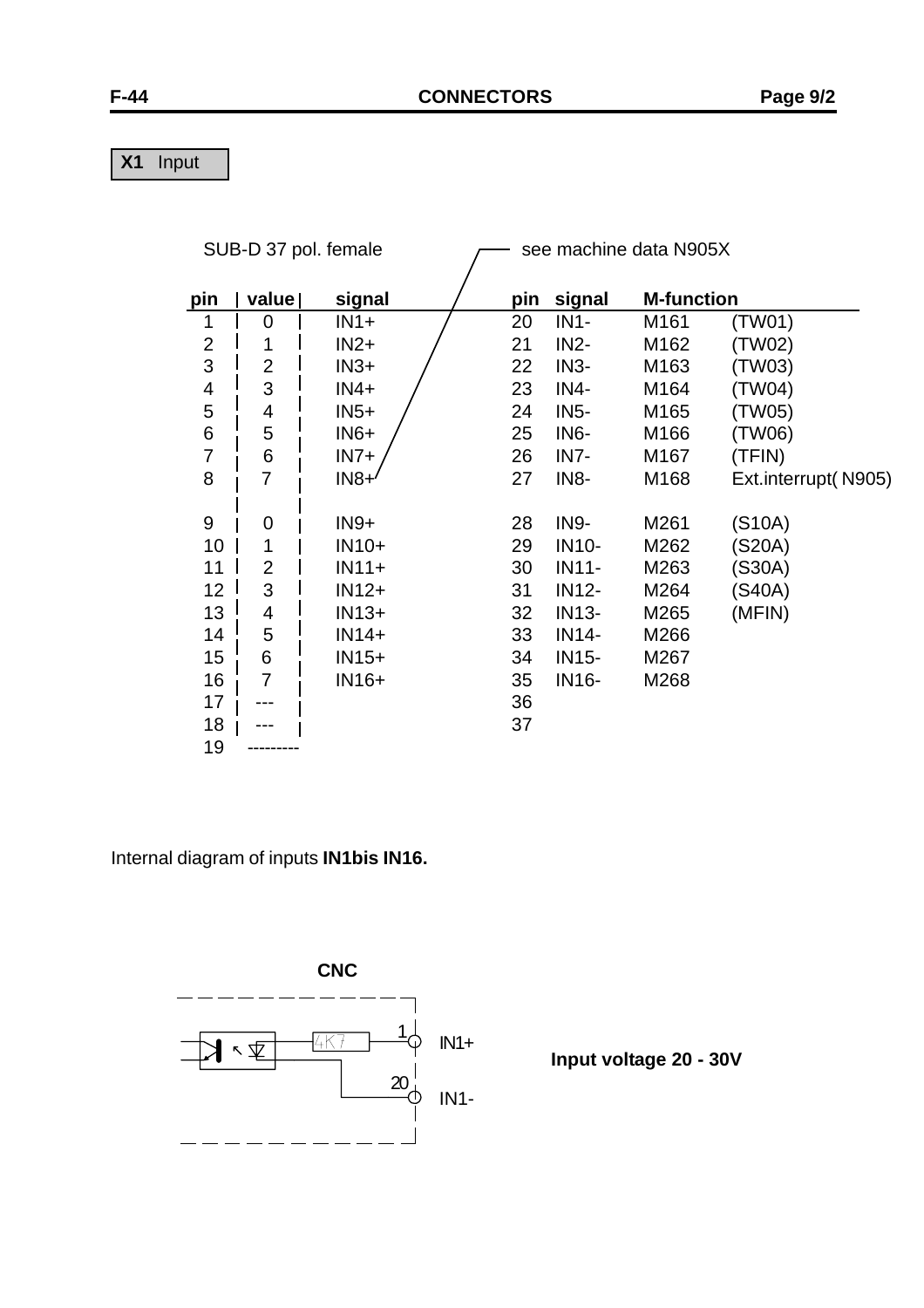**X2** Output

## SUB-D 37pol male

| <u>pin</u>     | signal             | pin | <u>signal</u>       | <b>M-function</b> |                                    |
|----------------|--------------------|-----|---------------------|-------------------|------------------------------------|
|                | OUT <sub>1+</sub>  | 20  | OUT1-               | M141              | (TDZ Toolchanger forward)*         |
| $\overline{2}$ | OUT <sub>2+</sub>  | 21  | OUT2-               | M142              | (TDZ Toolchanger backward)*        |
| 3              | OUT <sub>3+</sub>  | 22  | OUT3-               | M143              |                                    |
| 4              | OUT4+              | 23  | OUT4-               | M144              |                                    |
| 5              | OUT5+              | 24  | OUT5-               | M145              |                                    |
| 6              | OUT6+              | 25  | OUT6-               | M146              |                                    |
| 7              | OUT7+              | 26  | OUT7-               | M147              |                                    |
| 8              | OUT8+              | 27  | OUT8-               | M148              | (Lubrication pulse N906A)          |
| 9              | OUT9+              | 28  | OUT9-               | M241              | $(S10)^*$                          |
| 10             | OUT <sub>10+</sub> | 29  | OUT <sub>10</sub> - | M242              | (S20)*                             |
| 11             | OUT11+             | 30  | OUT <sub>11</sub> - | M243              | (S30)*                             |
| 12             | <b>OUT12+</b>      | 31  | OUT <sub>12</sub> - | M244              | $(S40)^*$                          |
| 13             | $M03+$             | 32  | M03-                | M03               |                                    |
| 14             | $M04+$             | 33  | M04-                | M04               |                                    |
| 15             | $M05+$             | 34  | M05-                | M05               |                                    |
| 16             | $M08+$             | 35  | M08-                | M08               |                                    |
| 17             | $M10+$             | 36  | M <sub>10</sub> -   | M <sub>10</sub>   |                                    |
| 18             | Speed+             | 37  | Speed-              |                   | (0-10V, corresponding to program-  |
| 19             | -----              |     |                     |                   | med spindle speed S in SM version) |

T

# **\* Exampel for a toolchanger**

Internal diagram of outputs :



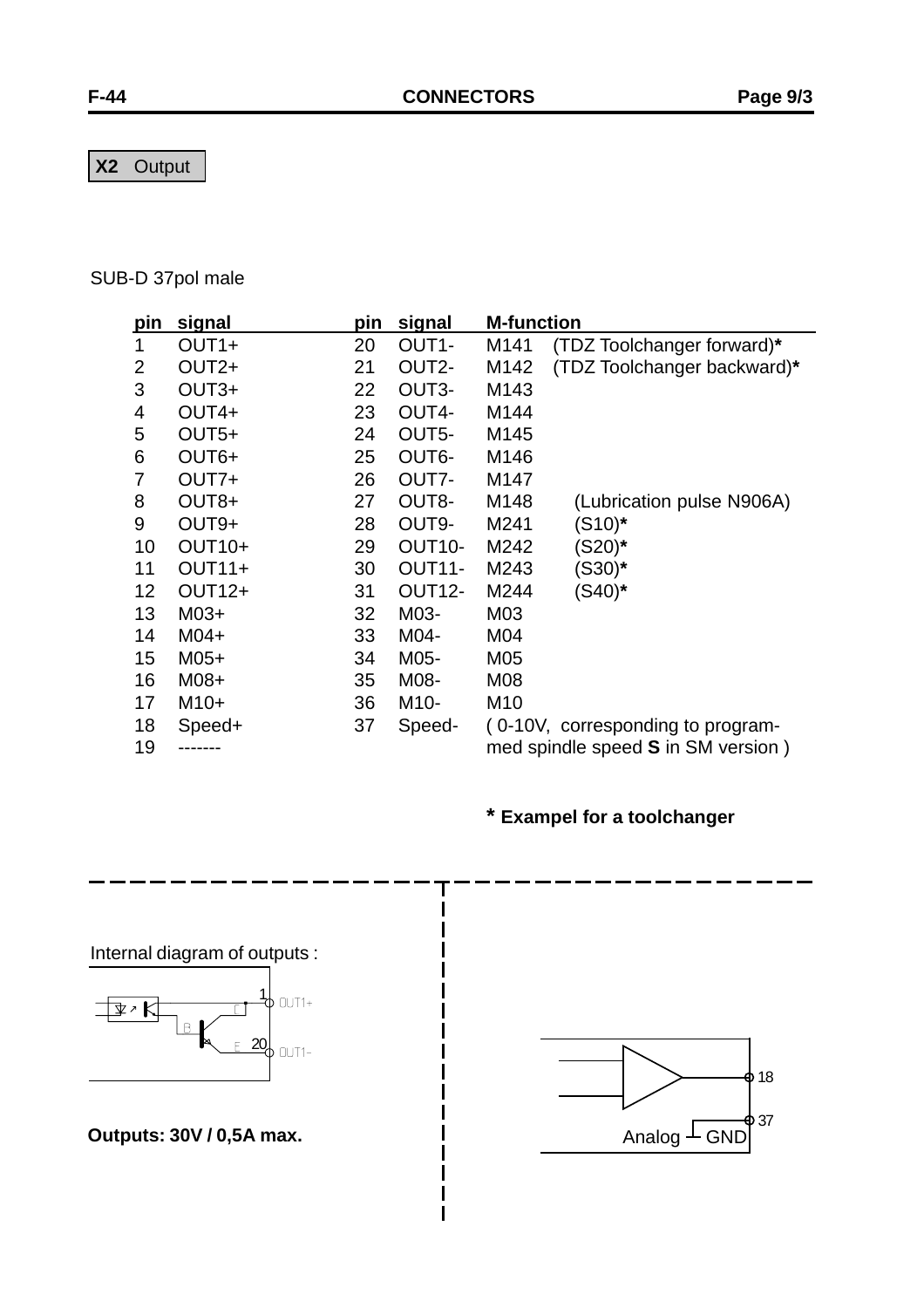| X3-I SM - SIGNAL                                                                               |                                                                        | (output voltage 5V TTL, for stepping system) |                                                 |                               |                                              |                    |
|------------------------------------------------------------------------------------------------|------------------------------------------------------------------------|----------------------------------------------|-------------------------------------------------|-------------------------------|----------------------------------------------|--------------------|
|                                                                                                | pin signal                                                             |                                              | pin signal                                      |                               | SUB-D 15pol. female                          |                    |
| $\mathbf 1$<br>$\overline{2}$<br>3<br>$\overline{\mathbf{4}}$<br>5<br>6<br>$\overline{7}$<br>8 | <b>GND</b><br>R/L X<br>R/LY<br>R/LZ<br>$R/L$ U<br><b>TAKT X</b>        | 9<br>10<br>11<br>12<br>13<br>14<br>15        | <b>TAKTY</b><br><b>TAKT Z</b><br>TAKT U         |                               |                                              |                    |
|                                                                                                | X3-II SM - SIGNAL                                                      |                                              |                                                 |                               | (output voltage 5V TTL, for stepping system) |                    |
|                                                                                                | pin signal                                                             |                                              | pin signal                                      |                               | SUB-D 15pol. female                          |                    |
| 1<br>$\overline{2}$<br>3<br>4<br>5<br>6<br>$\overline{7}$<br>8                                 | <b>GND</b><br>R/LV<br>$R/L$ A<br>$R/L$ B<br>$R/L$ C<br><b>TAKT V</b>   | 9<br>10<br>11<br>12<br>13<br>14<br>15        | <b>TAKT A</b><br><b>TAKT B</b><br><b>TAKT C</b> |                               |                                              |                    |
| X4 EXT SYNC FOR G33                                                                            |                                                                        |                                              | (for stepping system)                           |                               |                                              |                    |
| pin                                                                                            | signal                                                                 |                                              |                                                 |                               | pin signal                                   | SUB-D 9pol. female |
| $\mathbf 1$<br>$\overline{2}$<br>3<br>$\overline{\mathbf{4}}$<br>5                             | +5V INTERNAL<br>0V INTERNAL<br>$UA1+(A)$<br>$U_A2+(B)$<br>UA1- $(A^*)$ |                                              |                                                 | 6<br>$\overline{7}$<br>8<br>9 | UA2- $(B^*)$<br>$UAO+ (C)$<br>UA0- $(C^*)$   | max. 60kHz         |

**In P0 N900A, this axis must be programmed as spindle axis with the value 3.** The encodersignals Ua0, Ua1, Ua2, Ua0\*, Ua1\*, Ua2\* are used for synchronizing the

axes with the spindle, so that threading (G33) becomes possible.

For testing G33, the following program is used:

|                | N1 G11 | S <sub>200</sub> | M03 | ; spindle on                                                                           |
|----------------|--------|------------------|-----|----------------------------------------------------------------------------------------|
| N2             | G91    |                  |     |                                                                                        |
|                | N3 G33 | Z -20            |     | K 1 J 1; wait for the reference pulse of the encoder<br>and then make a thread of 20mm |
| N <sub>4</sub> | G00    | <b>720</b>       |     | ; back to the starting point                                                           |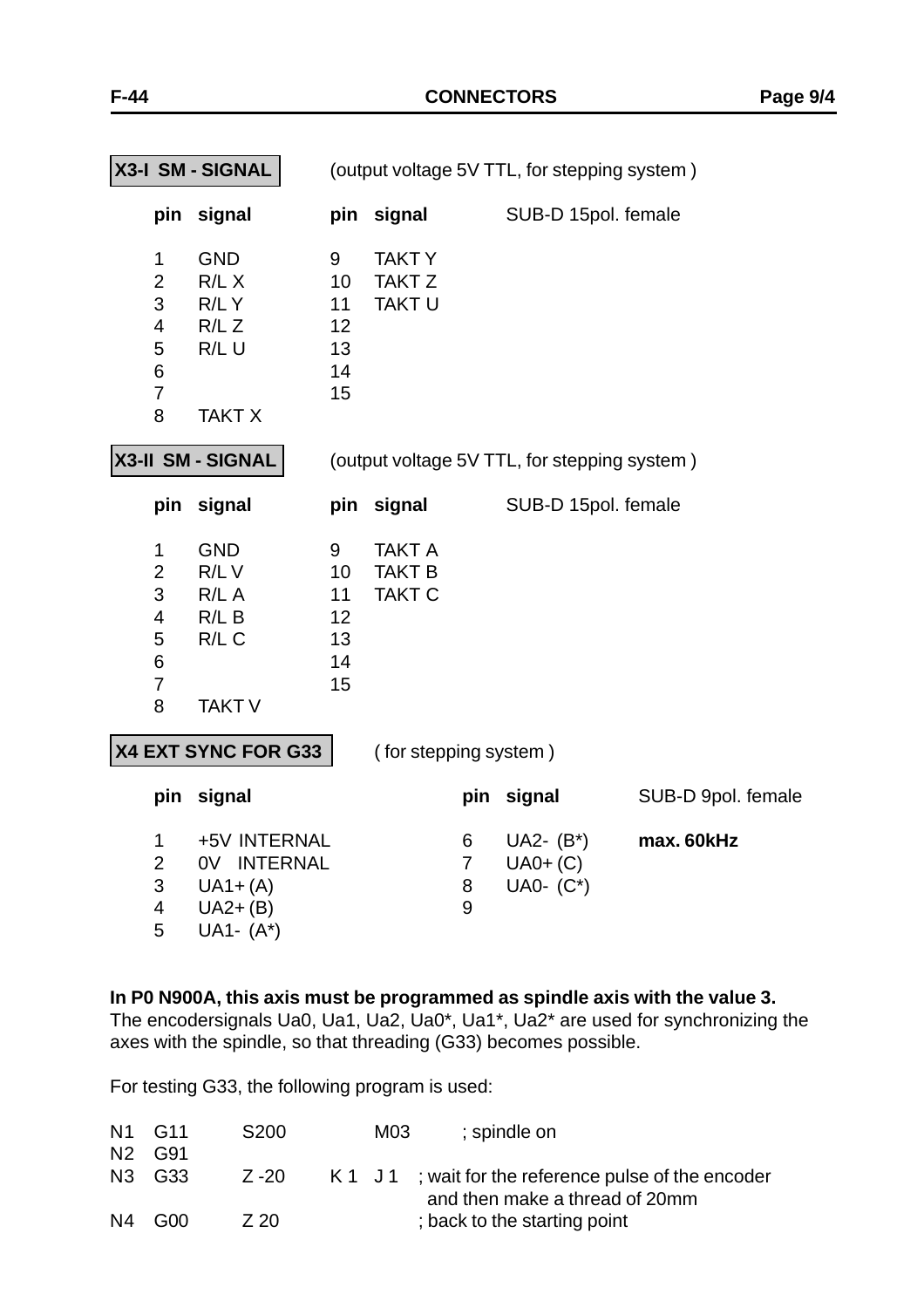# **X5 External hand wheel ( Option )**

|                               | Pin Signal                             |                  | Pin Signal                    | SUB-D 9pol. female |
|-------------------------------|----------------------------------------|------------------|-------------------------------|--------------------|
| $\overline{2}$<br>3<br>4<br>5 | + Vcc<br><b>GND</b><br>A<br>В<br>$A^*$ | 6<br>7<br>8<br>9 | $B^*$<br>nc<br>nc<br>code pin |                    |

**X6 V24** SUB-D 9pol. male

| <b>CNC</b> |                           | <b>PC (9 pol.)</b> |                                            | <b>PC (25pol.)</b> |
|------------|---------------------------|--------------------|--------------------------------------------|--------------------|
| pin        | signal                    | pin                | signal                                     | pin                |
| 3          |                           |                    | RxD --------------- 3                      |                    |
| 2          | RxD --------------------- |                    | 3-------------------- TxD--------------- 2 |                    |
| 5          |                           |                    |                                            |                    |
|            |                           |                    |                                            |                    |
| 8          |                           |                    |                                            |                    |

#### Dataformat:

8 databits, no parity, 1 startbit, 1 stopbit, 9600 baud. For Xon - Xoff protocol must be P0 N902 X programmed with 64. Without 64, hardwarehandshake RTS / CTS is aktivated.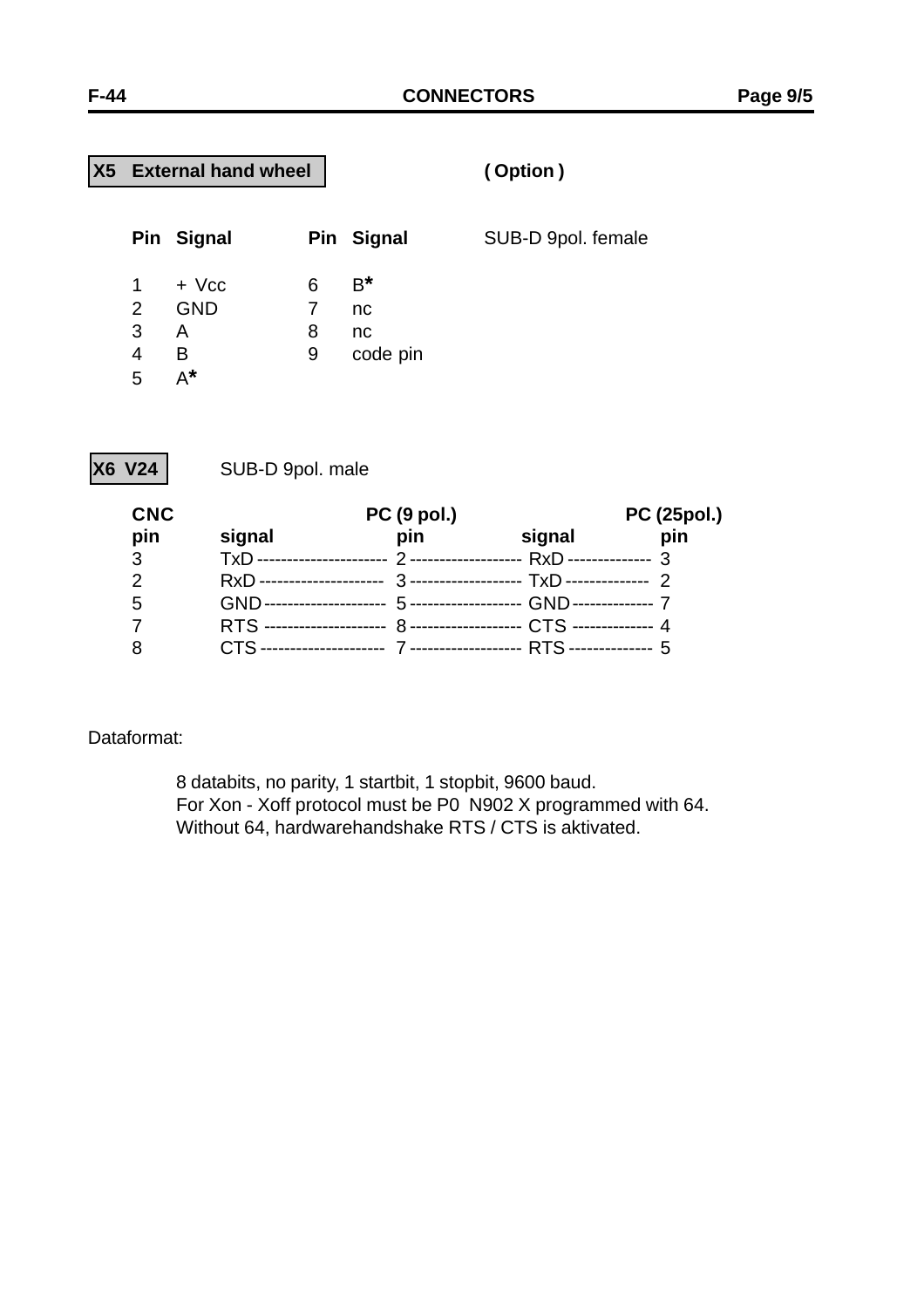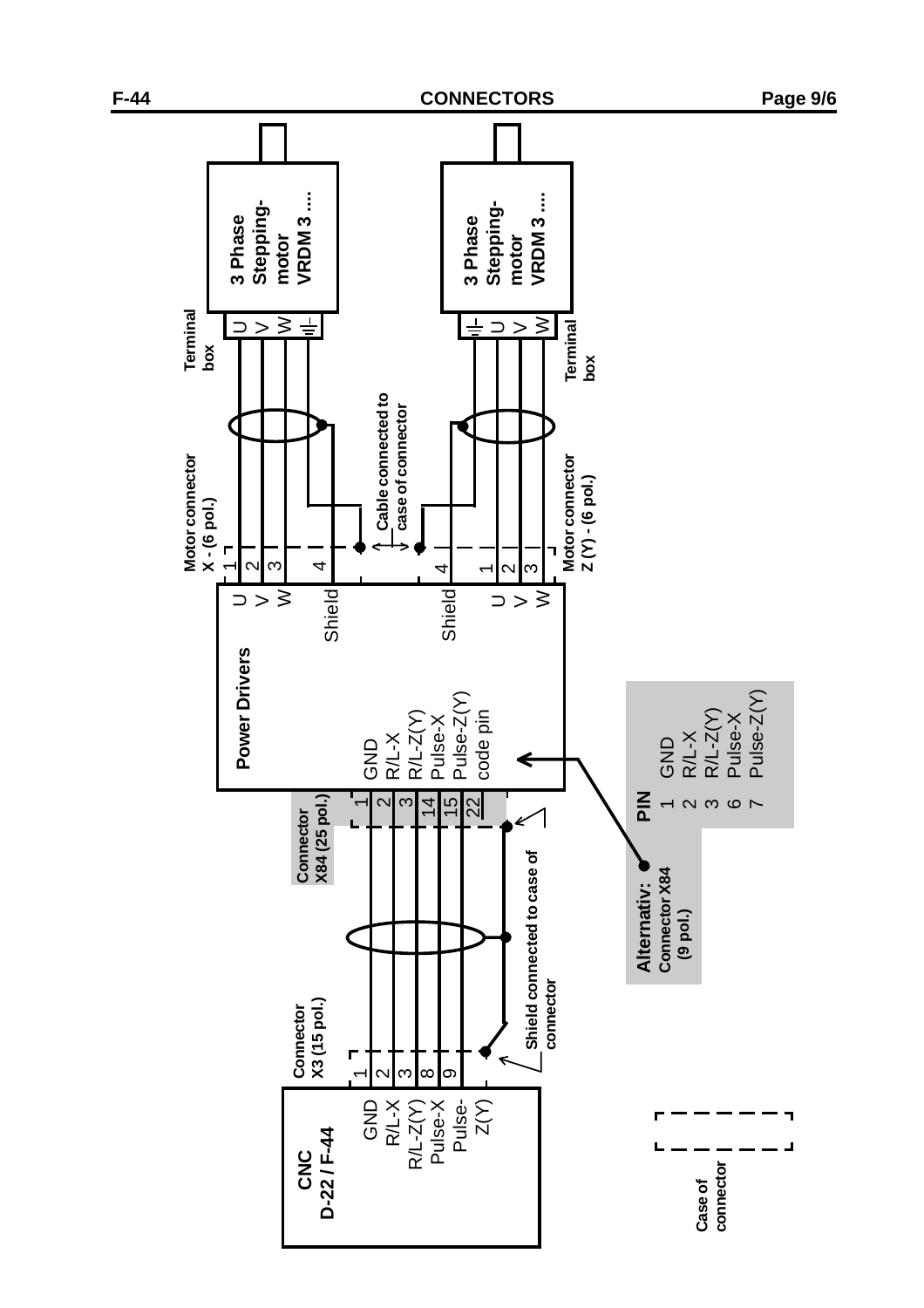**SUB-D 25pol. female** 

# **X9 LIMIT SWITCH**

| pin | signal       | pin | signal            |
|-----|--------------|-----|-------------------|
| 1   | NLIMIT U +   | 14  | <b>NLIMIT U -</b> |
| 2   | $NLIMITZ +$  | 15  | <b>NLIMIT Z-</b>  |
| 3   | NLIMITY +    | 16  | <b>NLIMITY-</b>   |
| 4   | NLIMIT X +   | 17  | <b>NLIMIT X -</b> |
| 5   | PLIMIT U +   | 18  | PLIMIT U -        |
| 6   | PLIMIT Z +   | 19  | PLIMIT Z -        |
| 7   | PLIMITY +    | 20  | <b>PLIMITY-</b>   |
| 8   | PLIMIT $X +$ | 21  | <b>PLIMIT X -</b> |
| 9   |              | 22  |                   |
| 10  |              | 23  |                   |
| 11  |              | 24  |                   |
| 12  |              | 25  |                   |
| 13  |              |     |                   |

#### **Limit switch positive X**



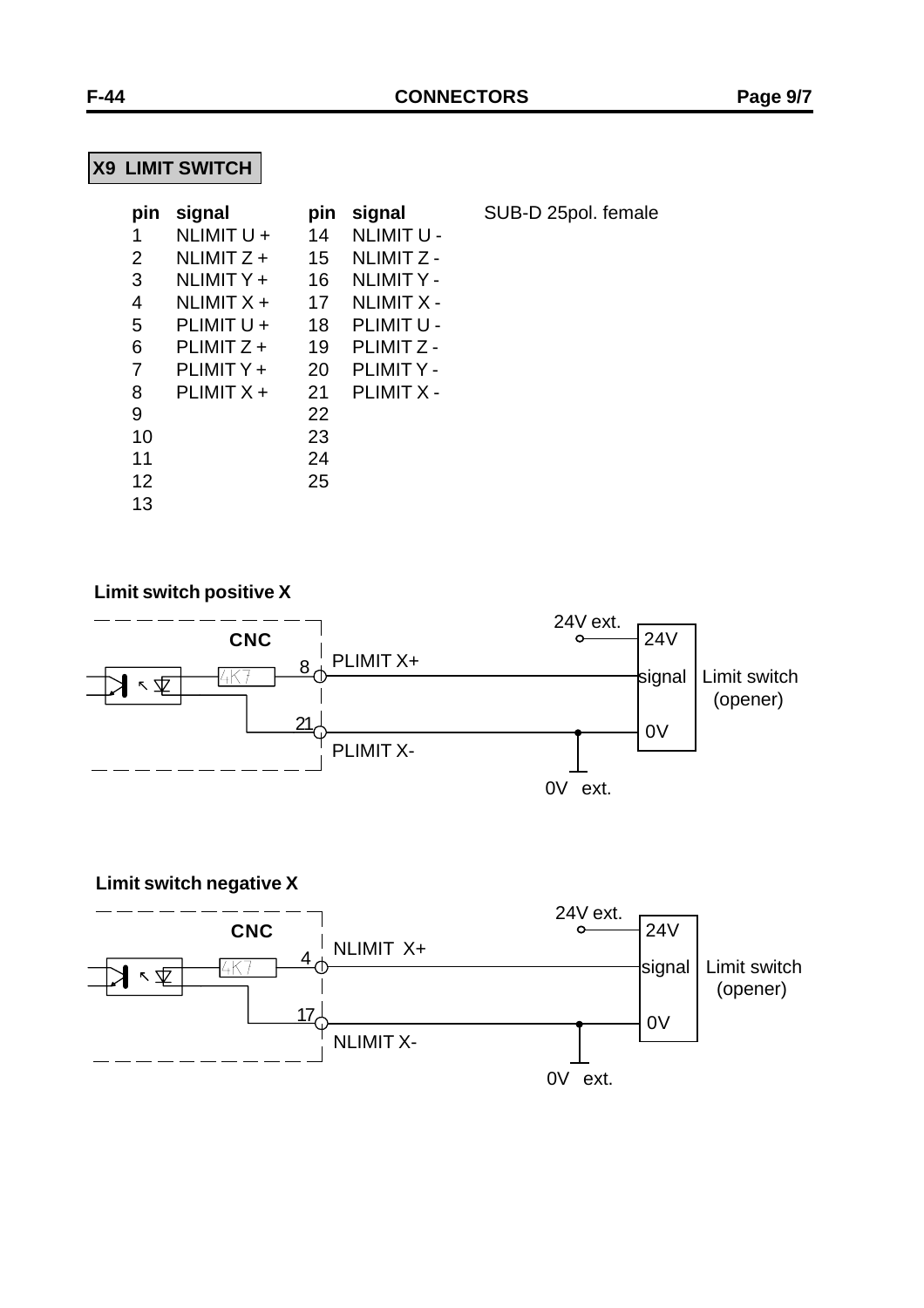**Limit switch positive Z**







**Limit switch positive Y**



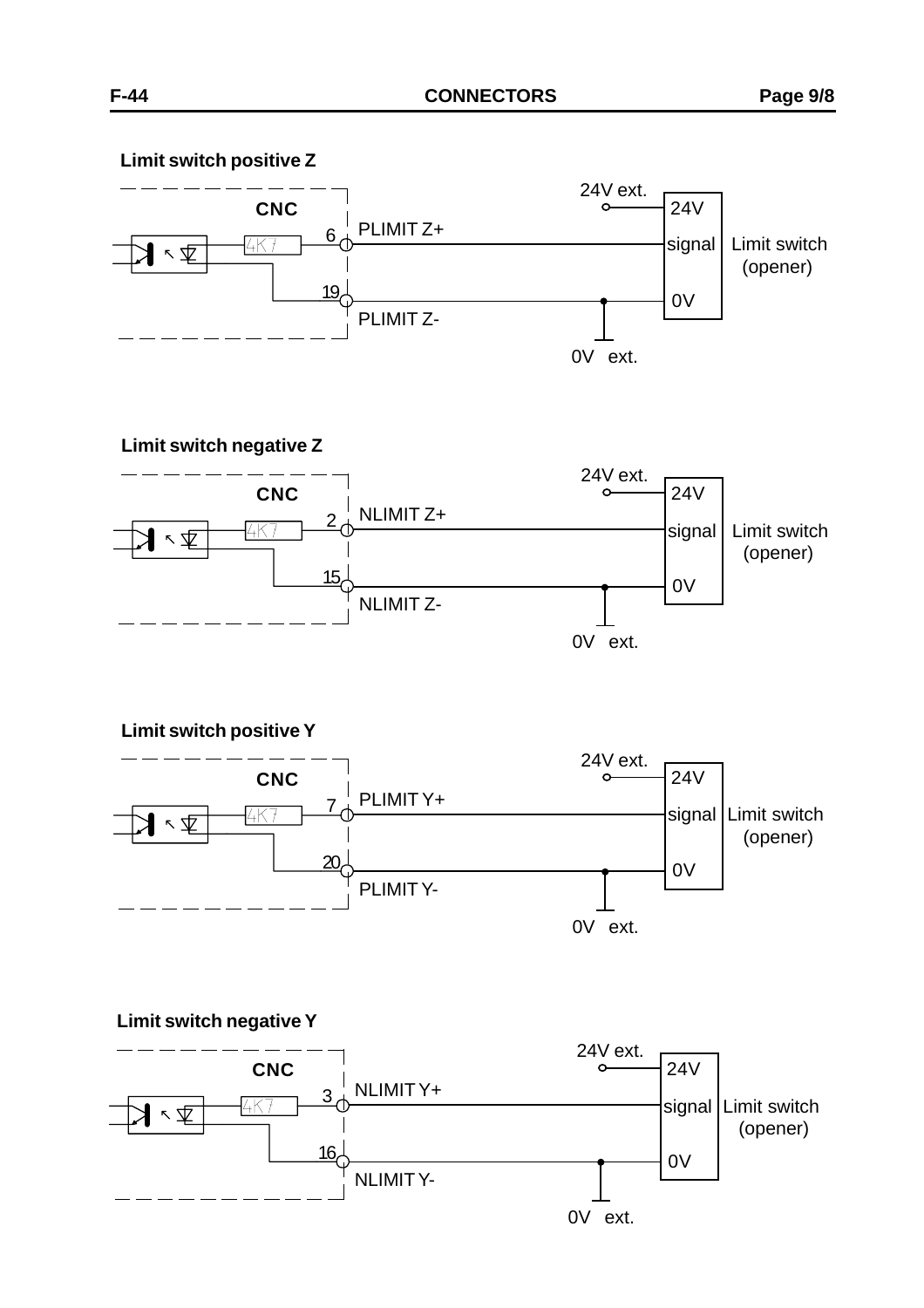## **Limit switch positive U**



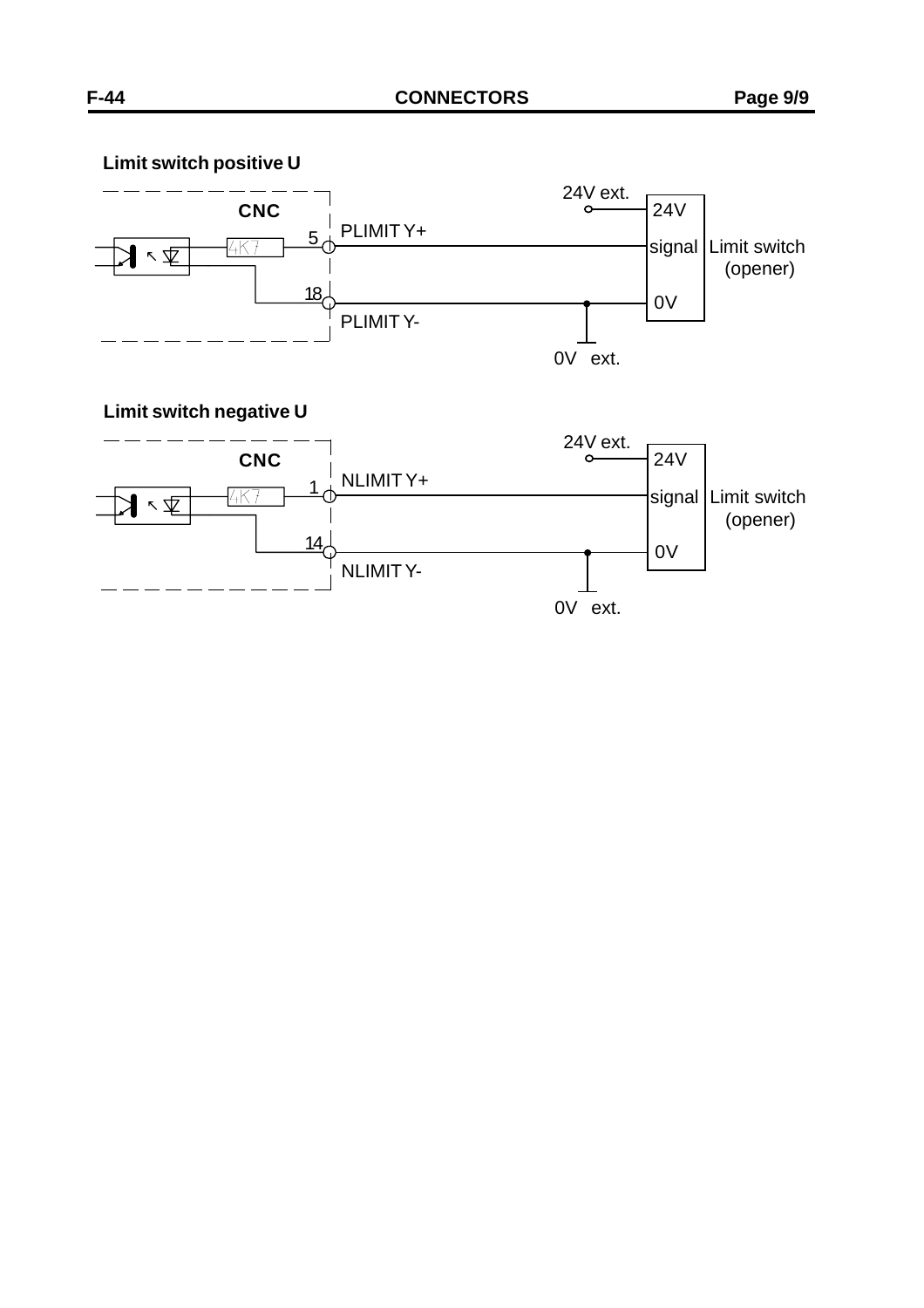| <b>X85 LIMIT SWITCH</b>         |                      | SUB-D 25pol. female   |                      |  |
|---------------------------------|----------------------|-----------------------|----------------------|--|
| pin<br>1<br>$\overline{2}$<br>3 | signal<br>$+X$<br>+Z | pin<br>14<br>15<br>16 | signal<br>$+Y$<br>+U |  |
| 4                               | $+V$                 | 17                    | +A                   |  |
| 5                               | +B                   | 18                    | $+C$                 |  |
| 6                               | - X                  | 19                    | $-Y$                 |  |
| 7                               | - Z                  | 20                    | - U                  |  |
| 8                               | $-V$                 | 21                    | $- A$                |  |
| 9                               | - B                  | 22                    | $-C$                 |  |
| 10                              | 0 V external         | 23                    | 0 V external         |  |
| 11                              | code pin             | 24                    |                      |  |
| 12                              |                      | 25                    |                      |  |
| 13                              |                      |                       |                      |  |

The inputs need 24V, 5mA and are optocoupled. The machinedatum N790 defines for each axis separately if the limitswitches used are opener or closer and if 1 or 2 limitswitches are connected.

#### **Connection for X, Y und Z**



**If the CNC should fail, no danger causing movement is allowed to result. Therefore, safety limit switches generating an emergency stop with power shut down, should be located after the normal limit switches.**

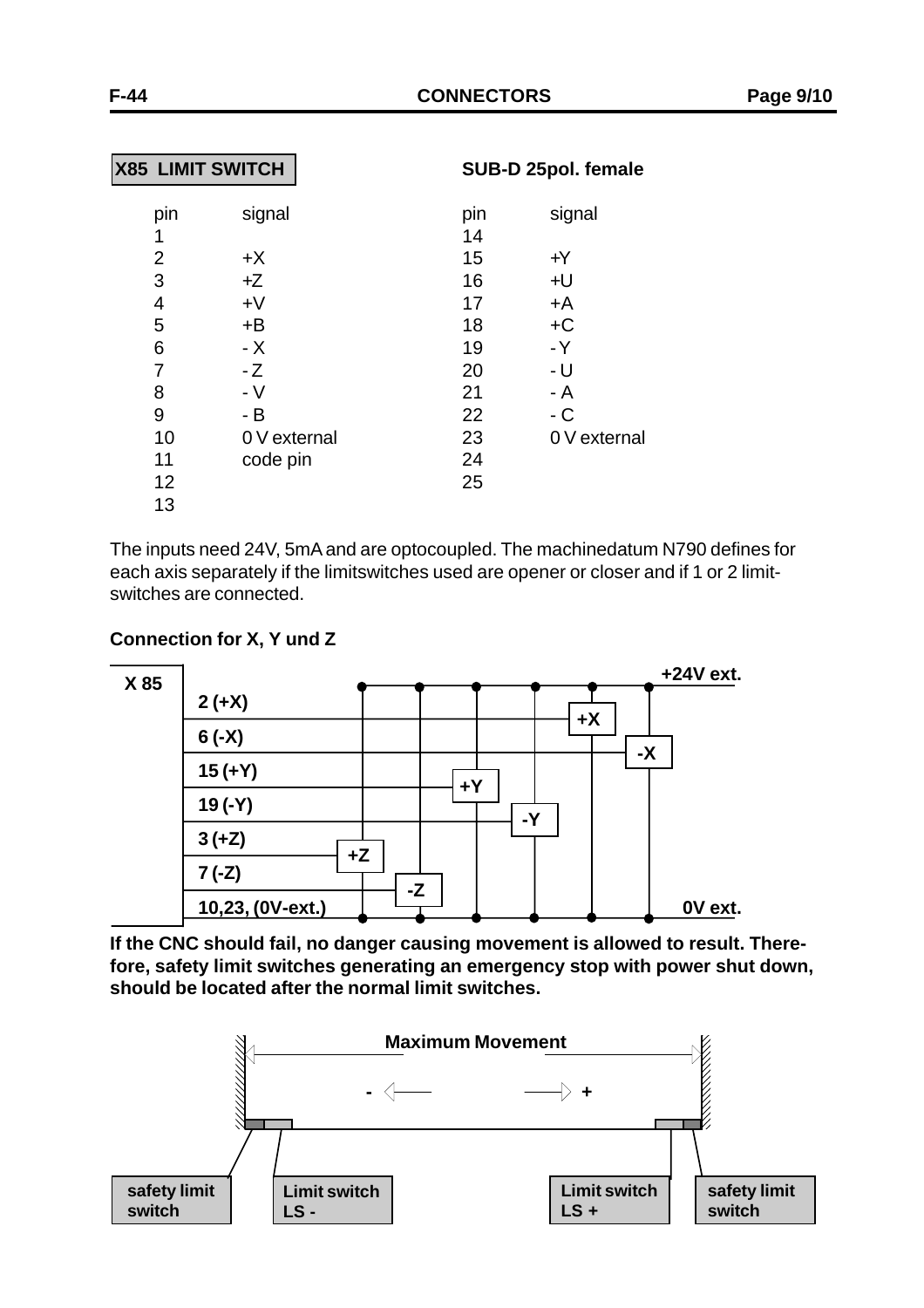#### **X11-1 / X11-2 / X11-3 / X11-4 SERVO OUTPUT / ENCODER**

| pin | signal            | pin | signal       | SUB-D 15 pol. female |
|-----|-------------------|-----|--------------|----------------------|
|     | +5V internal      | 9   | Motor on $+$ | Drive enable         |
| 2   | 0V<br>internal    | 10  | Motor on -   |                      |
| 3   | Ua <sub>1</sub>   | 11  | $DC +$       | -Analog output       |
| 4   | Ua <sub>2</sub>   | 12  | DC -         |                      |
| 5   | Ua 1*             | 13  |              |                      |
| 6   | Ua 2 <sup>*</sup> | 14  |              |                      |
|     | Ua <sub>0</sub>   | 15  | code pin     |                      |
| 8   | Ua 0*             |     |              |                      |

#### **X11-1 = X - axes, X11-2 = Y - axes, X11-3 = Z - axes, X11-2 = U - axes.**

The ouput MOTOR ON is optocoupled and can switch 24V, 20mA.

The servoamplifier must have a **differential input** ± 10V.

The inputs Ua1 - Ua1\*, Ua2 - Ua2\*, Ua0 - Ua0\* are connected to the inputs of an optocoupler. If the encoder is powered externally, it is completely galvanically isolated.

The pins 1 and 2 (+5V and 0V) MUST NOT be connected to an encoder- simulation of a servoamplifier. The encoder simulation must be powered internally from the servoamplifer.

It is recommended not to use the internal 5V power supply of the CNC at all because of possible electr. noice which could be inducted on the cables. The amplifier must immediatly be disabled when MOTOR ON is disabled, independently of a feed command on the Analog Output.

- **Note:** Use shielded cable. Connect shield to the case of the CNC to the ground connection.
	- Use transducer with TTL output!

To invert the counting direction of the measuring system, exchange Ua1 with Ua2 and Ua1\* with Ua2\*.

#### **Hints for selection of machine data for servo mode:**

- Switch N790 to servo mode (add the value 16). Activate N813X f.e.  $3 = 1 + 2 = 2$  axes X, Y. The axes now can now be moved at low speed, if connector X11.1 ( X axis ) and X11.2 ( Y axis ) are correctly cabled.

- Input N700, N706, N707 correctly for each axis.
- By pushing the key "2" in the MANUAL MODE, the lagerror for each axis is displayed.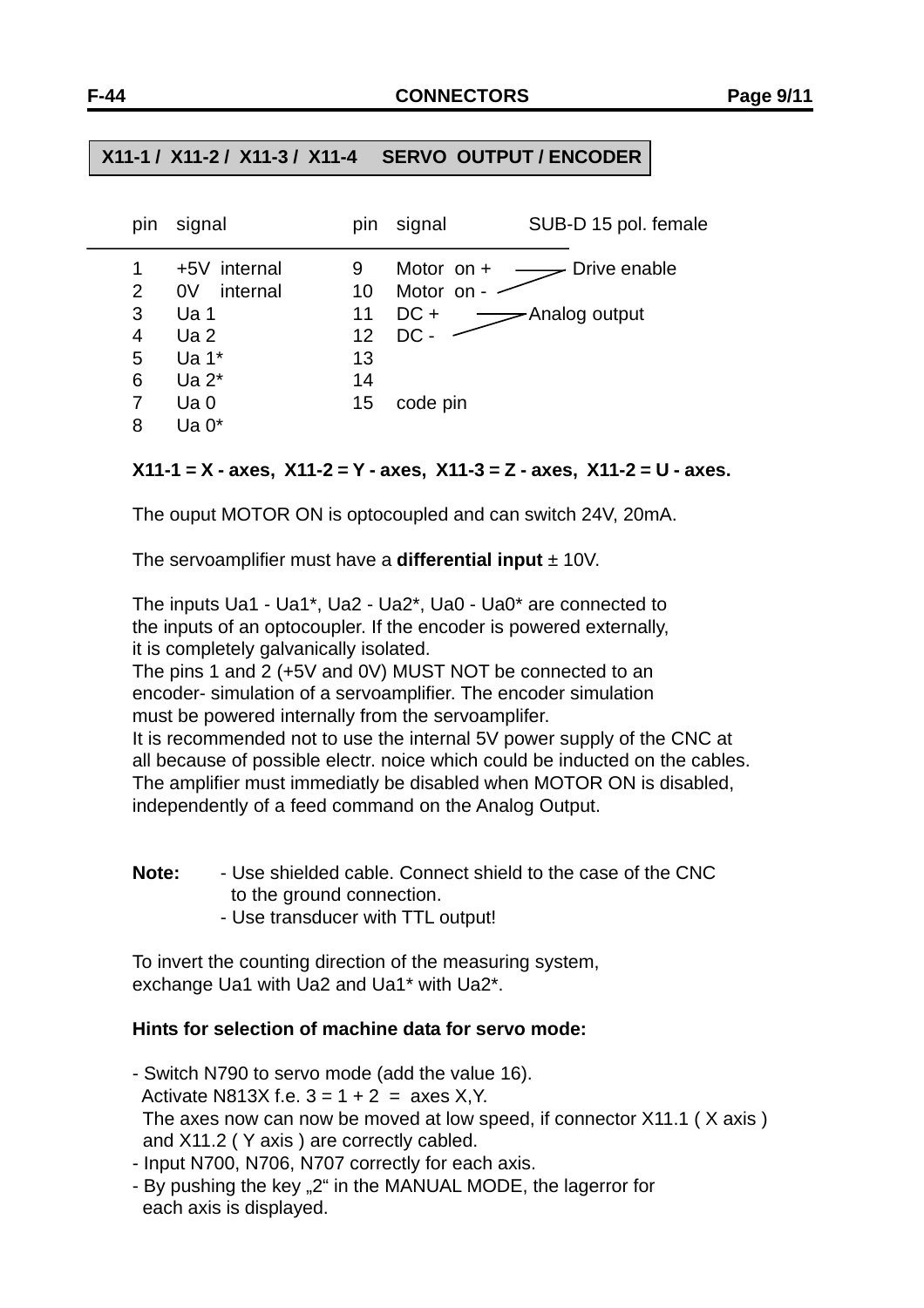**CNC** CNC SERVOAMPLIFIERS **MSER 043 X11-1 / -2** X10 X10 X10 X30 RESOLVER  **/ -3 / -4 R** 18 DC+ + 11  $12$  5 DC- <del>6<sup>12</sup> | | | | | | <sup>3</sup>| | | |</del> -**X50** 9 16 Motor on +  $\frac{9}{2}$  +  $\frac{10}{10}$  +  $\frac{1}{2}$  +12V Motor on -  $\sqrt{10}$ 22 M ₹ K 9 10 **MOTOR**H 파 **X40** Í 3 4 Ua1 5 5 Ua1\* 4 | | | | 1 Ua<sub>2</sub> ╧ 2 6 Ua2\* 230V 7 8 Ua0 7 8 Ua0\*

**CONNECTION OF SERVOAMPLIFIERS TYP MSER 043**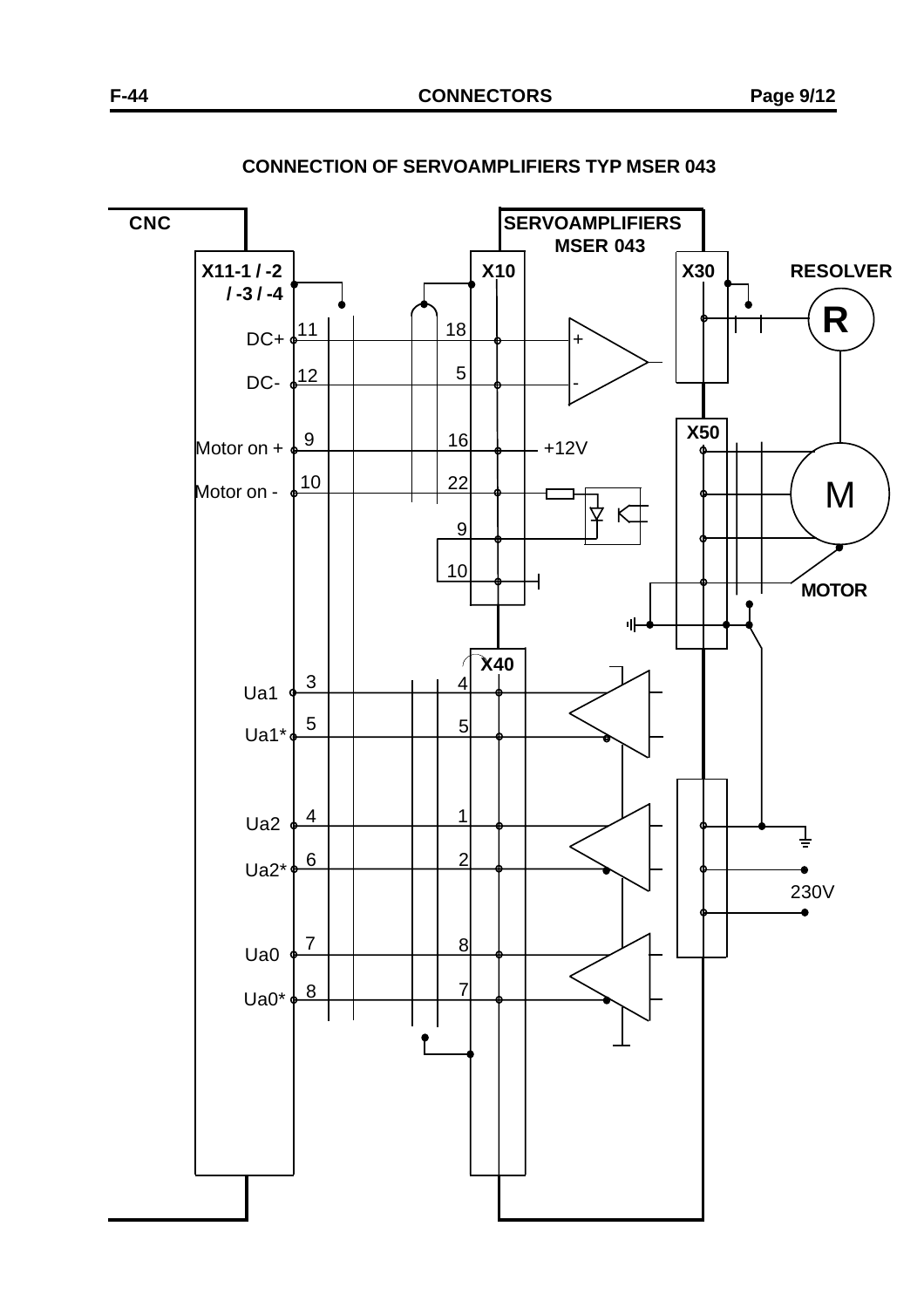## **Connection of Servoamplifiers Typ BHL ...**

 **Power supply 1 \* 230V or 3 \* 230V**

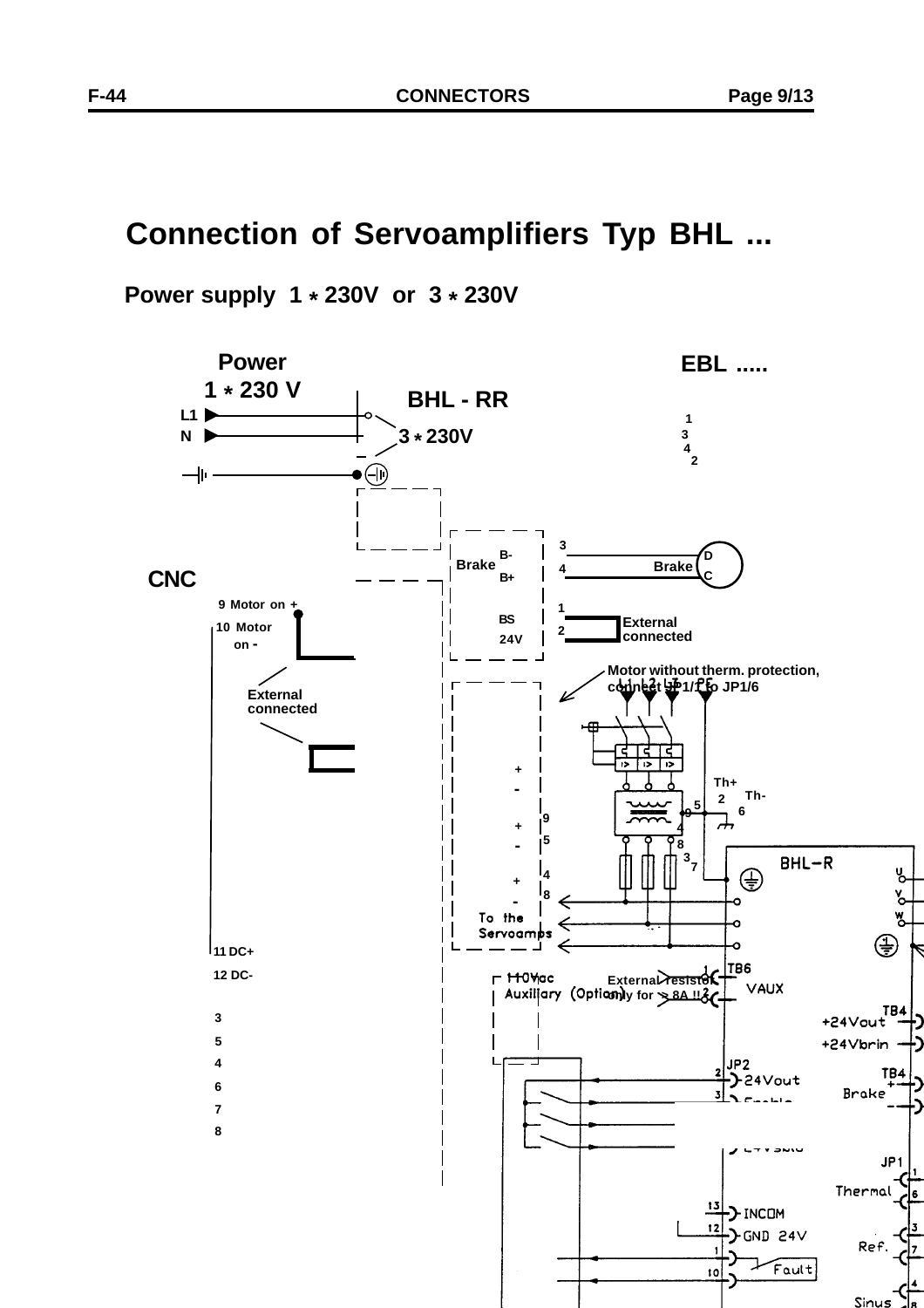#### **Motor - and resolverconnectors : f.e. Engelhardt EBLx - xxx**



**\*( Option )**

**When connecting our EBLx - xxx motors at BHL.. amplifiers must be attached the phases as follows:**

**BHL ... EBLx-xxx**

- U ---------Phase--------- pin 1
- V ---------Phase--------- pin 3
- W ---------Phase--------- pin 4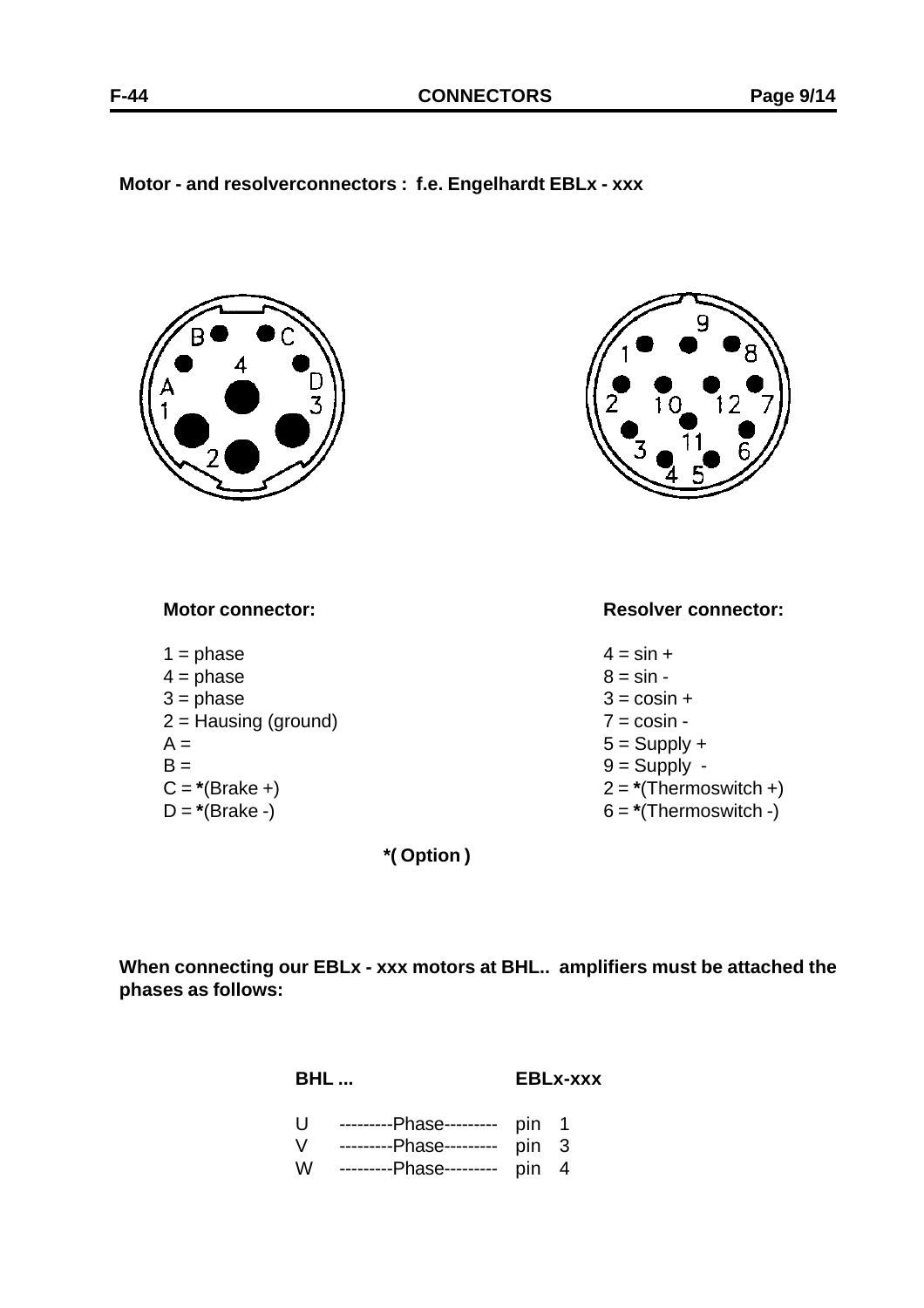#### **X11-4 Spindlemotor / External sync ( G33 )** ( for servo system )

| pin                         | signal                         | pin             | signal                     | SUB-D 15 pol. female |
|-----------------------------|--------------------------------|-----------------|----------------------------|----------------------|
| $\mathbf{1}$<br>$2^{\circ}$ | +5V internal<br>internal<br>0V | 9<br>10         | Motor on $+$<br>Motor on - |                      |
| 3                           | Ua 1                           | 11              | $DC +$                     |                      |
| $\overline{4}$              | Ua2                            | 12 <sup>2</sup> | $DC -$                     |                      |
| 5                           | Ua $1^*$                       | 13              |                            |                      |
| 6                           | Ua $2^*$                       | 14              |                            |                      |
| $\overline{7}$              | Ua <sub>0</sub>                | 15              | code pin                   |                      |
| 8                           | Ua $0^*$                       |                 |                            |                      |

### **Option :**

#### **In P0 N900A, this axis must be programmed as spindle axis with the value 3.**

The encodersignals Ua0, Ua1, Ua2, Ua0\*, Ua1\*, Ua2\* are used for synchronizing the axes with the spindle, so that threading (G33) becomes possible.

For testing G33, the following program is used:

|                | N1 G11 | S <sub>200</sub> |         | M03 | ; spindle on                                                                    |
|----------------|--------|------------------|---------|-----|---------------------------------------------------------------------------------|
| N2             | G91    |                  |         |     |                                                                                 |
| N3             | G33    | Z -20            | K 1 J 1 |     | ; wait for the reference pulse of the encoder<br>and then make a thread of 20mm |
| N <sub>4</sub> | GOO.   | 7 20             |         |     | ; back to the starting point                                                    |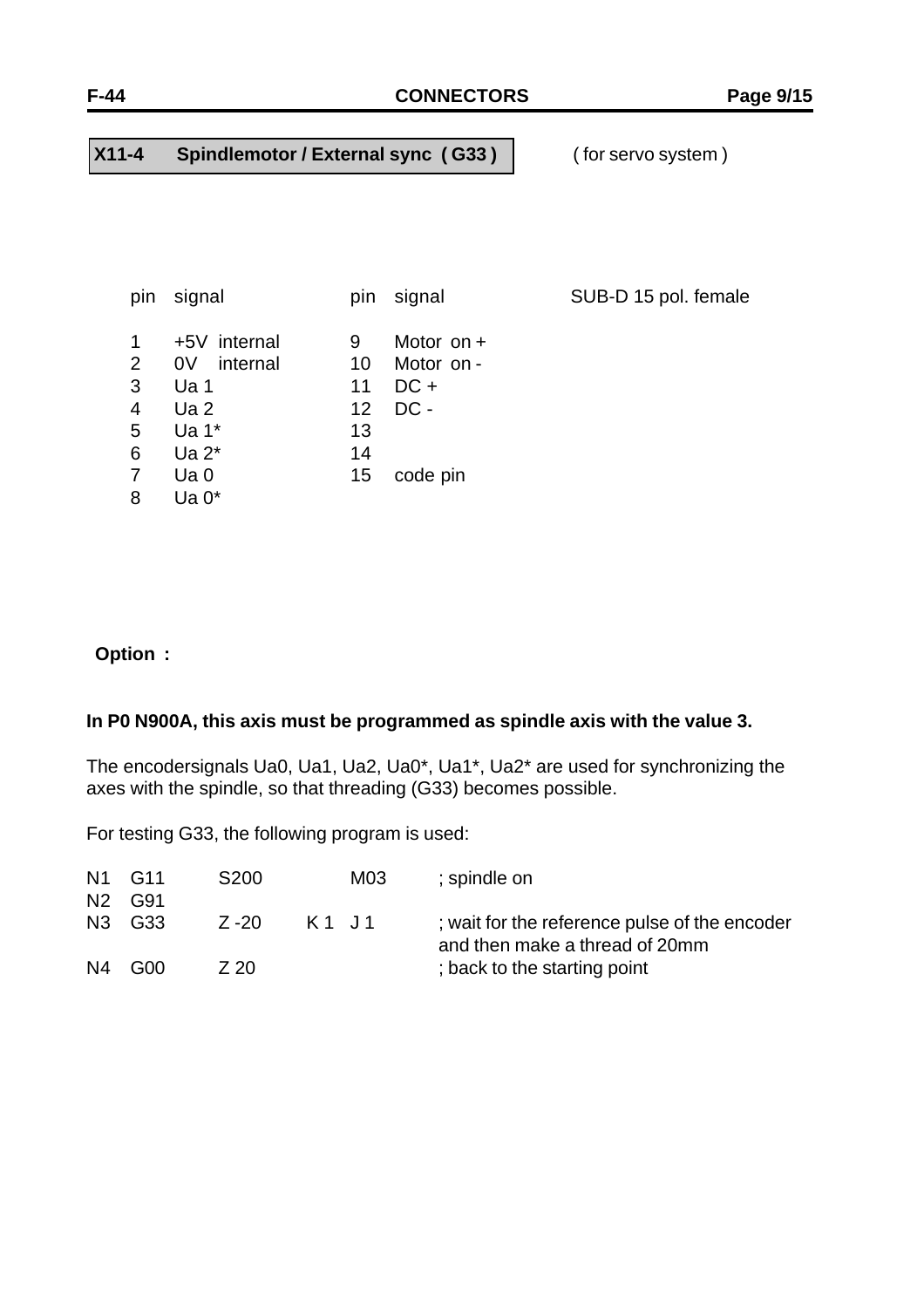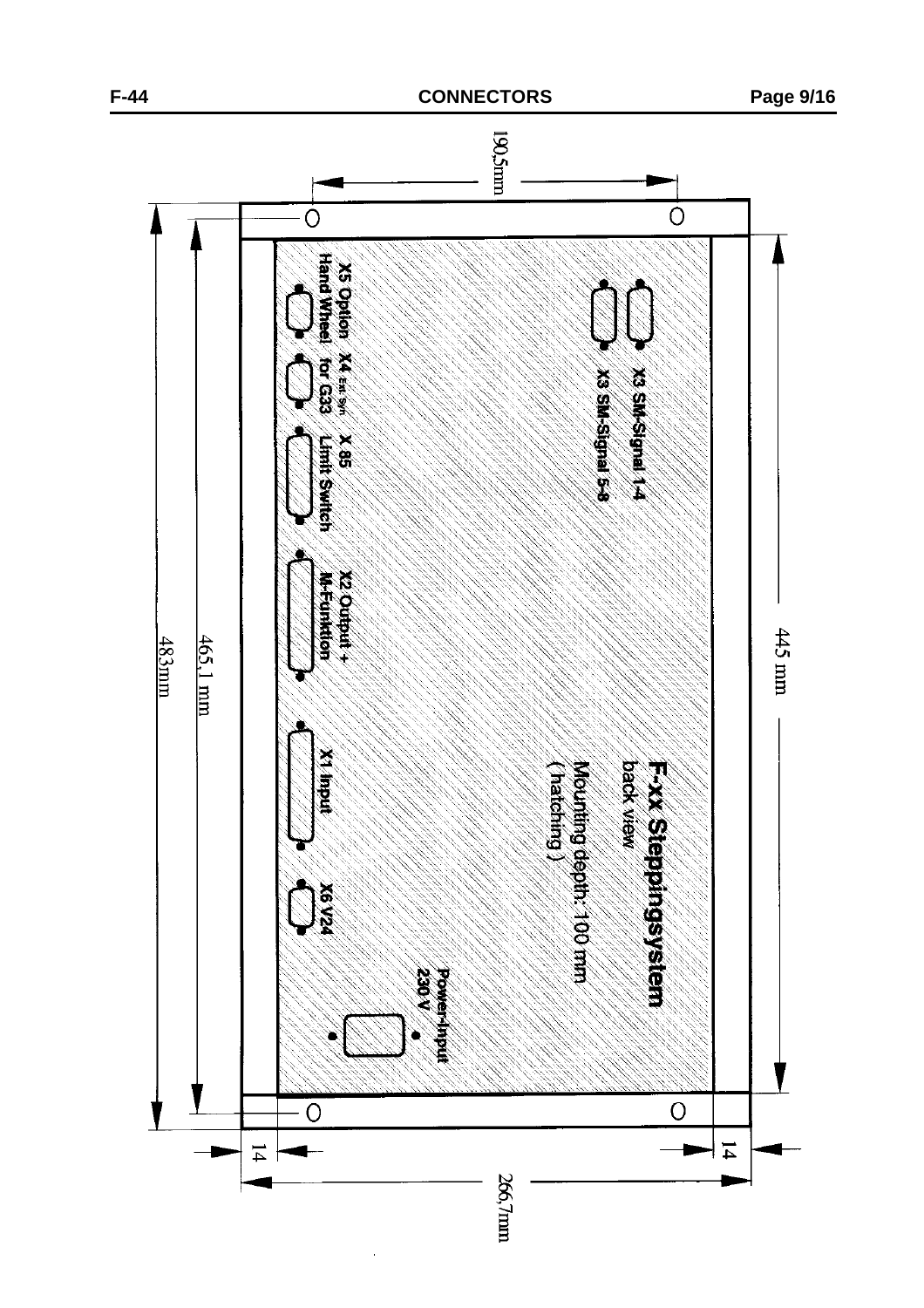